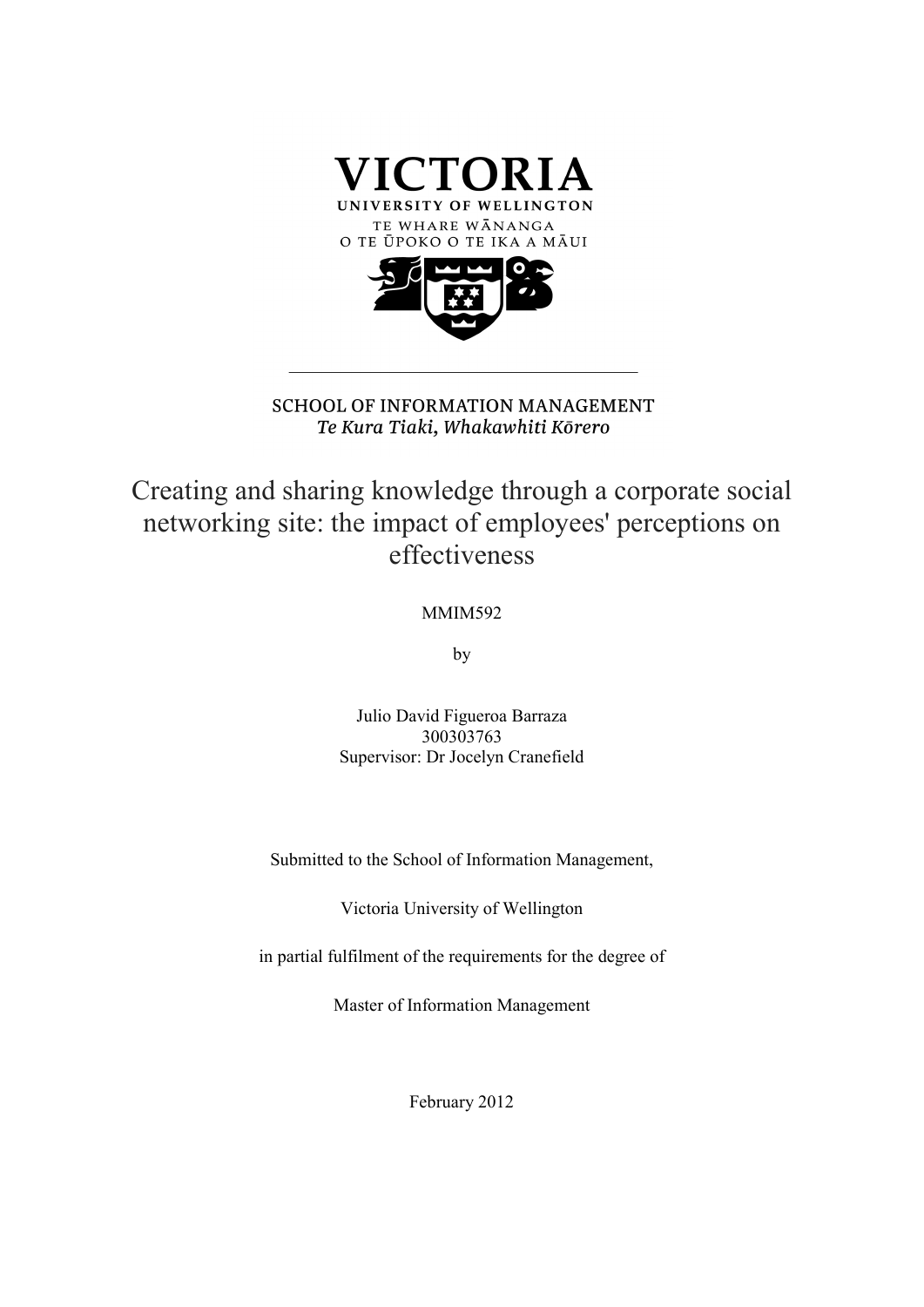Page **2** of **66**

### **Executive Summary**

This research investigates the perceptions of employees at South Winds (the pseudonym), a software engineering company, about using a corporate social networking site for sharing and generating knowledge. It focuses on understanding and explaining how the perceptions of employees from different organisational levels impacted on the usage of the social networking site.

Methods of data collection included interviews and focus groups with C-level managers, middle managers and software engineers. Qualitative methods were used for analysing the collected data. Analysis drew on an extended Orlikowski and Gash's technological frames theory (1994) to identify five categories of perceptions relating to technology implementation and use. Applying the concept of framing in this study helped to surface specific areas within which divergence of perceptions occurred.

Results showed significant divergences in perceptions about the corporate social networking site in 4 out of the 5 categories across the different levels of the organization. These divergences were found to have arisen largely as a result of information deficiencies. Furthermore, little understanding about the nature of the technology led top management to decide to use an adoption approach that discouraged knowledge sharing and creation through this tool. As a consequence, this study found that there appeared to be little likelihood of creating or sharing knowledge through the corporate social networking site under the observed implementation, although the corporate social networking site was widely perceived as a useful technology for sharing and creating knowledge.

Recommendations for realizing potential benefits from using a corporate social networking site include developing plans for aligning organizational perceptions about the corporate social networking site and developing a suitable reward plan based on group performance in order to encourage the employees to create/share knowledge.

The findings of this research suggest an extension of the Orlikowski and Gash's (1994) technological frames theory for knowledge management systems. This research also suggests that perceptions about different aspects of a technology may be arranged in a hierarchical chain. This would bring significant implications in designing and implementing technologies.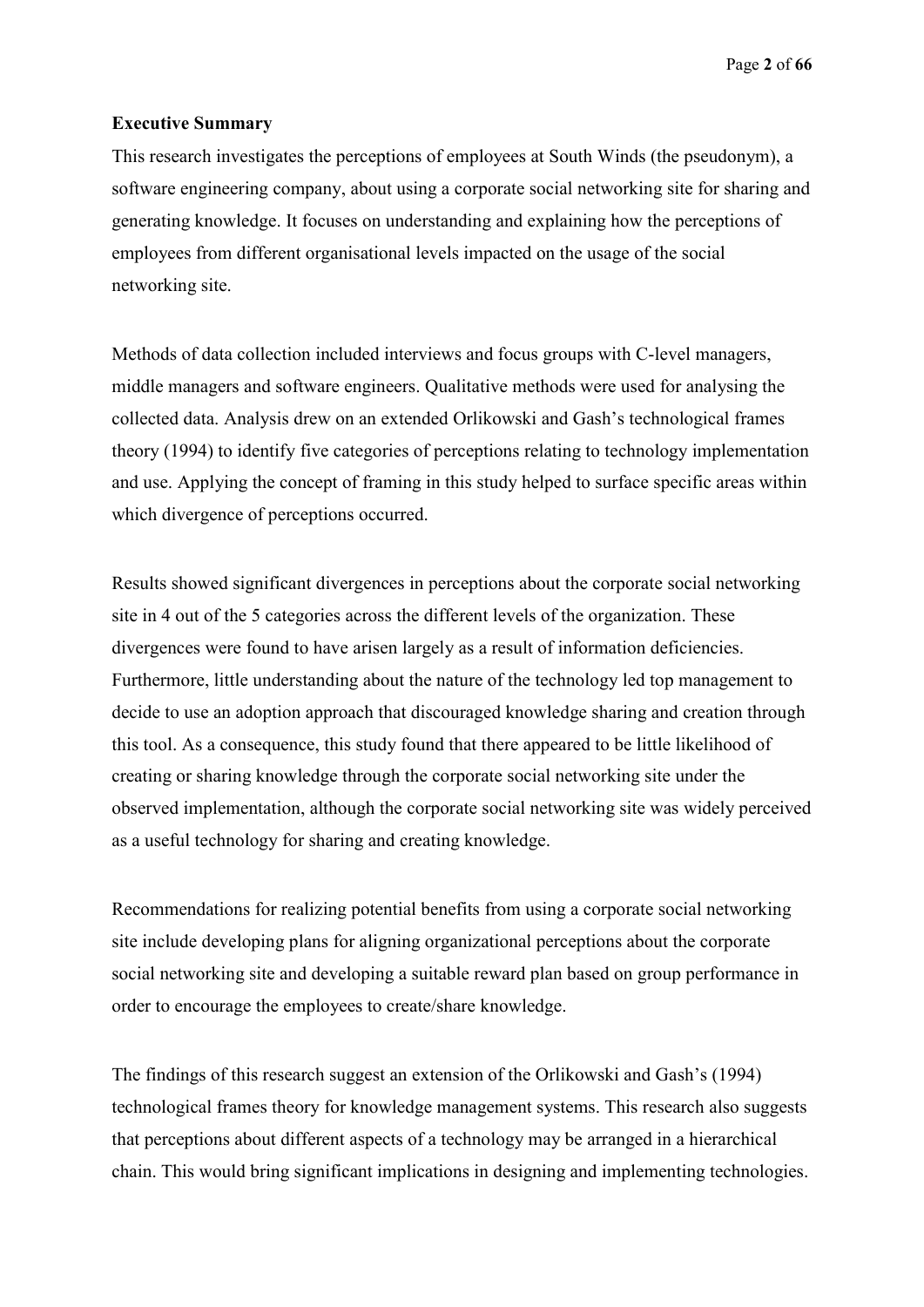## **Preface**

The author wishes to acknowledge the following people for their support:

- 1. My wife Loreto who makes my life much happier.
- 2. Jocelyn Cranefield who constantly guided me with an evident genuine interest.
- 3. All the participants, for whom I deeply hope that this study help them to achieve their goals.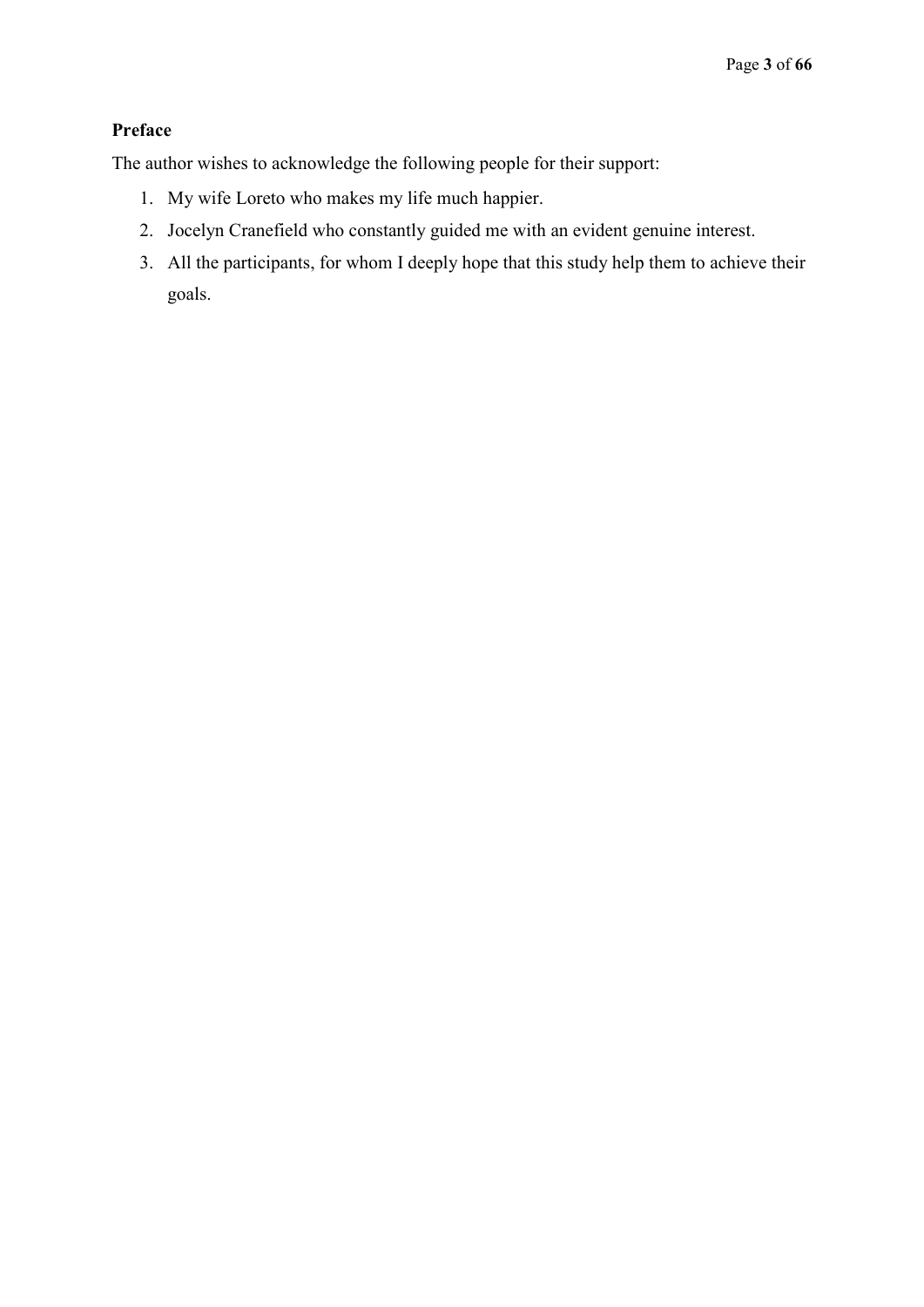# **Table of contents**

| Chapter 1. |  |  |  |
|------------|--|--|--|
| Chapter 2. |  |  |  |
| 2.1.       |  |  |  |
| 2.2.       |  |  |  |
| 2.3.       |  |  |  |
| 2.4.       |  |  |  |
| 2.5.       |  |  |  |
| Chapter 3. |  |  |  |
| 3.1.       |  |  |  |
| 3.2.       |  |  |  |
| 3.3.       |  |  |  |
| 3.4.       |  |  |  |
| 3.5.       |  |  |  |
| Chapter 4. |  |  |  |
| 4.1.       |  |  |  |
| 4.2.       |  |  |  |
| 4.3.       |  |  |  |
| 4.4.       |  |  |  |
|            |  |  |  |
| 5.1.       |  |  |  |
| 5.2.       |  |  |  |
| 5.3.       |  |  |  |
| 5.4.       |  |  |  |
| 5.5.       |  |  |  |
| Chapter 6. |  |  |  |
| 6.1.       |  |  |  |
| 6.2.       |  |  |  |
| 6.3.       |  |  |  |
| Chapter 7. |  |  |  |
| 7.1.       |  |  |  |
| 7.2.       |  |  |  |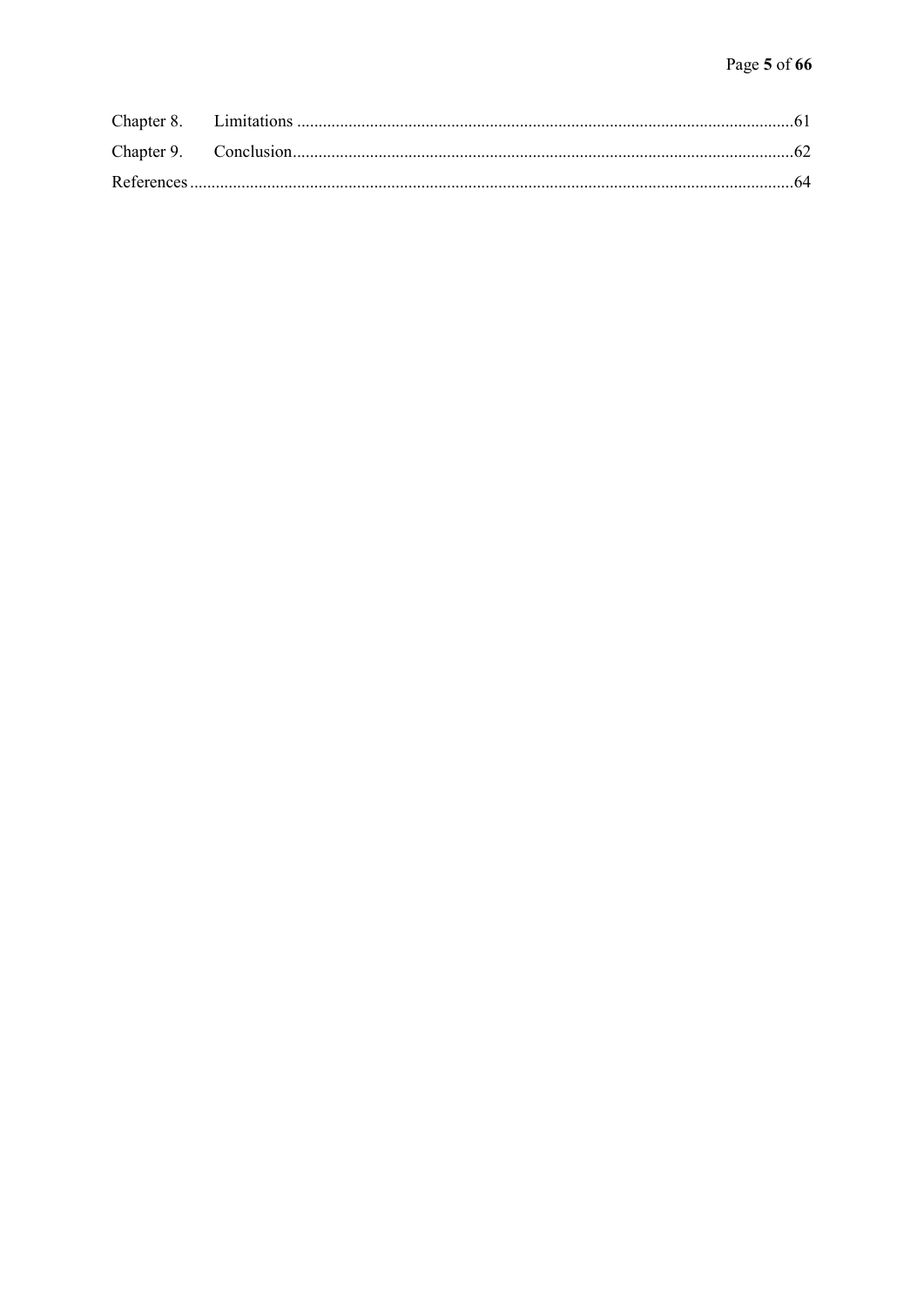# **List of Figures**

| Figure 5b: On the right actual level of individual participation within South Winds' ESN 48 |  |
|---------------------------------------------------------------------------------------------|--|
|                                                                                             |  |

# **List of Tables**

| Table 1: Set of generic technological frames proposed by Orlikowski & Gash (1994, p. 183)15 |  |
|---------------------------------------------------------------------------------------------|--|
|                                                                                             |  |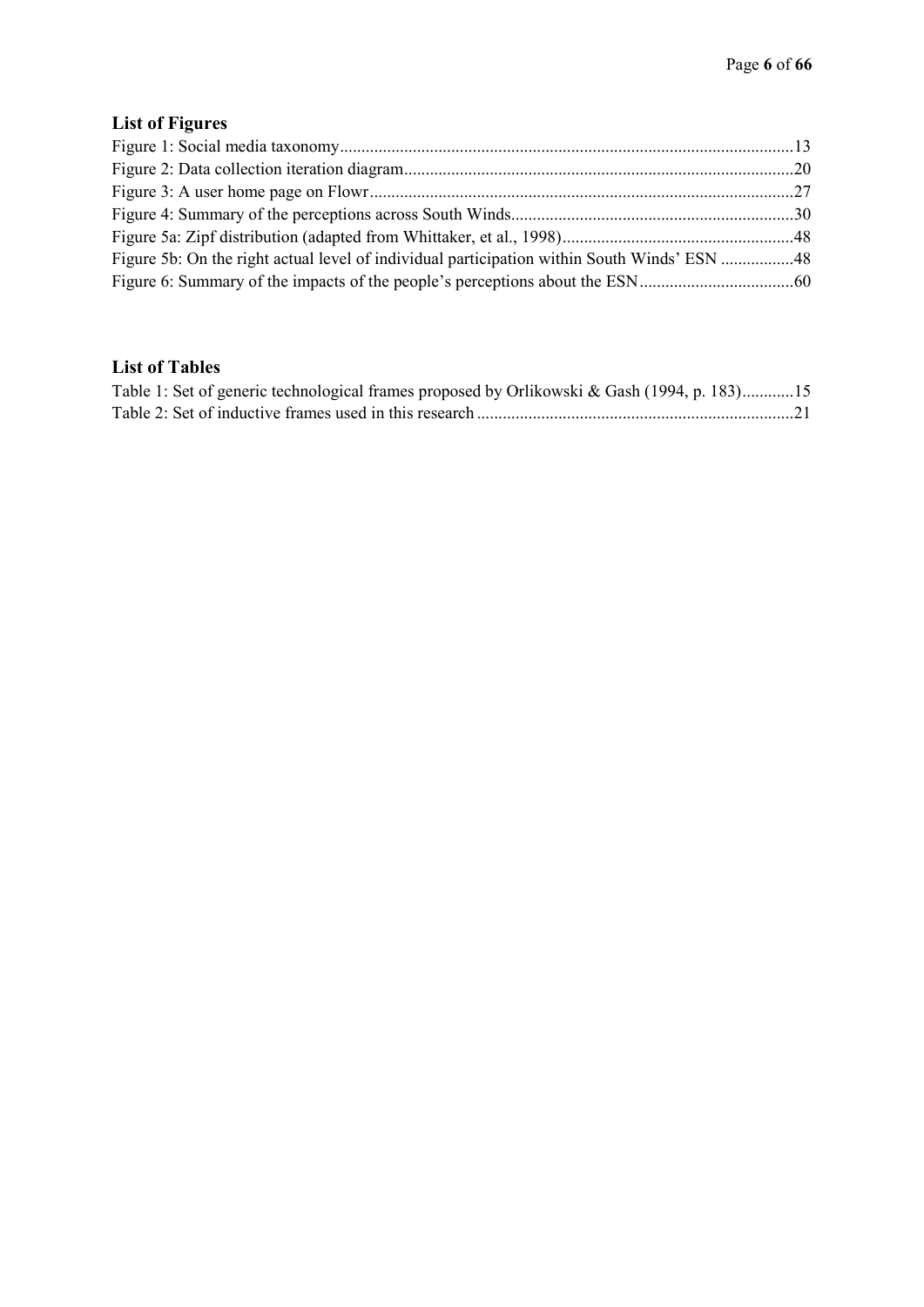Page **7** of **66**

# **Chapter 1. Introduction**

There have been a lot of claims that corporate social networking tools might improve business effectiveness and performance (DiMicco, et al., 2008; Gartner, 2010; Miller, Marks, & DeCoulode, 2011; Steinfield, DiMicco, Ellison, & Lampe, 2009). Moreover, it seems likely that organizations may start receiving significant pressure for adopting these kinds of tools. For example, the younger generation finds the social networking sites natural and studies suggest that they expect this technology to be available in their workplace (Gartner, 2010; Levy, 2009). Furthermore, technologist research specialist Gartner has predicted that by 2014 social networking services will replace e-mail as the primary vehicle for interpersonal communications for 20 percent of business users (Gartner, 2010). Nevertheless, there is no consensus about the actual value of social networking sites for organizations. On the one hand, several authors claim that there is no evidence that these tools are useful for business performance (Baltatzis, Ormrod, & Grainger, 2009; Miller, et al., 2011), furthermore authors like Miller et al. (2011) stated that most early adopters have not demonstrated business performance impacts. On the other hand, some authors have found potential benefits (Riemer, Richter, & Seltsikas, 2010; Steinfield, et al., 2009).

Several authors have suggested that corporate social networking sites are suitable for supporting the creating and sharing knowledge as part of a knowledge management systems (Michailova & Gupta, 2005; Raman & Jennex, 2010). This is of significant interest for knowledge based organizations such as software engineering firms. Software engineering firms operate in a competitive environment where knowledge is the most valuable asset (Lindvall & Rus, 2002). Indeed, their livelihood depends on efficiently applying their knowledge, so "reinventing the wheel" is highly inefficient (Pearlson & Saunders, 2005). Therefore, it is critical for these organizations to effectively and efficiently manage their knowledge, and it is important to successfully implement any technology that is chosen to support knowledge management.

The lack of success of a social networking system implementation provided the motivation for this study. This report presents a case study of a software engineering firm that launched a corporate social networking tool with the purpose of collaboratively creating and sharing knowledge, but which had realized no concrete benefit one year after implementation. It critically analyses the perceptions of three different stakeholders group: the C-Level, middle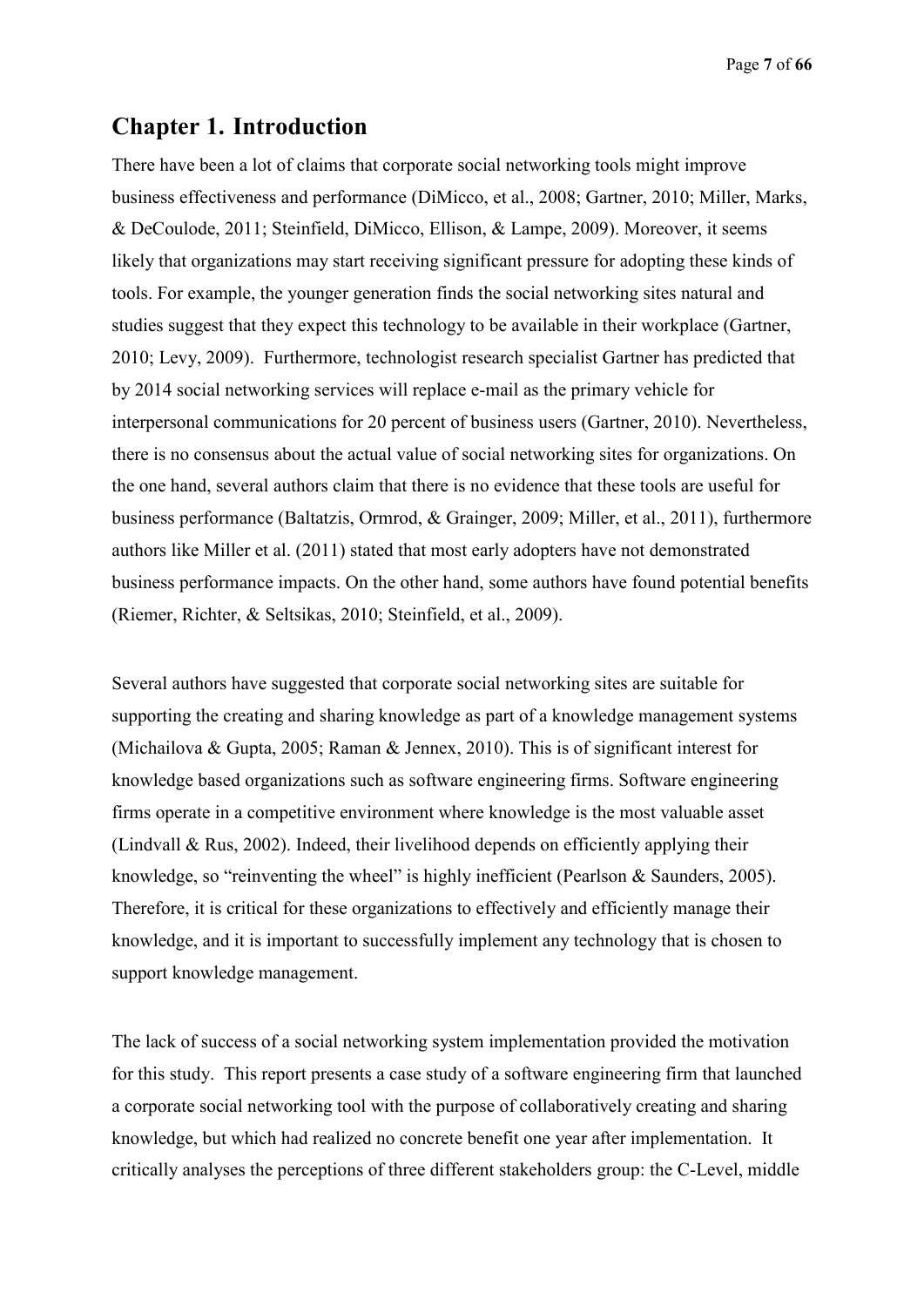Page **8** of **66**

managers and staff, with the goal of understanding how these perceptions impacted on the utilization of the ESN.

The concern with understanding stakeholder perceptions and their impact relates to the concept of IS success: the success of an information system implementation "*is achieved when an IS is perceived to be successful by the stakeholders and other observers*" (Myers, 1995, p. 65). Perceptions are created within personal frames, which are people's mental structures that are the vehicle for understanding and acting. Orlikowski and Gash (1994) coined the term Technological Frames to explain "*the subset of members' organizational frames that concern the assumptions, expectations and knowledge they use to understand technology in organizations*" (Orlikowski & Gash, 1994, p. 178). They suggest that significant divergences between technological frames of key groups in organizations may result in difficulties and conflicts around the use of technology. Their concept offers an analytical perspective to understand people's frames of the technology, and thereby understanding their subsequent perceptions towards it.

This research uses and extends Orlikowski and Gash's Technological Frames theory to answer the question, *"how do the perceptions of different stakeholders affect the use of an enterprise social networking site as part of a knowledge management system within a software engineering firm?".*

This report begins by presenting a literature review. It then presents the methodology used for analysing the case study. Thirdly, this research shows the normative basis of the situation that was leading the social order at the research setting. Fourthly, it shows a critique of the social order that led no realizing concrete benefits. Fifthly, it presents suggestions that would have potentially helped them to improve their situation. Finally it shows implications for researchers.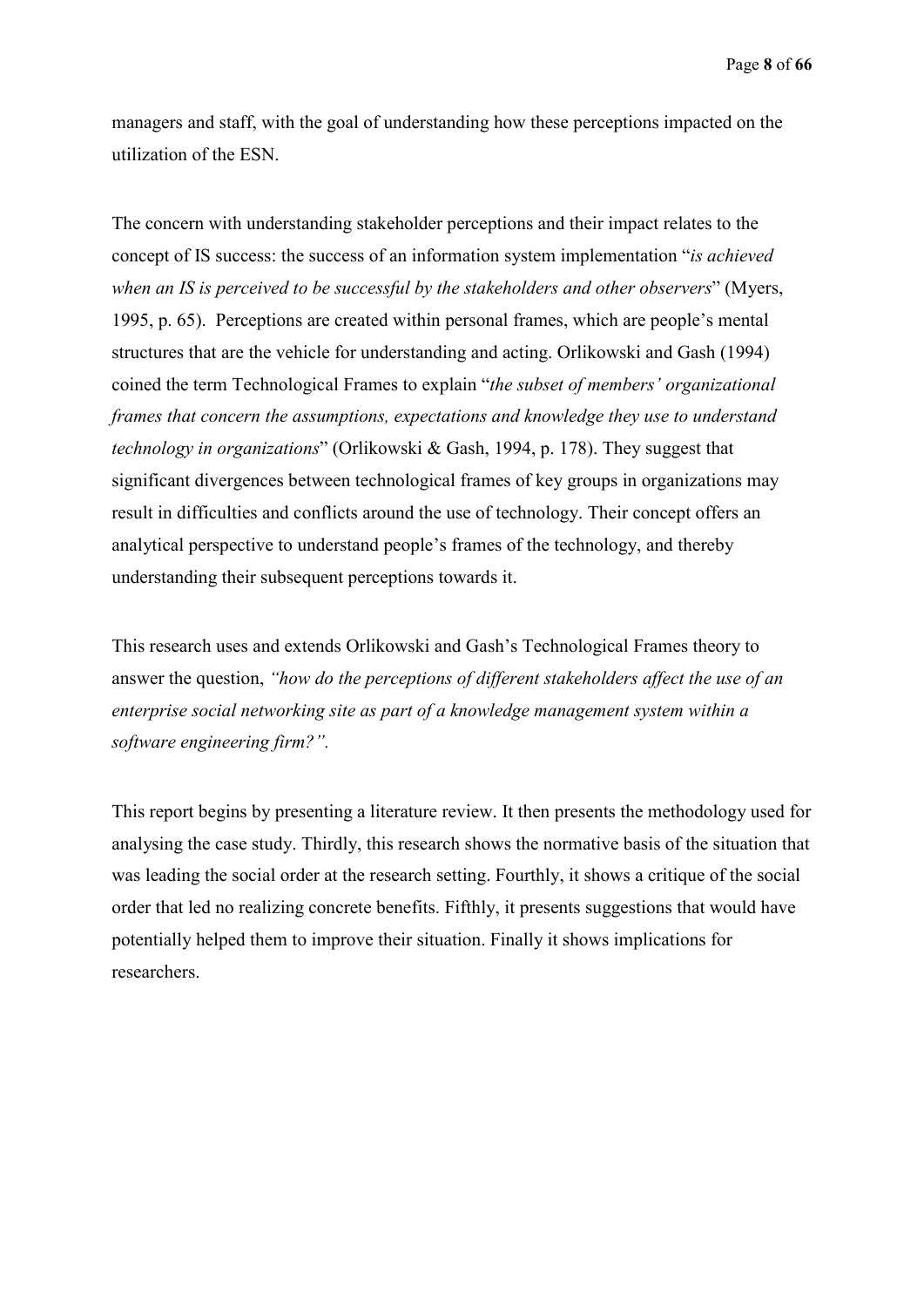Page **9** of **66**

# **Chapter 2. Literature Review**

Sharing and creating knowledge are routine activities within the software engineering context. Enabling processes that support a fluent and efficient flow of knowledge between organizational members may be the difference between succussing and failing. Enterprise social networking sites promise supporting processes for enabling organizations to efficiently create and share knowledge between members by providing a collaborative platform. Nevertheless, conflicting views can be found in the literature regarding its actual value. On the one hand, several authors claim that there is no evidence that these tools are useful for business performance (Baltatzis, et al., 2009; Miller, et al., 2011), on the other hand, some authors have found that these tools may be productively used and furthermore, they may increase social capital, interest in connecting globally and sense of corporate (Riemer, et al., 2010; Steinfield, et al., 2009). Others have said that organizations should develop a set of new skills for delivering profitable social media solutions (Gartner, 2010).

In a broad sense, knowledge has been defined as a "*fluid mix of framed experience, values, contextual information, and expert insight that provides a framework for evaluating and incorporating new experiences and information*" (Davenport & Prusak, 1998, p. 5). For the purpose of this research, the term knowledge refers to professional knowledge, which has been defined as "*a mixture of profession-specific understandings, practices and values used by members of a profession to perform and think about their work*" (Cranefield, Yoong, & Huff, 2011, p. 2). From the organizational point of view, the potential value of knowledge in organizations is its ability to create competitive advantage. Then, "*knowledge Management (KM) is about applying the knowledge assets available to your organization to create competitive advantage*" (Davidson & Voss, 2002, p. 32). This view treats knowledge assets as an organizational resource that that is not diminished by its use, unlike capital, land or labour (Davidson & Voss, 2002)

In this century, economic competition is often related to the quality of organizational knowledge and how it is applied in doing business (Davidson & Voss, 2002). In the mid 80s, individuals and organizations started appreciating the increasingly important role of knowledge, and hence the need for its management (Wiig, 1997). As a result, many organizations design organizational processes for facilitating the codification, collection, integration and dissemination of organizational knowledge. The overarching set of processes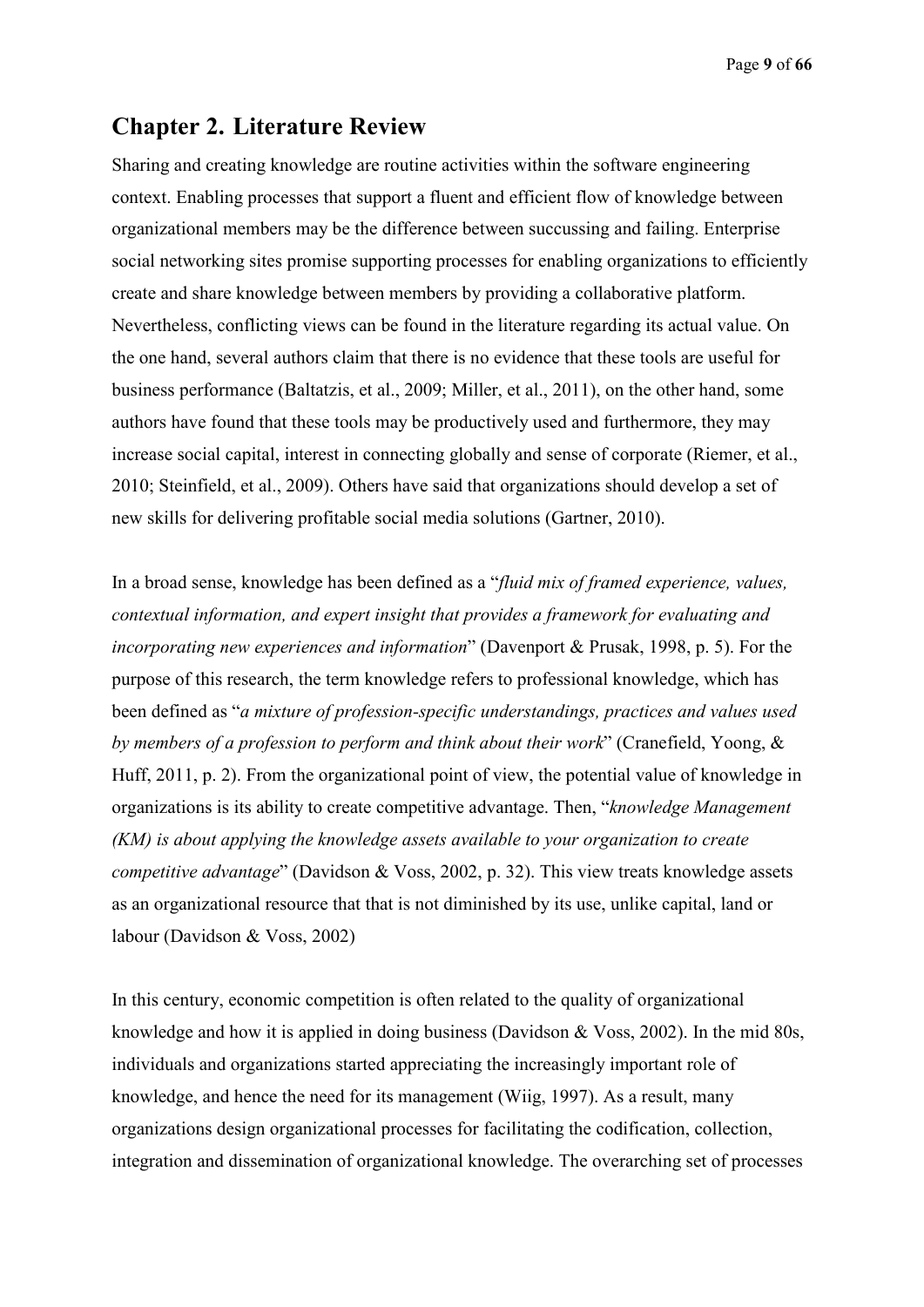is referred to as Knowledge Management Systems (KMS) (Alavi & Leidner, 1999). Varies purposes have been argued for implementing KMS. For example, some organizations pursue increasing competitiveness (Von Krogh, 1998) or others expect from them being led to greater innovation and responsiveness (Raman & Jennex, 2010). KMSs should not been confounded with technologies, KMSs may or may not be supported by IT (Alavi & Leidner, 2001; Davidson & Voss, 2002; Mohamed, Stankosky, & Murray, 2006).

#### **2.1. Knowledge Management Strategies**

Depending on the way that an organization serves its clients, the economics of its business and the people it hires, it has been suggested that organizations should chose between two KM strategies: the personalization and the codification strategy (Greiner, Bohmann,  $\&$ Krcmar, 2007; Morten, Nohria, & Tierney, 1999). The codification strategy focuses on codifying and storing explicit knowledge in databases, making knowledge independent from the originator. On the other hand, the personalization strategy recognizes that knowledge is closely tied to the person who developed it and thereby knowledge is shared mainly through the socialization mechanism, which is the mechanism that transfers tacit knowledge through sharing experiences or mentoring relationships among others (Nonaka & Takeuchi, 1995). The codification strategy typically involves using IT for databases and information repositories (Greiner, et al., 2007; Morten, et al., 1999), whereas the personalization strategy uses IT for helping people to communicate knowledge, not to store it. KMSs that support the personalization approach should therefore encourage socialization processes. Some Web 2.0 technologies can support these KMSs, for example, social networking tools (Michailova & Gupta, 2005).

However, implementing these technologies is not enough for making knowledge transference fluid. This is because sharing knowledge is not something natural, in fact "*people rarely give away valuable possessions (including knowledge) without expecting something in return*" (Davenport & Prusak, 2000, p. 26). Then, trust plays a key role in transferring knowledge. The fundamental elements for making knowledge transference fluid are: trust among members; and a knowledge friendly culture, which means that people are intellectually curious, free to explore and motivated to create and use new knowledge; and people are not resentful of the company and do not fear that sharing knowledge would cost them their jobs (Albers, 2009; Cortada, 1999; Davenport & Prusak, 2000; Guptara, 1999)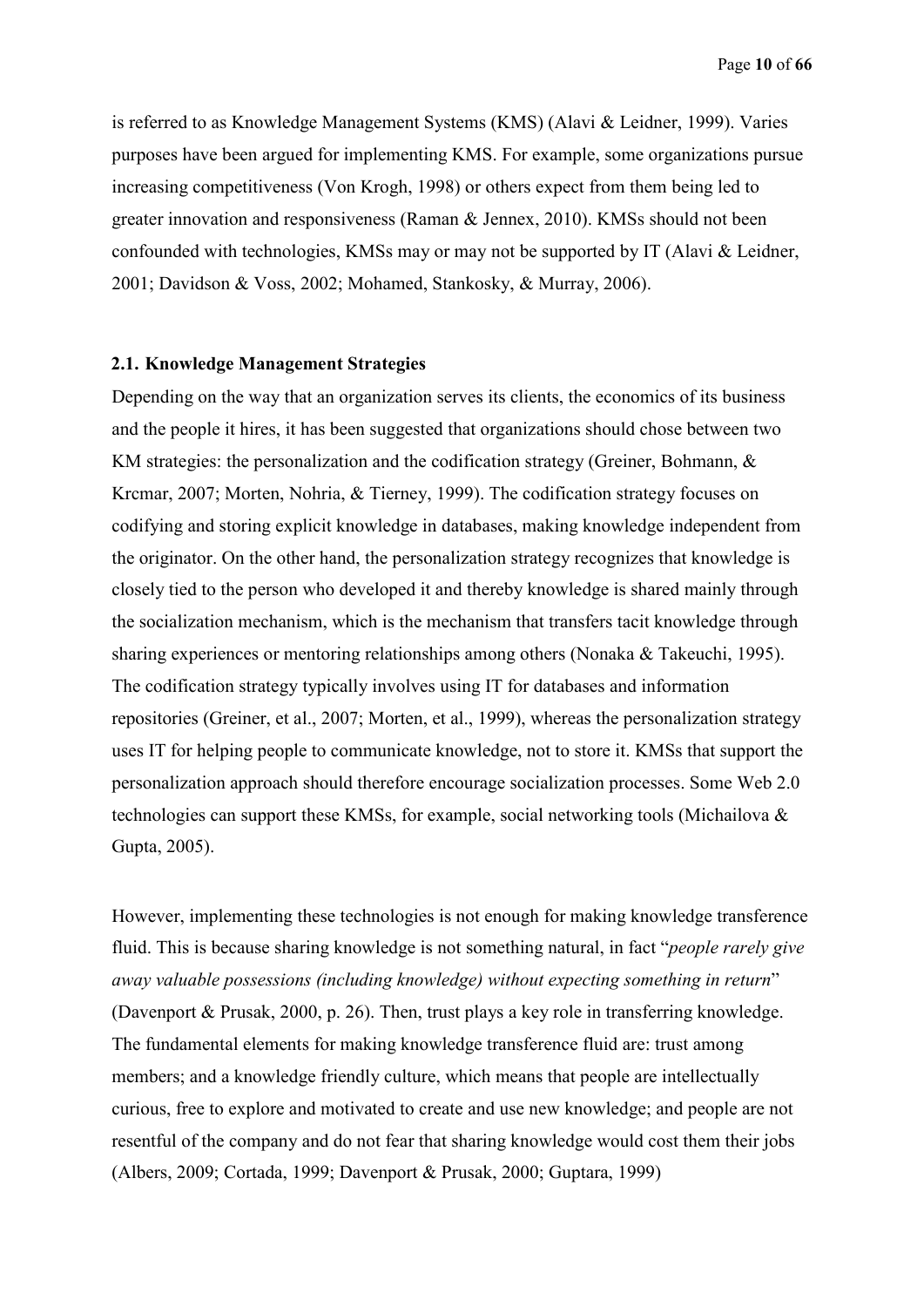The following section considers the nature of knowledge in the software engineering industry and the implications for KM strategy.

#### **2.2. KM Strategy within software engineering firms**

Software engineering knowledge is highly contextual (Desouza, 2003; Lindvall & Rus, 2002; Papadopoulos, et al., 2009). Software design "*is a complex psycho-socio-technical process embedded within organizational, cultural, and social structures*" (Papadopoulos, et al., 2009, p. 11). In general, successful software engineering solutions require broad knowledge about many domains, such as systems design, coding and testing. Furthermore, each area has many sub domains, for example, coding expertise may be categorized based on different programming languages, like C++, .NET or Java to name just a few (Desouza, 2003) or programming paradigms such as object oriented or functional. Decisions about how or when to use a particular technology or technique are highly contextual. This context is not made up by only technical aspects, but by sociological and psychological factors as well (Papadopoulos, et al., 2009). For example, some software engineers may consider that is unethical to use proprietary software instead of open source software. Furthermore, decisions might be strongly influenced by aspects at social level. For example, Borchers (2003) found that American software engineering organizations are culturally suited for iterative development and prototyping software development processes, whereas Japanese software engineering organizations are more suited to waterfall development processes. Hence the software development process, and therefore the way in which knowledge is applied, may be strongly influenced by cultural aspects rather than purely technical ones. Therefore, it is evident that designing and implementing software engineering solutions requires a significant amount of knowledge that is not possible to codify. Then, software engineering knowledge can be considered as highly tied to the author, and therefore socialization processes are key element for successfully sharing their knowledge (Nonaka & Takeuchi, 1995). This suggests that the personalization approach to KM in software engineering firms offer better benefits than the codification strategy. However, the personalization strategy is not the most popular within software engineering firms (Desouza, 2003).

Most of the software engineering firms' KMSs are supported by technologies that support the codification strategy, such as bug tracking system, document management systems among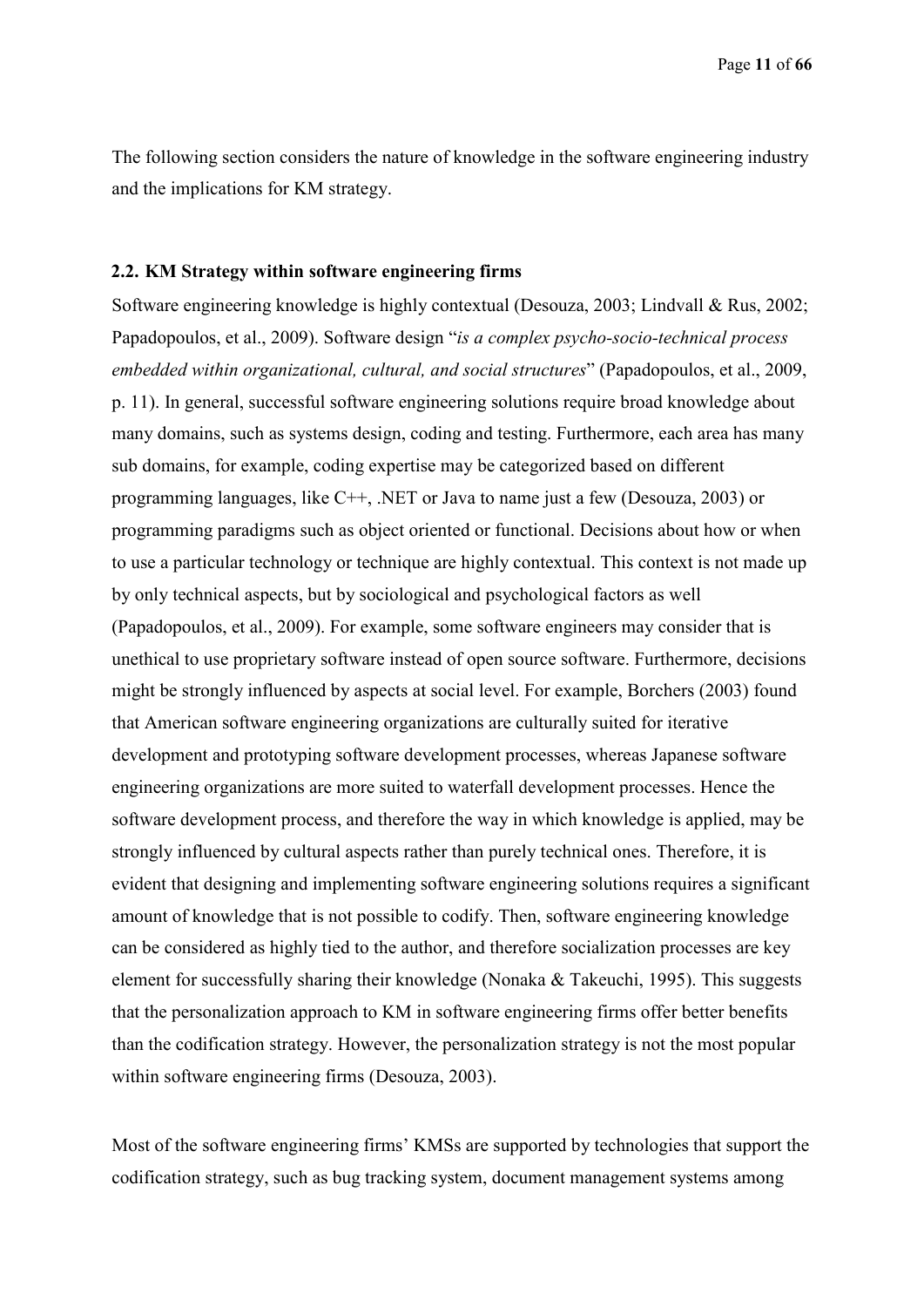others. Even though they provide real benefits, they have serious limitations (Desouza, 2003). One of the most significant limitations of pursuing the codification strategy within the software engineering field is that software engineers have to make a great effort to articulate their tacit knowledge into explicit knowledge. As it was described earlier, software engineering knowledge is highly contextual; hence a solution for one scenario may not fit in any other one. As a consequence software engineers may feel that the cost of doing so on average outweighs perceived benefits (Desouza, 2003). Hence, KMSs within software engineering firms should encourage dialogue between members and through this conversation knowledge can be created and/or shared (Desouza, 2003).

There are technologies that support the personalization strategy that may fit within software engineering contexts. Gupta and Sharma (2004) divide technologies that support KMS into seven categories: expert systems, groupware, document management systems, decision support systems, semantic networks, databases and simulation tools. This taxonomy was enhanced by Raman & Jennex (2010). They extended this list with two categories: social media and geographical based systems.

This research focuses on KMS that are supported by social media based systems, in particular, social networking sites, which according to Michailova & Gupta (2005) they support the personalization strategy. It is important to highlight that even though IT generally plays a key role in KMSs (Alavi & Leidner, 2001), IT is no more important than any other aspect of KM: leadership, organization and learning (Davidson & Voss, 2002; Mohamed, et al., 2006).

#### **2.3. Social Network Sites**

Social network sites (SNS) belong to the social software category of KMS (Avram, 2006; Raman & Jennex, 2010). Social software is characterized by providing a platform for conversational interaction between people or groups; social networks regardless of the distance; and social feedback (Avram, 2006). Researchers have stated that reputation and trust are crucial for interactions within SNS (Avram, 2006). However what really makes SNS unique is that "*they enable users to articulate and make visible their social networks*" (Ellison & Boyd, 2007, p. 211).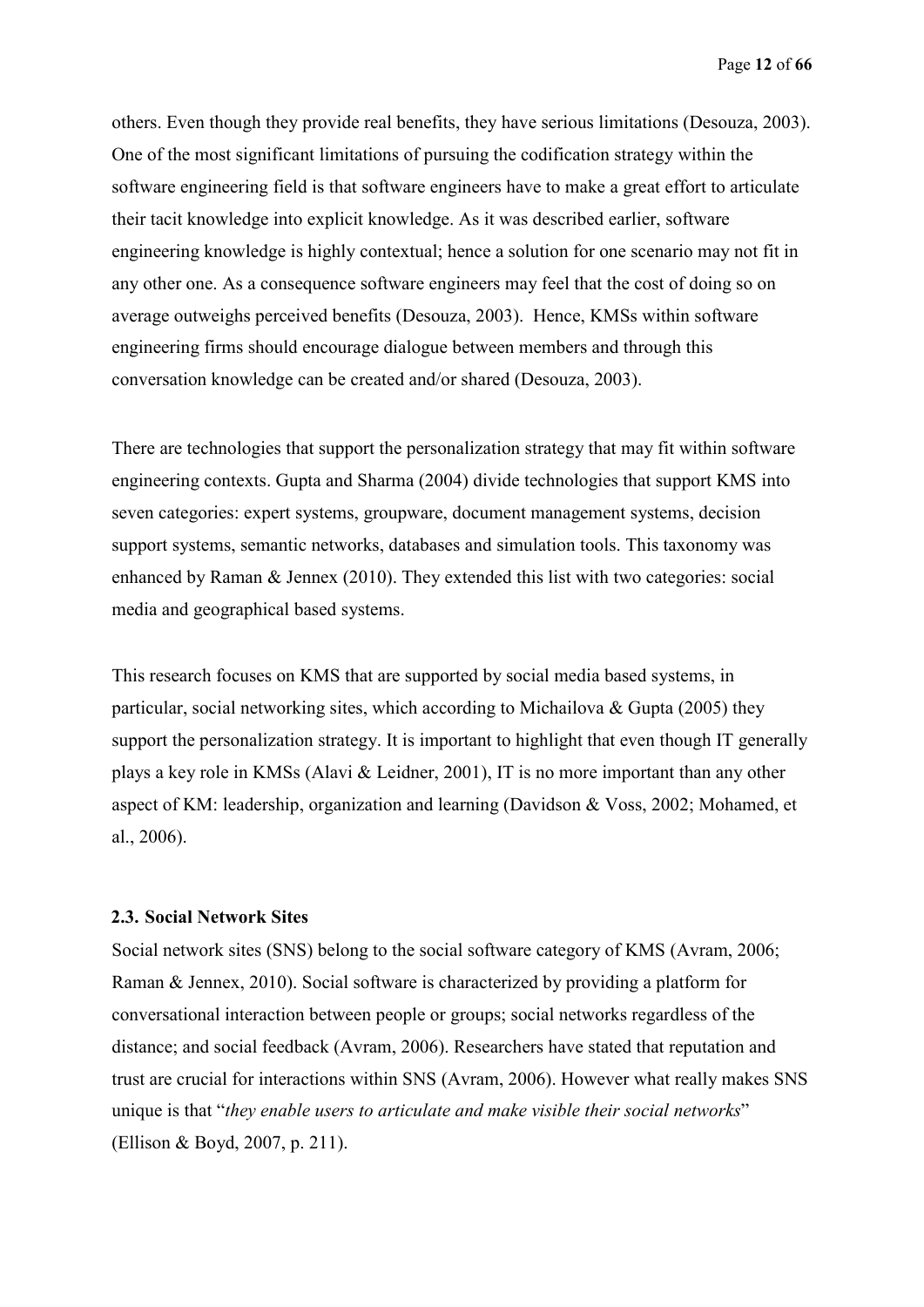SNS can be categorized into two different sorts: public social networking tools, like Facebook or MiGente, and Enterprise social networking (ESN), like Flowr or Yammer. ESNs refers to the phenomena of social networking in a enterprise context (Richter, Riemer, & Brocke, 2011). It is important to differentiate those because people's behaviours within one site and the other are significantly different. Therefore, studies on one context are not fully applicable in the other context (Richter, et al., 2011; Riemer, et al., 2010). There are two sorts of ESN: intranet social networking platforms, which are technically the same as SNT but only accessible in the enterprise Intranet; and ESNs that use a public SNS. For example, using LinkedIn for recruiting (Richter, et al., 2011). Figure 1 shows this taxonomy.



**Figure 1: Social media taxonomy**

For the purpose of this research ESN refers to only intranet social networking platforms. Figure 1 highlights them in blue.

According to Miller, Marks, and DeCoulode (2011) ESNs' capabilities enable organizations to easily identify expertise and improve cross-boundary communication. For example, there are organizations that mainly use ESN as a medium for providing updates about activities and events to the rest of the organization (Riemer, et al., 2010); others use ESN as a mean for indentifying experts and knowledge bearers, building personal context and fostering existing relationships (Richter & Riemer, 2009); or other companies have implemented the technology in order to enable users to connect with their colleagues in personal and professional way (DiMicco, et al., 2008). The evidence suggests that ESN has a variety of uses depending on the organizational context.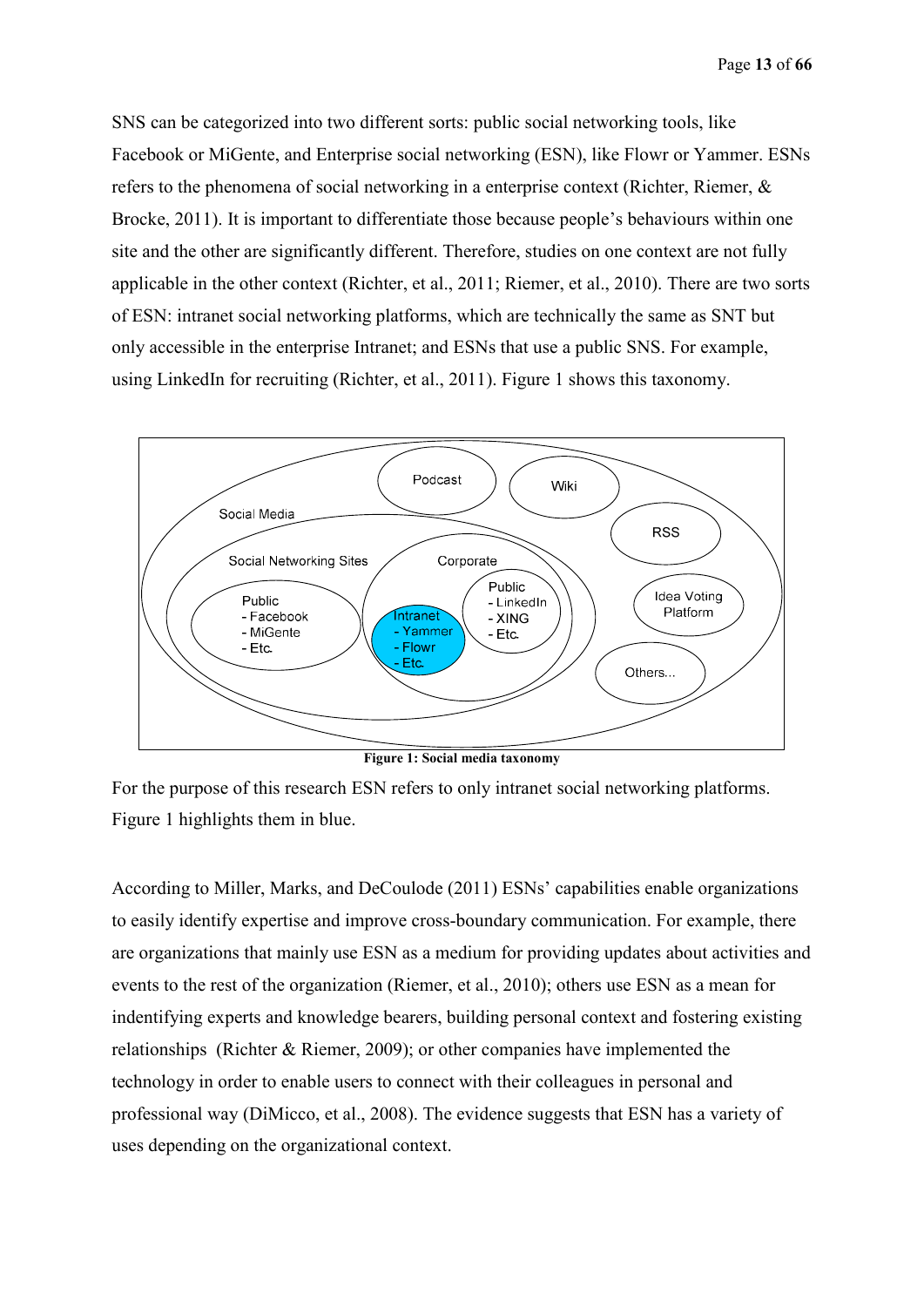Individual motivations for using ESN at work are different depending on the individual. DiMicco, et al. (2008) identified three individual motivations: users use ESNs for deliberate promoting themselves and connecting strategically; for gathering support for their projects; and for keeping weak ties with colleagues. The last motivation is also held by Ellison and Boyd (2007). They found that people do not use ESNs for connecting people unless they have some kind of connection in the offline/real world.

ESNs are seen as having potential to support KMSs that pursue the personalization knowledge management strategy (Michailova & Gupta, 2005). Nevertheless, significant different perceptions about the ESN might represent major barriers that may lead workers stopping using the ESN (Orlikowski & Gash, 1994). For example, younger generations hold very different practices than older generations using SNS. For instance, 48% of 18 to 34 year old Americans say they found out about news through a social networking tool, furthermore, about 28% of them check their Facebook on their smart phones before getting out of bed (OnlineSchools.org, 2011). This kinds of practices has created a massive generational gap only compared with the hippie movement in 70s, where older generations did not completely understand communications practices and beliefs of new generations (Dretzin & Maggio, 2008). As a consequence, it is fair to assert that age groups of people may have significant different assumptions, knowledge and expectations about ESNs. Moreover, not only generational differences may be a source of different perceptions, but hierarchical position within the organization as well. For instance, due to corporative SNS exposes employees' personal aspects (Begel, DeLine, & Zimmermann, 2010), a manager could find an ESN as a useful tool for finding and connecting people with a knowledgeable and helpful colleague, while from the employee's point of view the corporative SNS could seem a corporate spyware (Begel, et al., 2010). In order to understand how these divergent perceptions about ESNs may make the difference between a successful initiative and an unsuccessful one, the following section briefly explains the technological frames concept, which involves people's perceptions about technologies and the consequences of divergent perceptions between them.

#### **2.4. Technological Frames**

Orlikowski & Gash (1994) defined an analytical approach centred on the concept of technological frames. Their objective is to understand how organization members make sense of information technologies and how their interpretations shape subsequent actions towards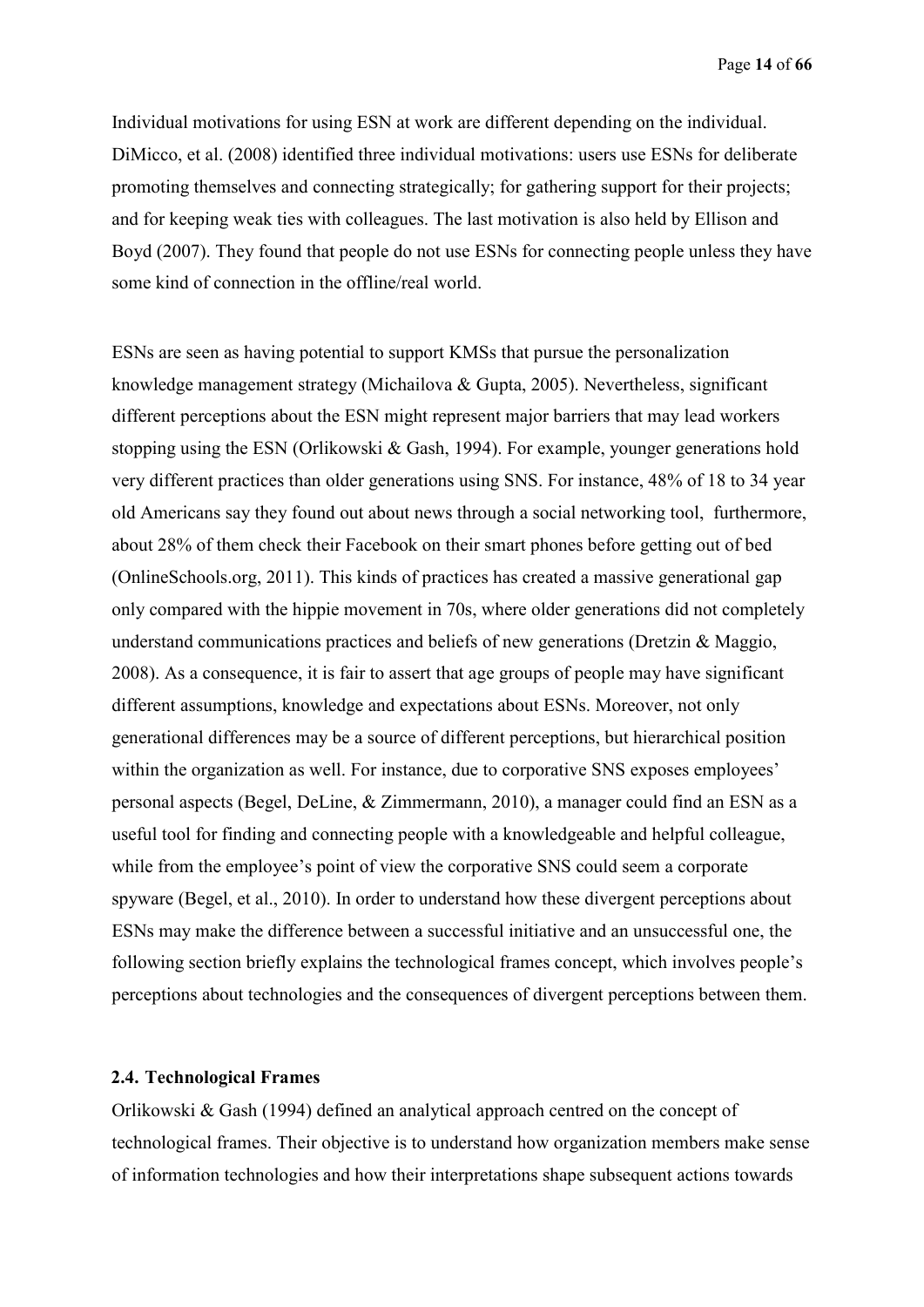IT. Technological frames were defined as the "*subset of members' organizational frames that concern the assumptions, expectations, and knowledge they use to understand technology in organizations*" (Orlikowski & Gash, 1994, p. 178). Technological frames not only refer to the technology itself, but also include local understanding of specific uses in a given setting.

In practical terms, analysing stakeholder's technological frames may assist IS designers and implementers in bringing to the surface the incongruent technological frames. The notion of congruence in technological frames refers to the alignment of frames on key elements or categories (Orlikowski & Gash, 1994). This notion involves the extent and nature of differences among frames. Significant incongruence between different groups within an organization may lead to certain action and inaction that hamper the implementation of a new technology. Furthermore, incongruence may be difficult to change later when they are formed through the initial exposure to the technology. Therefore, early identification of incongruence may avoid difficulties during IT implementations. When identifying incongruence, it is important to distinguish its nature. Incongruence might exist due to political differences or due to information deficiencies. Interventions plans for dealing with a particular incongruence should be different depending on the extent and nature of it.

| Frame                | <b>Description</b>                                                  |
|----------------------|---------------------------------------------------------------------|
|                      | Refers to people's understanding of how the ESN will be used on a   |
| Technology in use    | day-to-day basis and the likely or actual conditions and            |
|                      | consequences associated with such use.                              |
|                      | Refers to people's views of why their organization                  |
| Technology strategy  | acquired and implemented the technology. It includes their          |
|                      | understanding of the motivation or vision behind the adoption       |
|                      | decision and its likely value to the organization.                  |
| Nature of technology | Refers to people's images of the technology and their understanding |
|                      | of its capabilities and functionality.                              |

Orlikowski & Gash (1994) suggest using three frames for understanding people interpretations' of a particular technology. They are described in table 1.

**Table 1: Set of generic technological frames proposed by Orlikowski & Gash (1994, p. 183)**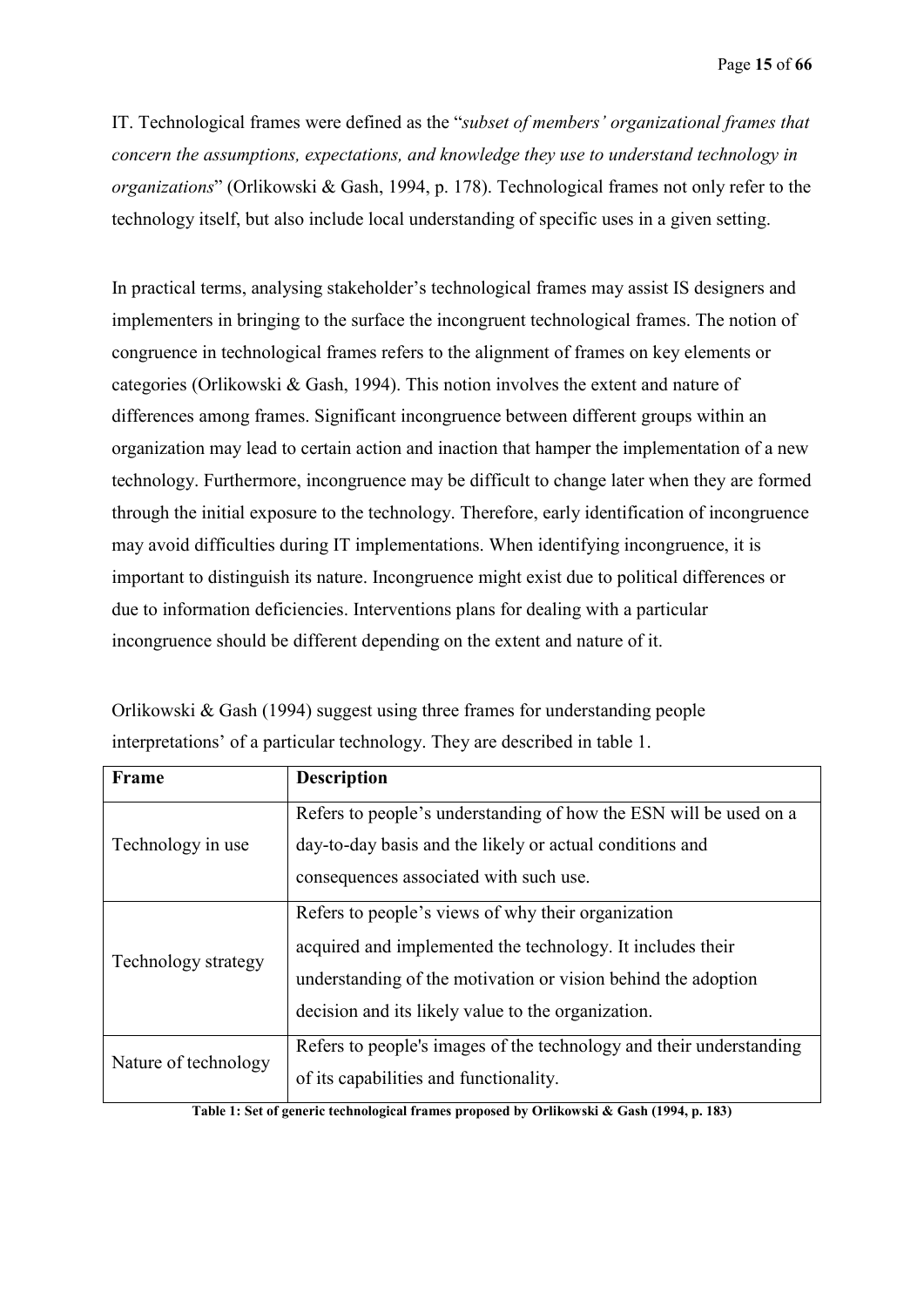Even though these three frames presented in table 3 fit several technologies and contexts, they should be complemented with others if a particular kind of technology and particular context requires it for getting better understanding (Orlikowski & Gash, 1994).

The technological frames theory has been widely used and has formed the basis for a genre of studies on processes related to IT in organizations (Davidson, 2006). For example, Puri (2006) drew upon the technological frames theory for analysing the perceptions held by different stakeholders in the context of the development of the National Spatial Data Infrastructure (NSDI) in India. Puri found significant divergences between stakeholders' perceptions. Based on that analysis, Puri suggested guidelines for making policies that may help improving the design and implementation of the NSDI.

In addition to a large number studies using the technological frames theory, critiques of the theory were found in the literature. Davison and Pai (2004) argued that merely becoming aware of divergent frames is not sufficient to improve either design or user acceptability. Then the theoretical frame theory lacks of mechanisms to resolve issues relating to structural aspects of incongruence. Furthermore, they argued the theoretical frame theory tends to be used as a post hoc explanation of unsuccessful IS implementations. Therefore, the theory offers limited value to IS practitioners Davison and Pai (2004). However, Davidson (2006) presented suggestions about how to use the theoretical frames theory for practice, such as looking for incongruent frames before implementing the technology through, for example, surveys or focus groups, and aligning them. Although she recognized that further theoretical development is needed to reach its potential contributions to knowledge.

#### **2.5. Summary**

The reviewed literature does not show conclusive evidence whether ESNs provides benefits to organizations or not. However, the reviewed literature shows that different factors may be leading people to perceive ESNs in different ways. Assuming that divergent perceptions about a technology may lead conflicts in using it (Orlikowski & Gash, 1994), it is fair to think that this conflicting views about the ESN's usefulness are due to different perceptions about what the ESNs are.

There were no found studies about the impact of different perception about ESNs as part of a KMS. This study is aimed to fill this gap within the software engineering field.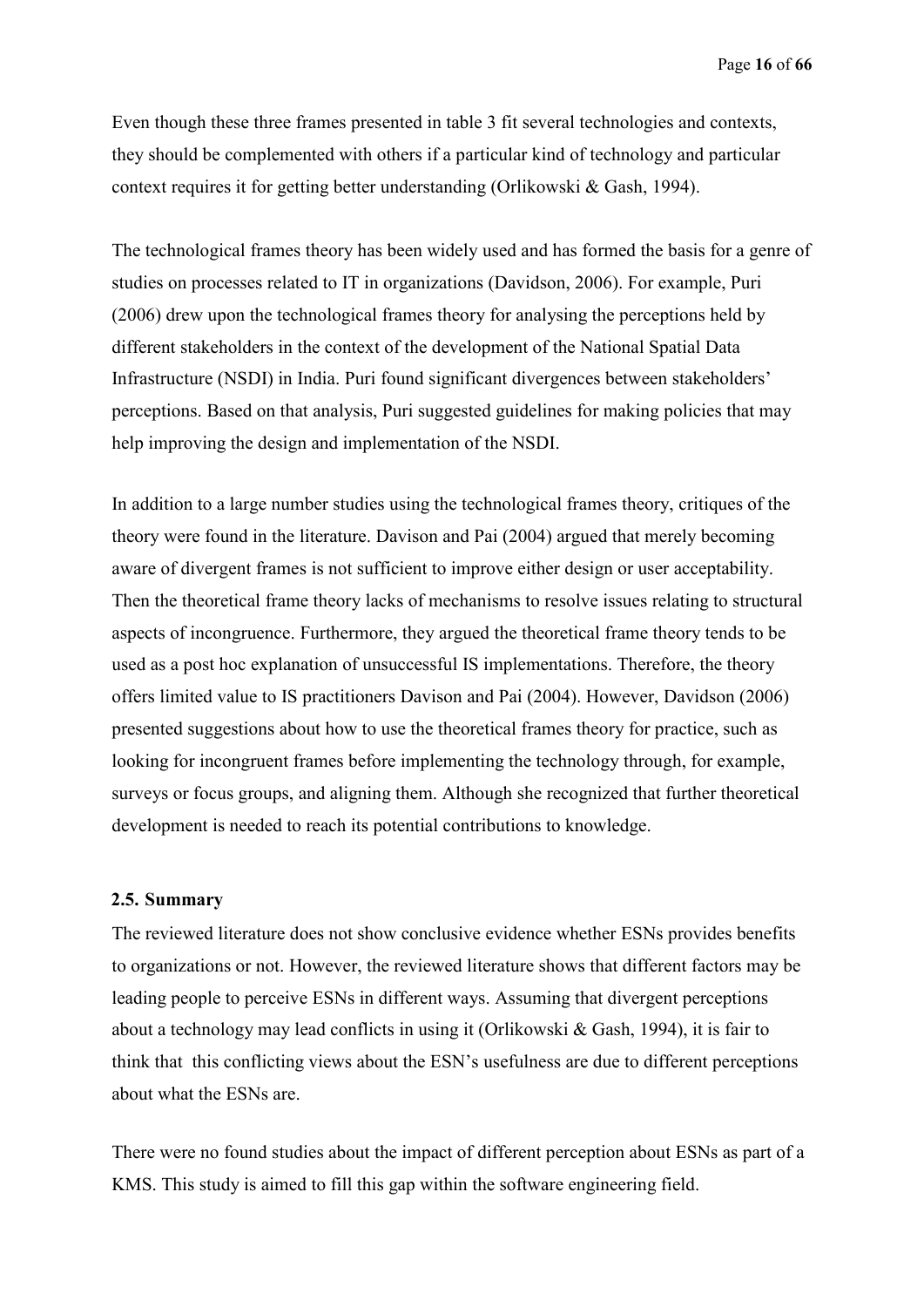# **Chapter 3. Research objectives and methodology**

This study aimed to examine and understand how the perceptions of managers and workers affect the use of an ESN as part of a KMS within a software engineering firm. According to the literature reviewed presented in the previous chapter, this is an area where very little is known. This section starts by explaining the epistemological approach that framed this research. It then describes the research setting. Thirdly, it presents the theoretical framework that was used for analysing the issue. Finally, the research method used and how the data was analysed is explained in detail.

#### **3.1. Epistemological Approach**

The researcher decided to frame this research using a critical research approach. The critical research approach is not content with simply predicting or explaining the status quo as others epistemological approaches, such as the positivism or interpretivism (Orlikowski & Baroudi, 1991), but emphasises the understanding of prevailing beliefs and social practices that may stop realizing benefits around the object of study (Myers & Klein, 2011). This is aligned with the researcher's professional view and goal as a researcher-practitioner.

Using a critical research epistemological approach implies three fundamental beliefs: (1) a belief that people are able to change their material and social circumstances, although this capacity to change is constrained by existing systems of economic, political, and cultural authority; (2) a belief that there are inherent contradictions in existing social forms, which tend to lead to inequalities and conflicts, although these conflicts lead to the appearance of new social forms; and (3) implies a belief that knowledge is grounded in social and historical practices (Myers & Klein, 2011). Therefore, a "*critical research aims to transform these alienating and restrictive social conditions*" (Myers & Klein, 2011, p. 19). This goal is intended to be achieved through its three elements: insight, critique and transformative redefinition (Myers & Klein, 2011).

The insight element is concerned with gaining deep understanding of the current situation before engaging in critical analysis (Myers & Klein, 2011). This is presented by showing the history, motivations and perceptions behind the initiative showed in the case study. For building this element I used the technological frame framework, which has been previously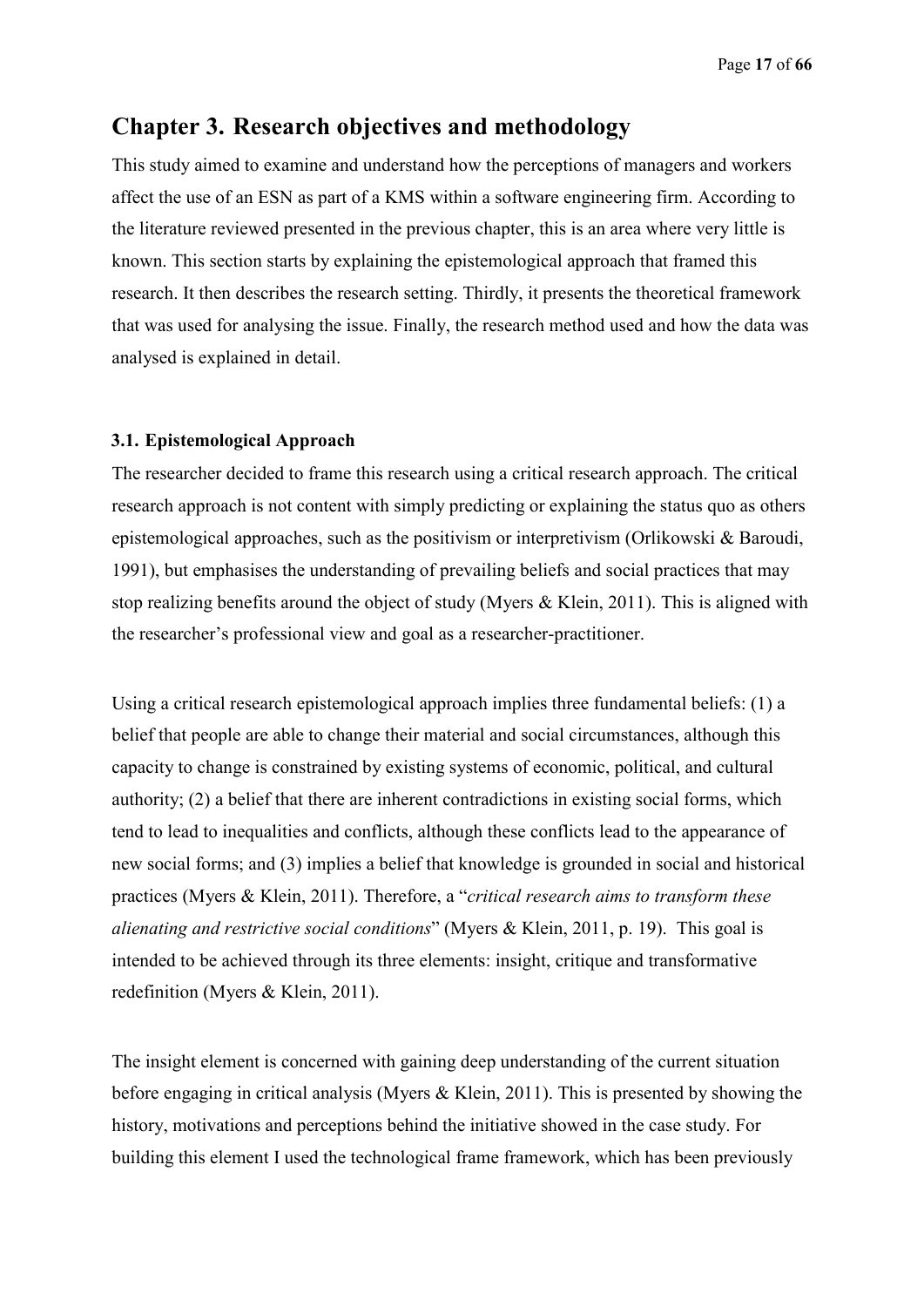used as a diagnosis tool (Davidson, 2006; Davidson, et al., 2004). The second element, critique, focuses on revealing the normative basis of the current situation found in the research site (Myers & Klein, 2011). This is presented in the chapter 5. The third element, transformative redefinition, presents suggestions in order to improve the existing social arrangement (Myers & Klein, 2011). This is presented in the chapter 6.

The following section describes the research setting where the study was performed.

#### **3.2. The research setting**

This study was performed in an American software engineering firm with 1400 employees with operations in the Americas, Oceania, Africa, Asia and Europe. The pseudonym South Winds is used for the firm. South Winds has three R&D centres geographically dispersed in different continents. South Winds' headquarters are located in the Silicon Valley, California, USA. They produce a suite of live systems made up of hardware and software. They compete in their market as innovators and provide some product and services to some niche markets. The design and development of those systems are managed by project lifecycle managers.

This organization was selected because the researcher worked in this organization during the period this research was conducted. The topic was chosen because he found the opportunity of contributing in the implementation of the ESN within South Winds and because of a personal curiosity on how ESNs drive significant social practices modifications. This may create some subjectivity, which was partially mitigated using mainly triangulation techniques: 1) two different instruments were used for collecting data: interviews and focus groups; and 2) triangulation of subjects were pursued when participants were selected. Participants belonged to different levels and departments of the organization searching for a triangulation of subjects, and thereby avoiding group biases (Myers, 2008; H.J. Rubin & Rubin, 2005). In addition, the researcher aimed for objectivity and uses their insider view to enhance interpretation of result.

#### **3.3. Research Method**

This research used the structured case methodology (Carroll & Swatman, 2000). This is an iterative methodology that focuses on building theories from a systematic analysis of data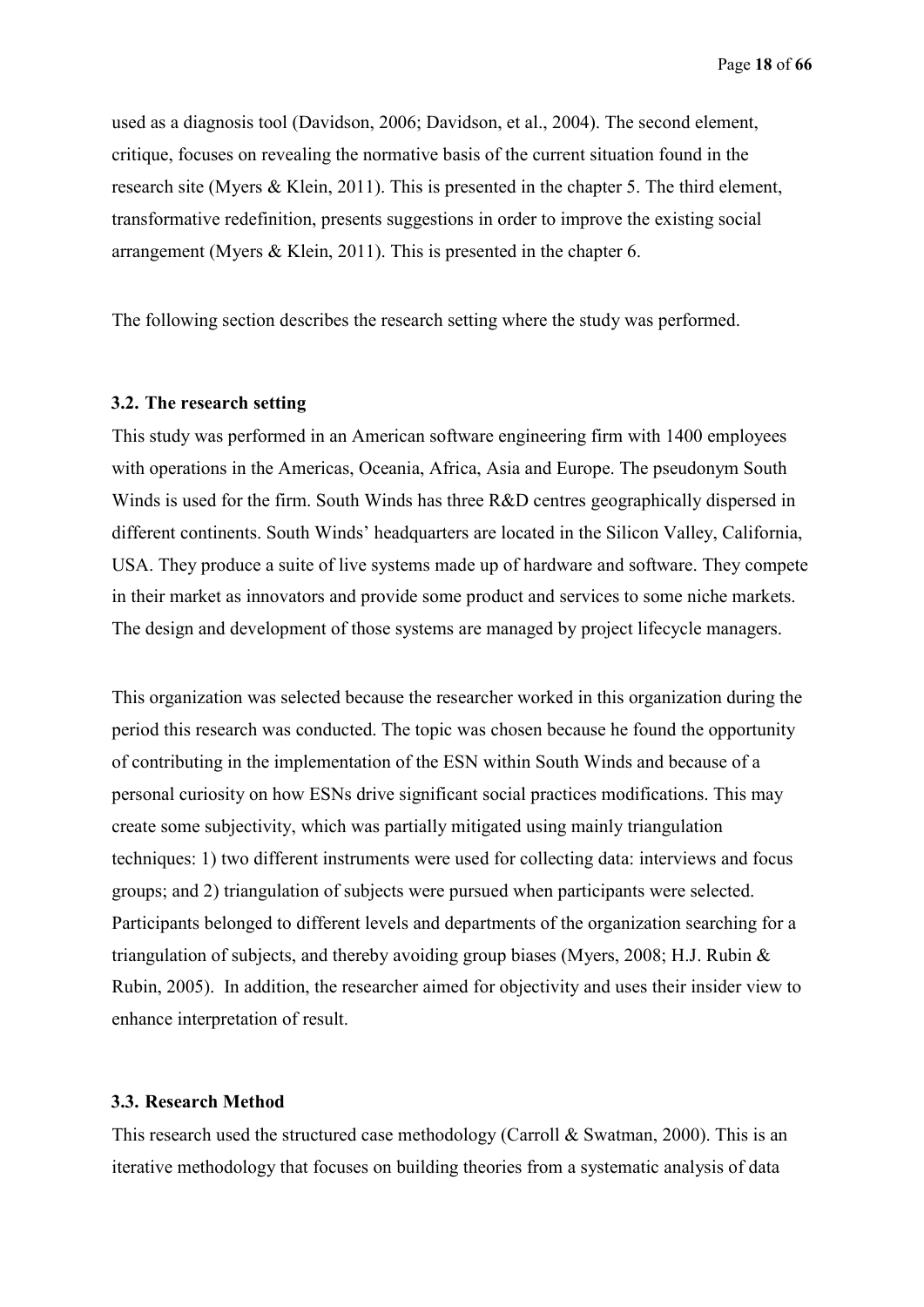collected; and comparing and contrasting outcomes with existing literature. Structured-case has three main elements: the conceptual framework; the research cycle; and the literaturebased scrutiny of theory built. The conceptual framework shows the researcher's current understanding of the research themes. It may be mainly made up by existing knowledge that was gathered from the literature and insights. At the end of each iteration, the conceptual framework is refined with the acquired new understanding that arises from the research cycle.

The research cycle stage is conceptualized in four stages: plan, collect data, analyse and reflect. Even though they are graphed as four sequential activities, in practice "*they are illdefined, allowing much iteration between adjacent stages*" (Carroll & Swatman, 2000, p. 236). The reflection stage implies building a theory from exploring ideas, linking concepts, noting patterns and examining tentative themes from the data. The final element, the literature-based scrutiny of theory build, implies a critical reassessment of findings or reexamination of the data with new insights. It may lead to an "*extension of existing literature and reconciliation with conflicting literature*" (Carroll & Swatman, 2000, p. 240), which indicate the end of the research process.

The firs iteration was based on communication practices, because the researcher tried to describe how communication practices change when an ESN is adopted. However, during the first reflection, the researcher realized that the initial research question was not going to be answerable in the research setting. During the second iteration, it became evident the significant differences between people's perceptions about the ESN within South Winds. Then the third iteration aimed to refine the conceptual framework to understand how people's perceptions had impacted on the usage of an ESN. That was the fact that triggered using the Technological Frames Framework (Orlikowski & Gash, 1994) as a basis lens for this research. The following iterations were building the understanding about people's perceptions about the corporate ESN. It was just in the last reflection when the two inducted frames, Personal Success Criteria and Technology Adoption arose from the collected data. Once the findings were consolidated, the researcher socialized them with one middle manager and one leader software engineer in order to enhance the reliability of the results.

The researcher applied different methods: key informant interviews during the first iteration; interviews during the second and third iteration; and focus groups during the fourth iteration.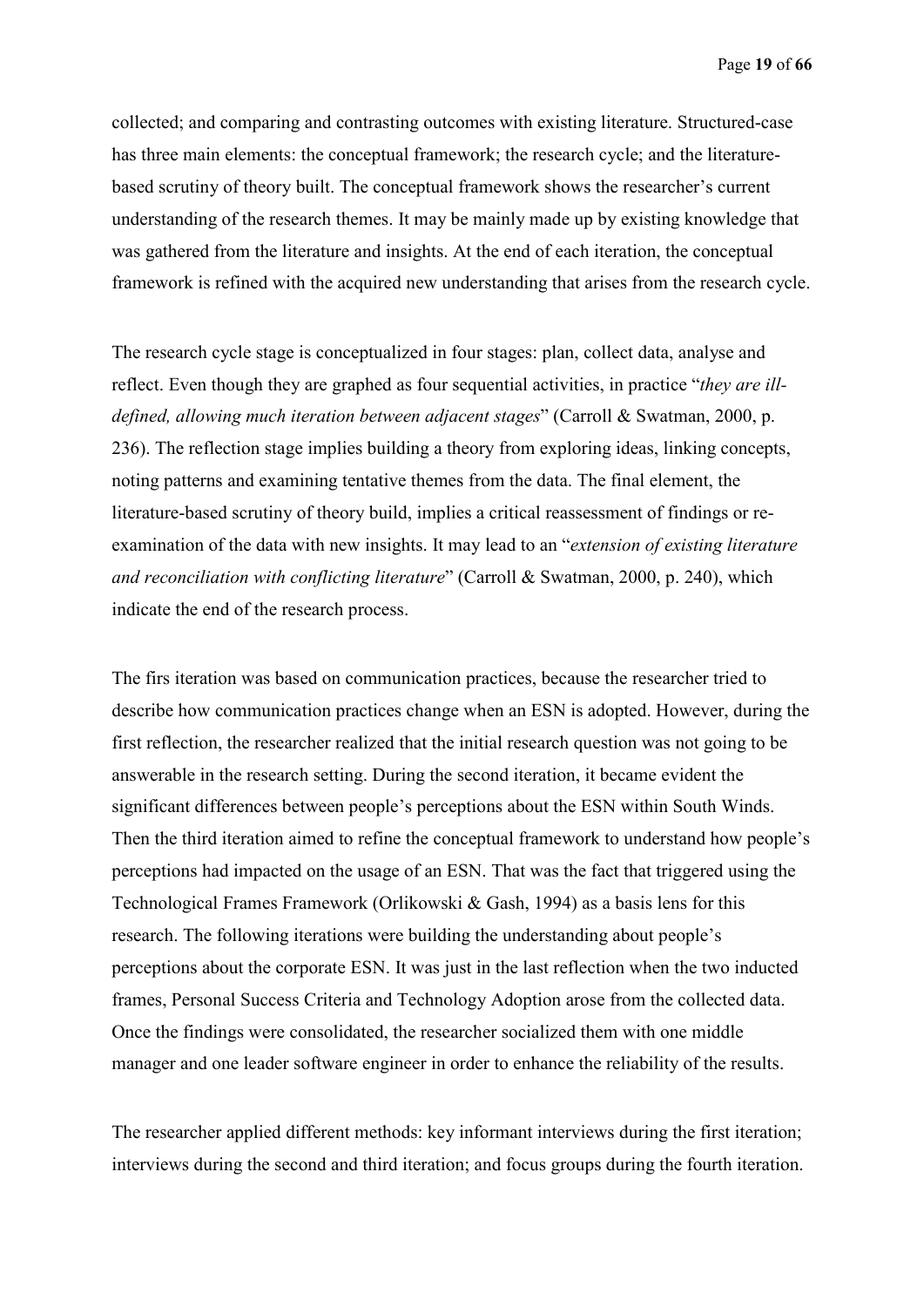By this means it was possible to apply methodological triangulation seeking for convergence and corroboration of the results of these methods and thereby increasing the credibility of the findings (Johnson & Christensen, 2008). This study performed four iterations that are presented on figure 2.



**Figure 2: Data collection iteration diagram**

Figure 2 highlights the data collection stages. The key informant interview is shown in orange, interviews are shown in yellow and focus groups in green. Participants of interviews and focus groups were selected using purposive sampling. This selection was performed through different levels and departments of the organization searching for a triangulation of subjects (H.J. Rubin & Rubin, 2005), and thereby avoiding group biases (Myers, 2008). During the first iteration the researcher completed one key informant interview with an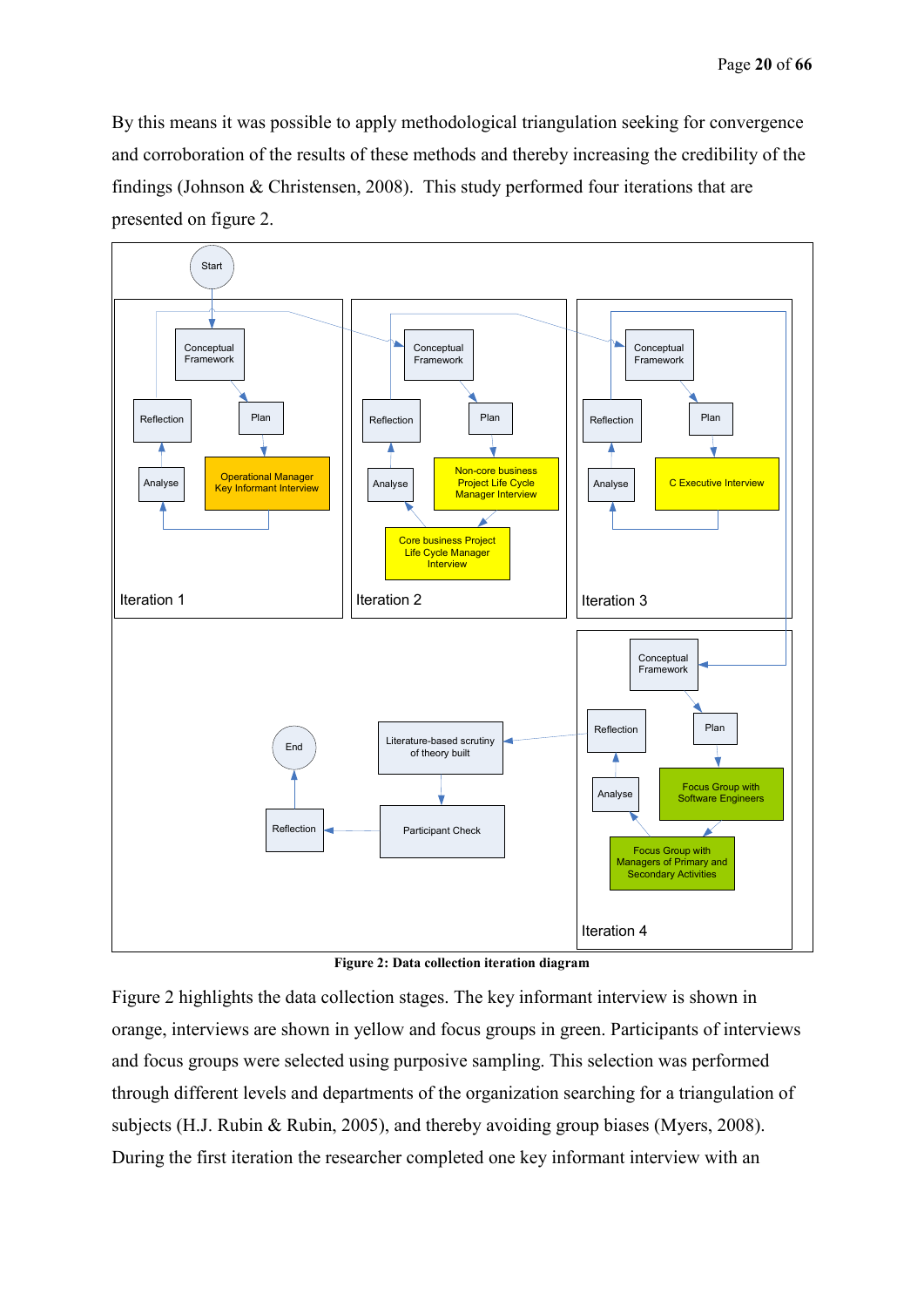operational manager. During the second iteration two in-depth interviews were conducted with project life cycle managers. The third iteration involved conducting an in-depth interview with one C-Executive. The interviews were conducted in offices of the studied organization and one on Skype because of geographical reasons. All interviews were digitally recorded and transcribed. Then the interviewees had the opportunity for reviewing and checking the transcriptions before being analysed. During the last iteration two focus groups were conducted. One focus group was conducted with on a group of software engineers, while the other focus group were applied on a group of managers from different areas of the organization. All of the participants had an active account within the ESN.

### **3.4. Theoretical Considerations: Technological Frames**

This study aimed to examine and understand how the perceptions of managers and workers affect the use of an ESN as part of a KMS within a software engineering firm. As was discussed earlier in the literature review section, Orlikowski & Gash (1994) suggest using a theoretical framework for understanding people interpretations' of a particular technology. They are described in table 1.

This research deductively used these three frames, showed in table 2, for comprehending people's understanding of the ESN. Even though these three frames presented in table 3 fit several technologies and contexts, they should be complemented with others if a particular kind of technology and particular context requires it for getting better understanding (Orlikowski & Gash, 1994). Hence, in addition to these three frames, two frames were inductively developed from the gathered data: Personal Success Criteria and Technology Adoption.

| Frame                      | <b>Description</b>                                                                                                                                       |
|----------------------------|----------------------------------------------------------------------------------------------------------------------------------------------------------|
| Personal Success Criteria  | Refers to the people's understanding of how the ESN would be<br>considered as beneficial to them regardless of the perceived<br>organizational benefits. |
| <b>Technology Adoption</b> | Refers to the people's understanding of what strategies the<br>organization should display in order to implement the ESN.                                |

**Table 2: Set of inductive frames used in this research**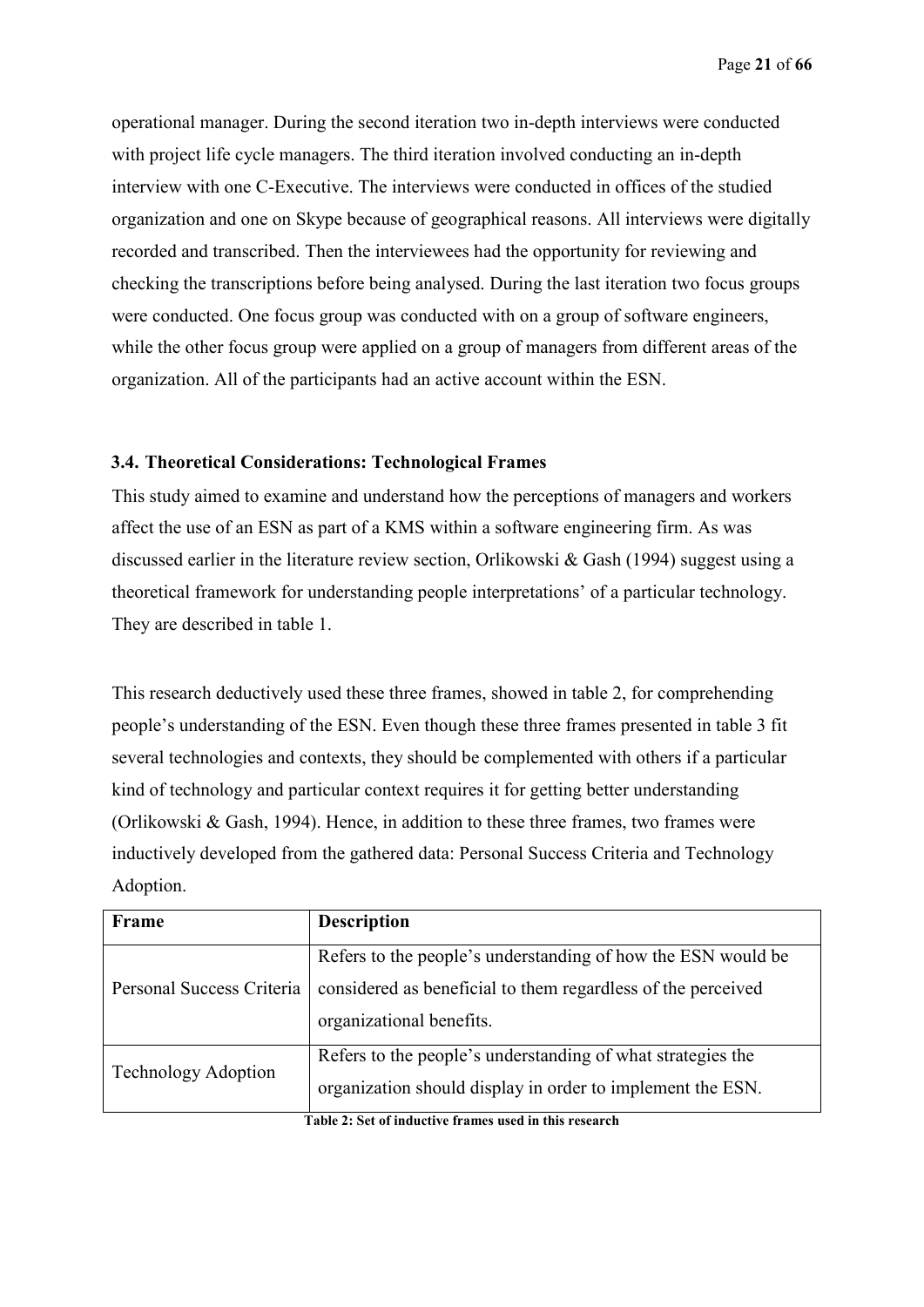Frames about Personal Success Criteria and Technology Adoption arose while data was being analysed. The Personal Success Criteria frame matches with the critical assumption that information systems success or failure is a matter of interpretation. Then an "*information systems success is achieved when and IS is perceived to be successful by the stakeholders and other observers*" (Myers, 1995, p. 65).

The interest in taking this theoretical perspective grew out of researcher's realization, early on the interview process that people had totally different views on the ESNs success and purpose. This led the researcher to shift the study away from an early focus on how communications practices changed to the issue about the impact of perceptions, making this the focus and selecting the theoretical frames framework as a key theory to inform the interpretation.

#### **3.5. Data Analysis**

For analysing the data, the researcher used both inductive and deductive strategies. Inductive strategies followed the principles of grounded theory, which allows the researcher to inductively develop a theory that is grounded in data systematically gathered and analysed (Strauss & Corbin, 1990). The researcher also used deductive strategies from the technological framework theory before explained in the theoretical framework section.

During the first iteration, a set of deductive codes were developed from concepts found in the literature and from the researcher's professional and personal experience. Communication practices description code was a deductive code that arose from researchers' experience. This code applies to people's description about how they communicate. However, this code was absorbed by other categories when preparing the third iteration. This happened when the original research question changed, due to the impossibility to answer it in the research setting. The third iteration included the deductive codes detailed in table 1, which were extracted from the Technological Frames Framework (Orlikowski & Gash, 1994).

Data were coded using the categorization technique described by Rubin and Rubin (1995). Concepts, stories and themes were coded. Concepts refer to ideas or concepts that represent the interviewed view of the world. Concepts are not always explicit but they might be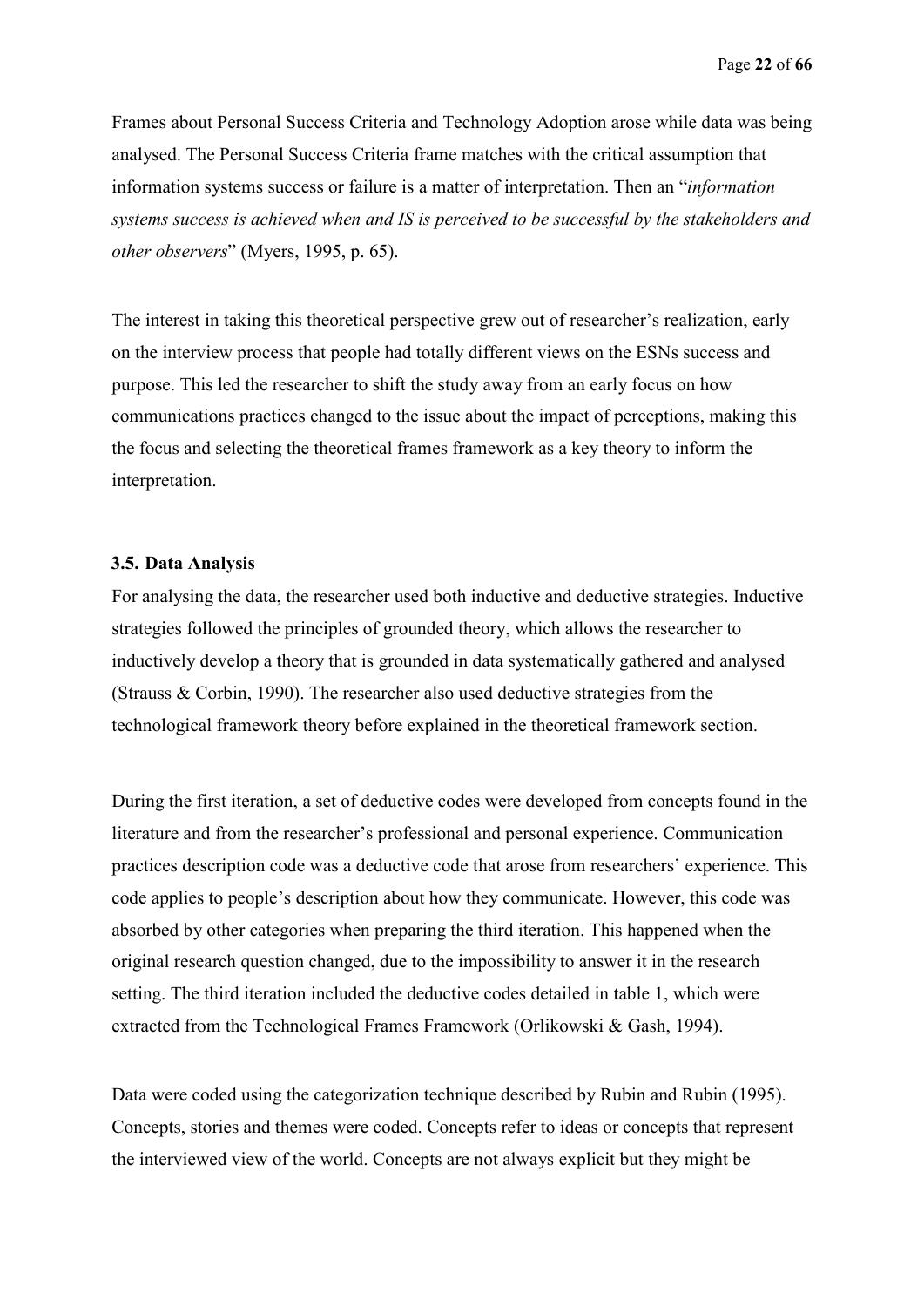Page **23** of **66**

expressed by a specialized word or a particular tilt to a more common word. Stories are polished versions that may have been condensed to make a point. These are important because they show cultural aspects. Themes show descriptions of how people do or should behave according to the interviewed (Herbert J. Rubin & Rubin, 1995). This process was assisted by NVivo (qualitative analysis software).

Codes were registered and described in a codebook in NVivo software before creating a thick description. A thick description implies a description of the action or behaviour including its context (Geertz, 1973). This task helps to understand how issues are interlinked. After describing the codes, in order to further explore issues and to understand the variety of perspectives the comparison task was applied (Hennink, Hutter, & Bailey, 2011). Three comparison strategies were applied: "Cross-case comparison" strategy; "comparison by deductive groups"; and "comparison by inductive groups" strategy. The "cross-case comparison" strategy implies the comparison of single codes across interviews and focus group. the "comparison by deductive groups" involves comparing codes across different previously defined group, which were C-Level, middle managers and software engineering staff; and the "comparison by inductive groups" strategy implies comparing codes across groups that arose from the research field (Hennink, et al., 2011).

Then, the categorizing task was applied. This is a both deductive and inductive task where codes were grouped into broader categories (Hennink, et al., 2011). Initially categories were inductively created by identifying similarities between codes. Later, a deductive refining process was applied to the categories. Categories were refined a consequence of concepts acquired from the literature and through the social interaction with the supervisor.

A few strategies were used for conceptualizing the data. Conceptualization refers to the process where the researcher moves the data to a more abstract level (Hennink, et al., 2011). Two strategies were used: "big picture" and "writing presenting". The first strategy looks for discovering the core issues, key linkages and overarching explanation. This strategy aims to identify "*the central story of the data involves stepping back from the data to gain a broader perspective of the issues*" (Hennink, et al., 2011, p. 248). The challenge of this strategy relies on summarizing a situation without loosing its complexity and nuances that provide a comprehensive understanding of it. The "writing presenting" consists on presenting the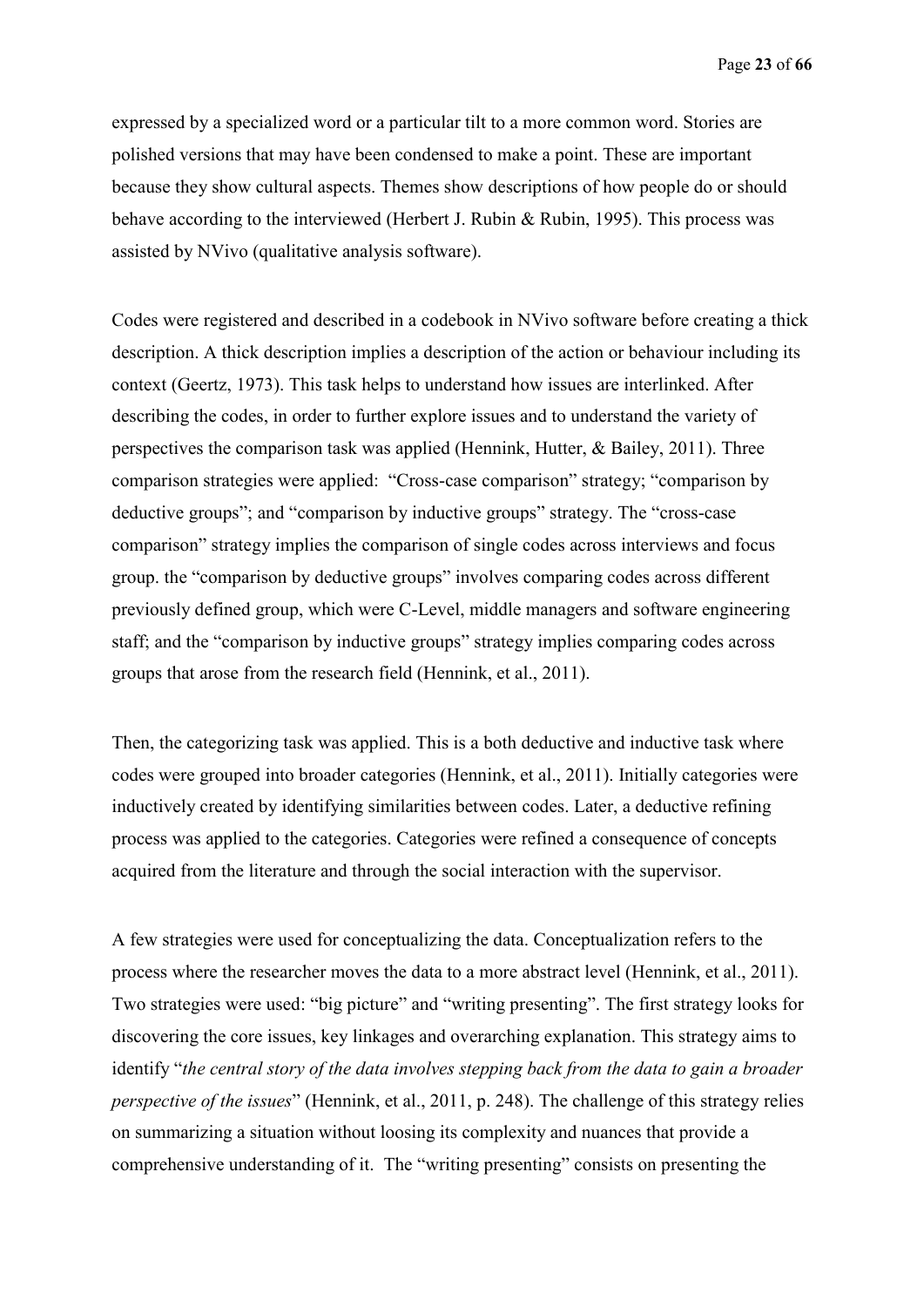findings while they are discovered instead of presenting them only at the end. This strategy helps to clearly conceptualize the data, and in addition, "*audience comments and queries can also refine and strengthen your conceptualization and spur further analysis of the issues to more fully conceptualize your data*" (Hennink, et al., 2011, p. 256). When applying this strategy the audience was the research supervisor.

Once the findings were consolidated from the concepts, they were verified through two strategies: return to data and participant check. The first strategy consisted of checking that the findings fit with data collected through the focus groups and interviews; and also with logs collected through the ESN. The second strategy, participant check, refers to check findings with participants, which is useful to mitigate researcher's subjectivity. These findings were checked with one middle manager and one lead software engineer. Because of time frame limitations, it was not possible to check results with a C-level representative.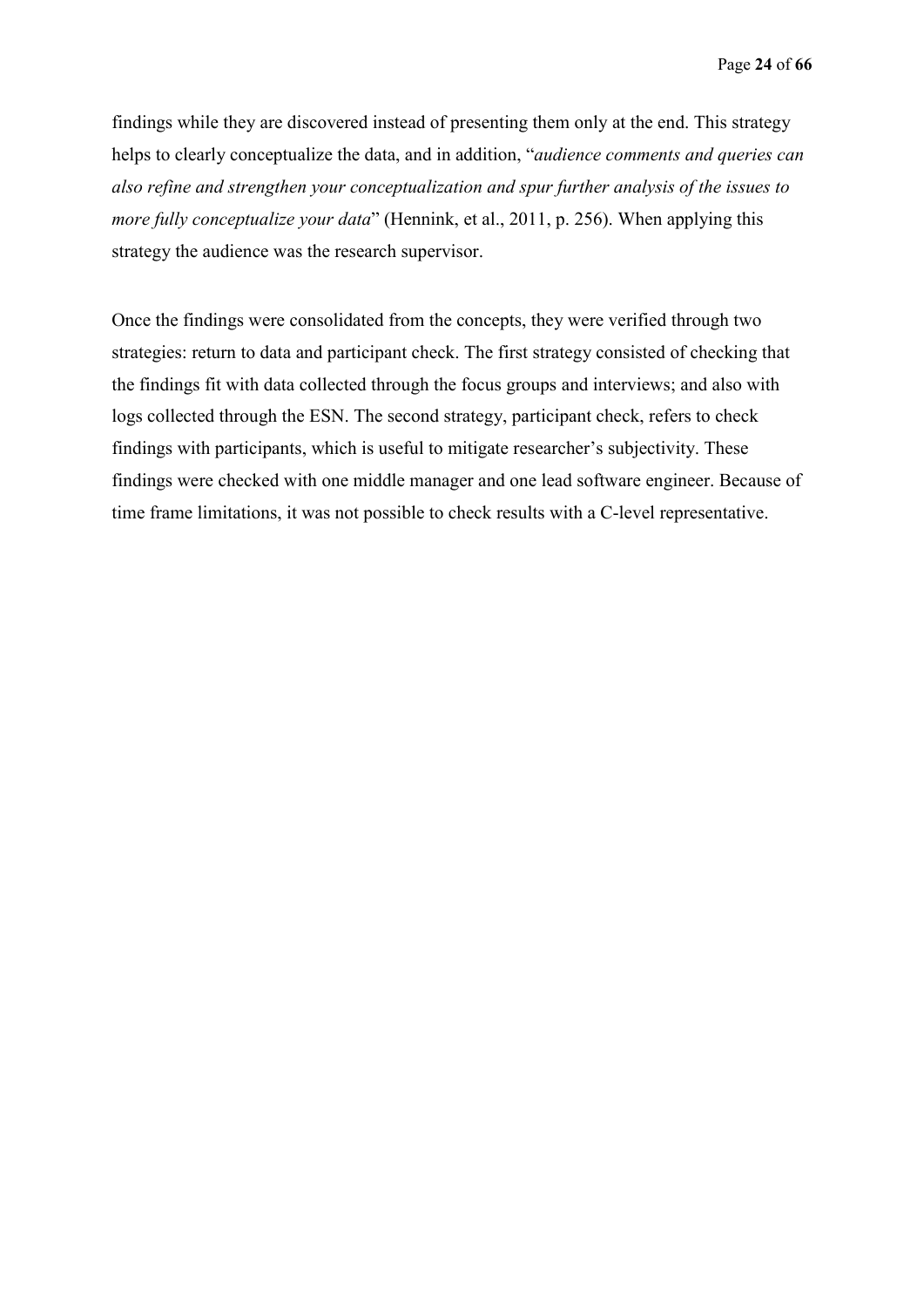Page **25** of **66**

# **Chapter 4. Results**

This research aimed to understand and explain how perceptions of different stakeholders affected the usage of the ESN as a part of a KMS in a software engineering firm. In order to answer this question, this research has deductively grouped South Winds's employees into three groups: C-Level, middle managers and software engineering staff. The C- Level group refers to the top executive management. They were the individuals who hold the largest amount of power within the organization. The middle managers group refers to the employees with operational responsibilities. They had influence deciding on budget and strong influence on product outcomes. They had also some level of power to shape organizational structures, because they were responsible for designing local processes. This group was made up of project managers, marketing managers, project life cycle managers and HR managers among others. Finally, the software engineering staff group refers to the employees who designed and coded software based on the requirements that they receive from their direct managers, who belong to the middle managers group. They were the powerless group within the organization.

The purpose of this section is to provide a broad insightful understanding of the current situation. This section is organized as follows: first a description of the history of the project is presented. Second, a description of the usage of the ESN within South Winds is exposed. Finally, a description of the perceptions about the ESN of the three groups above described is presented.

#### **4.1. History of the Project**

South Winds is a software engineering firm that searches for differentiating from their competitors through innovating rather than focusing on a particular niche or competing by lower costs. Most of their innovations arise from brainstorming sessions that the company regularly run with key decision members from different departments such as engineering and marketing among others. However, during recent years, South Winds has also been trying to collect ideas from all the staff members. One of the company's first attempts was implementing a competitive innovation process following other innovators in Silicon Valley such as CISCO or HP. The process implied that employees posted their ideas in a free format within an Idea Voting Platform (Bright Idea), which was a web system that worked as a forum where other employees could support or comment on ideas of their peers. The author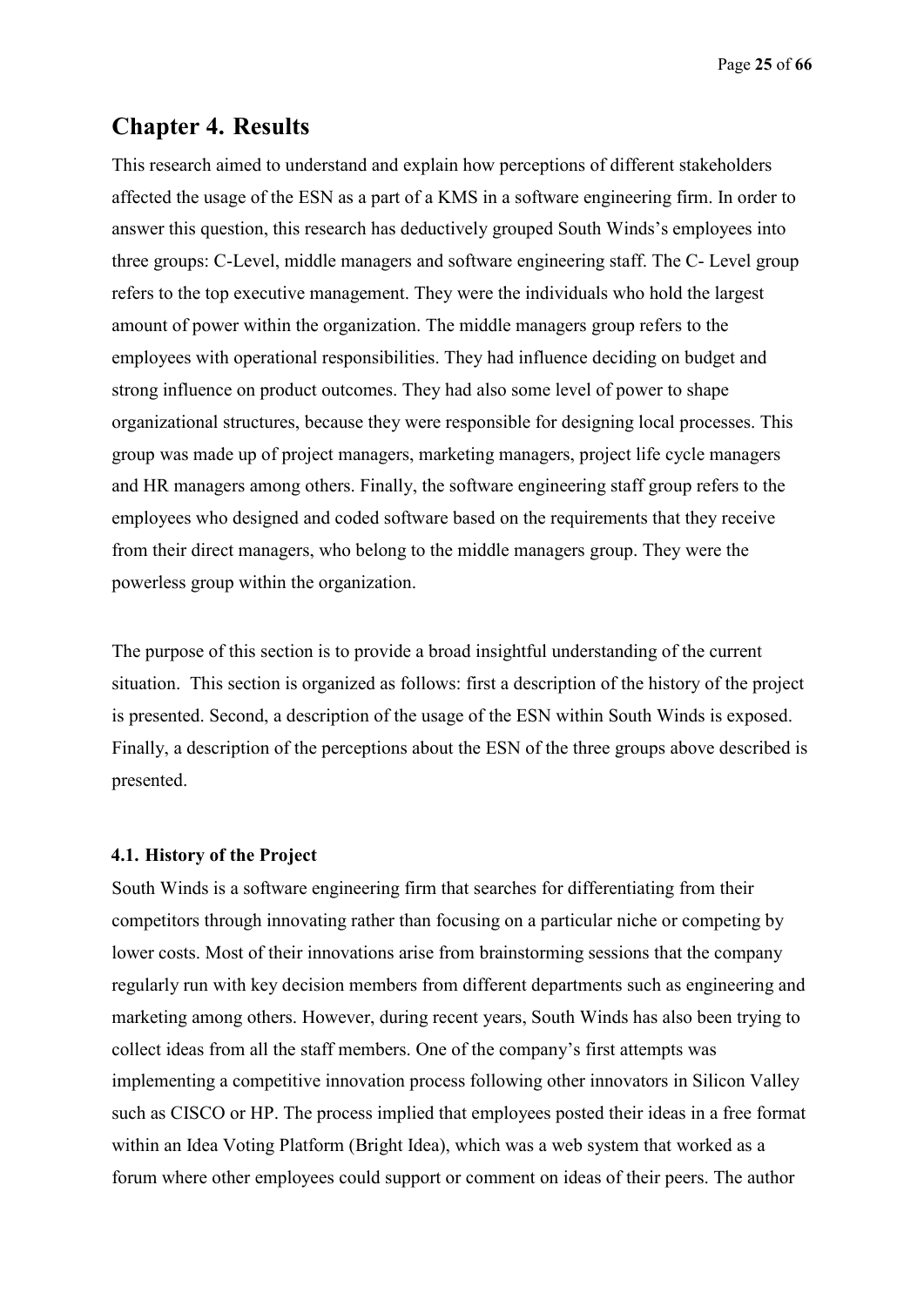of the winning idea won a monetary or technological reward. After running a couple versions of these competitions, the organization decided to stop doing it because it was not considered fully successful. As one C-executive commented "*it was midly successful, we didn't seem to capture the total population [of the organization]*". After this experience, South Winds's executives stated that they thought a more collaborative process, rather than a competitive one, would be more beneficial for capturing ideas from staff. Under this reasoning South Winds decided implementing an ESN. The technology selected was Flowr, which was chosen without any formal selection process. As an executive said "*[We chose it] for its reputation. I can't say that we did a deep study on selecting a tool*".

#### **4.2. The ESN artefact: Flowr**

Flowr is a web based application. From a technical perspective, this application resides on external servers. In the South Winds implementation, Flowr was almost completely isolated from the corporate IT infrastructure. In fact, the only link between the IT infrastructure and Flowr was the email notifications that Flowr sent. As a consequence, users had to log into the ESN using different credentials from what they used for the corporate network. As a consequence, some Flowr features did not work properly. For example, posts that involved internal links were not properly displayed within the website. To join the site, employees had to receive an invitation from an employee who was already a member. Once a user received and accepted an invitation, the user was able to create a profile. On the date that this report has been written, about 20% of the South Winds's population was registered within Flowr.

Once a user opened an account, they could manually set some basic information such as name that they wanted to use, title position, their own picture, contact details, gender, among others. In addition, they could publish links to public social networking sites such as LinkedIn or microblogs like Twitter. Users were also able to add a short description about themselves, show their expertise, interests, language skills and hobbies. Figure 3 shows how this user's attributes were presented in a typical Flowr's user home page.

Users interact within the tool by posting messages, ideas, files, questions, among other options. Posts could be published in the corporative stream or within private groups. Posts published within the corporative stream were visible to all the members, while posts within private groups were visible only to the group members. A user could join a group by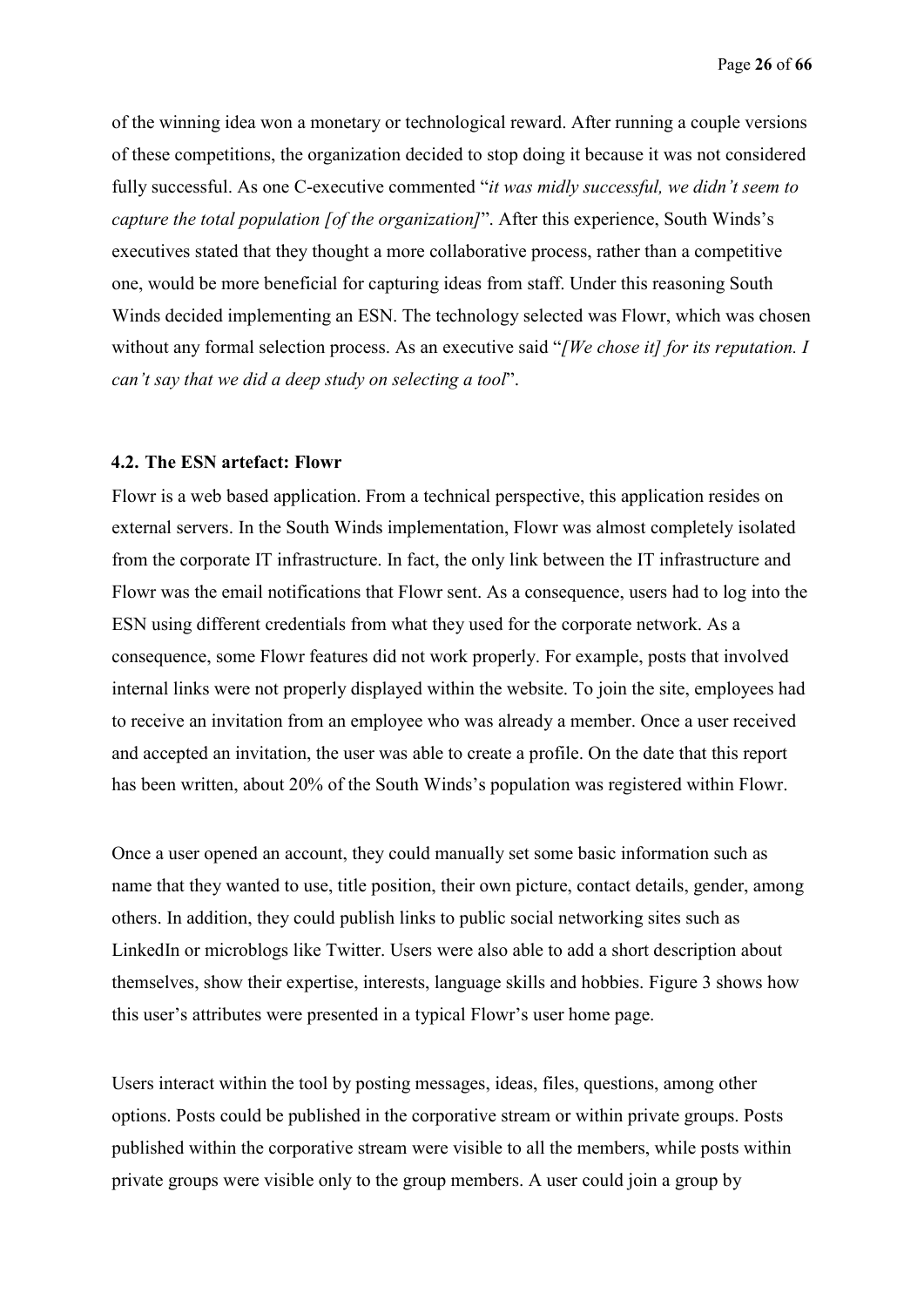receiving an invitation, which could be requested or sent by other group members. An example of the user's posts can be seen in figure 3.

Flowr made visible social networks of users through the public comments/replies, group memberships and through showing who was following who. Users could follow and was followed by other users. This feature was similar to microblog tools, such as Twitter, and users could see follower's colleagues by looking at their Flowr's home page (see figure 3). In practical terms, to follow someone meant that the follower received emails from Flowr notifying them about a post from the followed user. This implied that users who were not followed by no-one were not read until other users logged into the platform or the weekly summary was sent. The weekly summary was an email that Flowr sent every Monday. This summary included: posted messages, new members among other activities within the platform.



**Figure 3: A user home page on Flowr**

### **4.3. Overview of how the ESN was used**

This section briefly shows South Winds' employees description about how the ESN was used by them. It mainly shows that middle managers were the most active publishers; software engineers were mostly readers; and C-Level staff did not regularly use the ESN.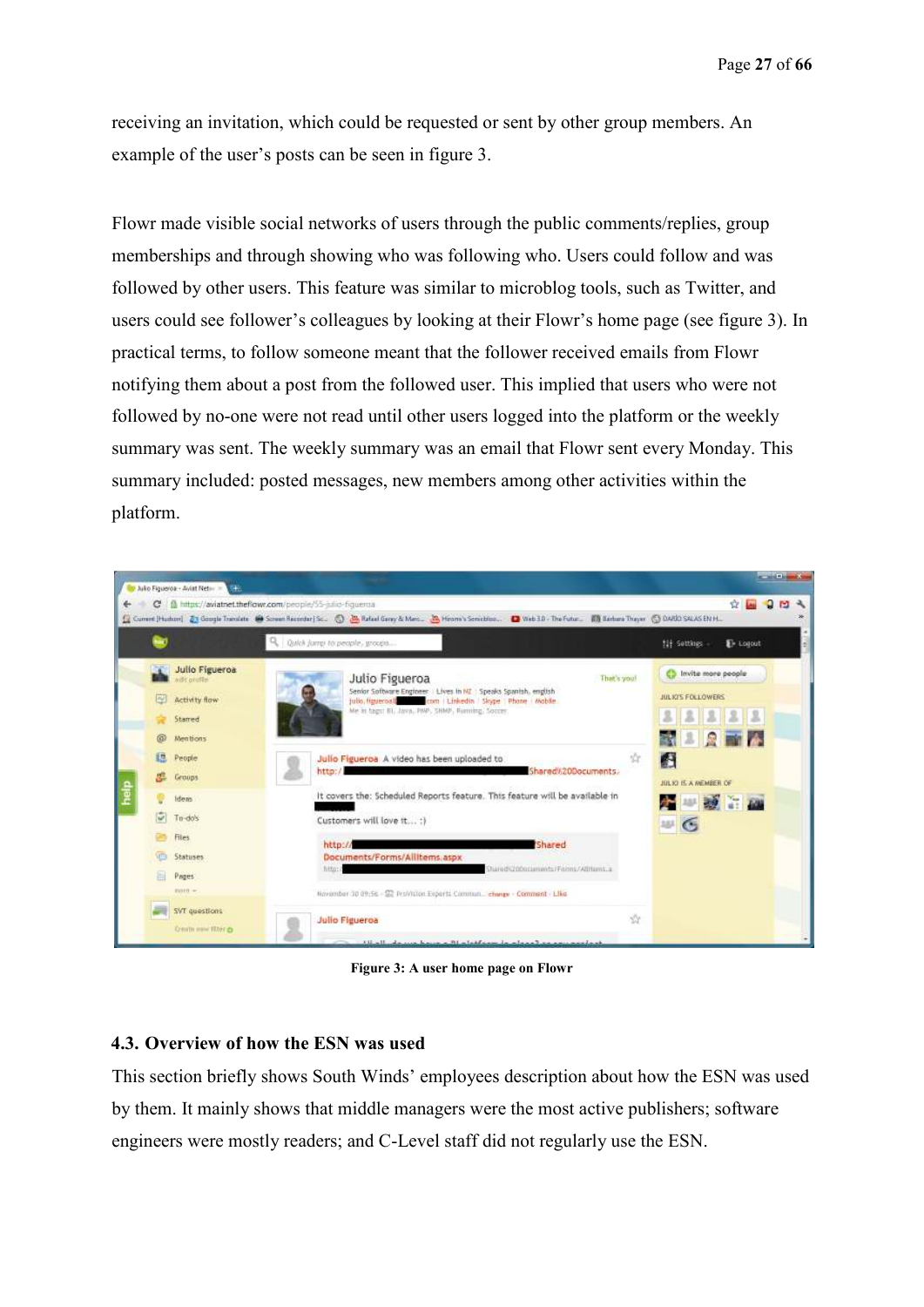The middle managers group was the only one where people considered themselves as active publishers. Mainly two drivers were argued for publishing: sharing knowledge and promoting projects that they led. Regarding sharing knowledge, they stated they mainly posted about information industry news and information about the product development that they were leading. Sharing industry news was justified with the intention of sharing knowledge. For instance, one manager said: "*I posted some stuff on [the] competitors [group]. It's just to let everyone know*". On the other hand, others managers posted information about the products for which they were leading developments. They stated they posted to increase the knowledge about their projects across the organization and thereby some opportunities could have been grabbed. This last driver was explicitly supported by some executives, however, there was no specialized neither dedicated human resources leading these initiatives. These drivers for using the ESN were consistent with other case studies found in the literature (DiMicco, et al., 2008).

Software engineering staff described themselves as readers. They stated they did not regularly post within the tool. Within a focus group with software engineers one of them said: "*I just read it*", this was endorsed by the rest. It seemed that this was because they did not perceive benefits on doing it. They also stated that posting on the ESN may hamper their professional reputation. However, they were willing to participate if processes were dictated for doing it.

Only just a few executives had an active account within the ESN. There was no significative participation of the executives during the time this research was performed. One executive said: "*I haven't used it a lot much*"*.* However, some level of monitoring was being performed. Furthermore, there was no official internal communications within the tool.

At the end of the second half of 2011 about 20 percent of the company had an account. There were 3542 successful logins into the platform, 305 posts (i.e., initial posts and answers) and 100 "Like This" interactions.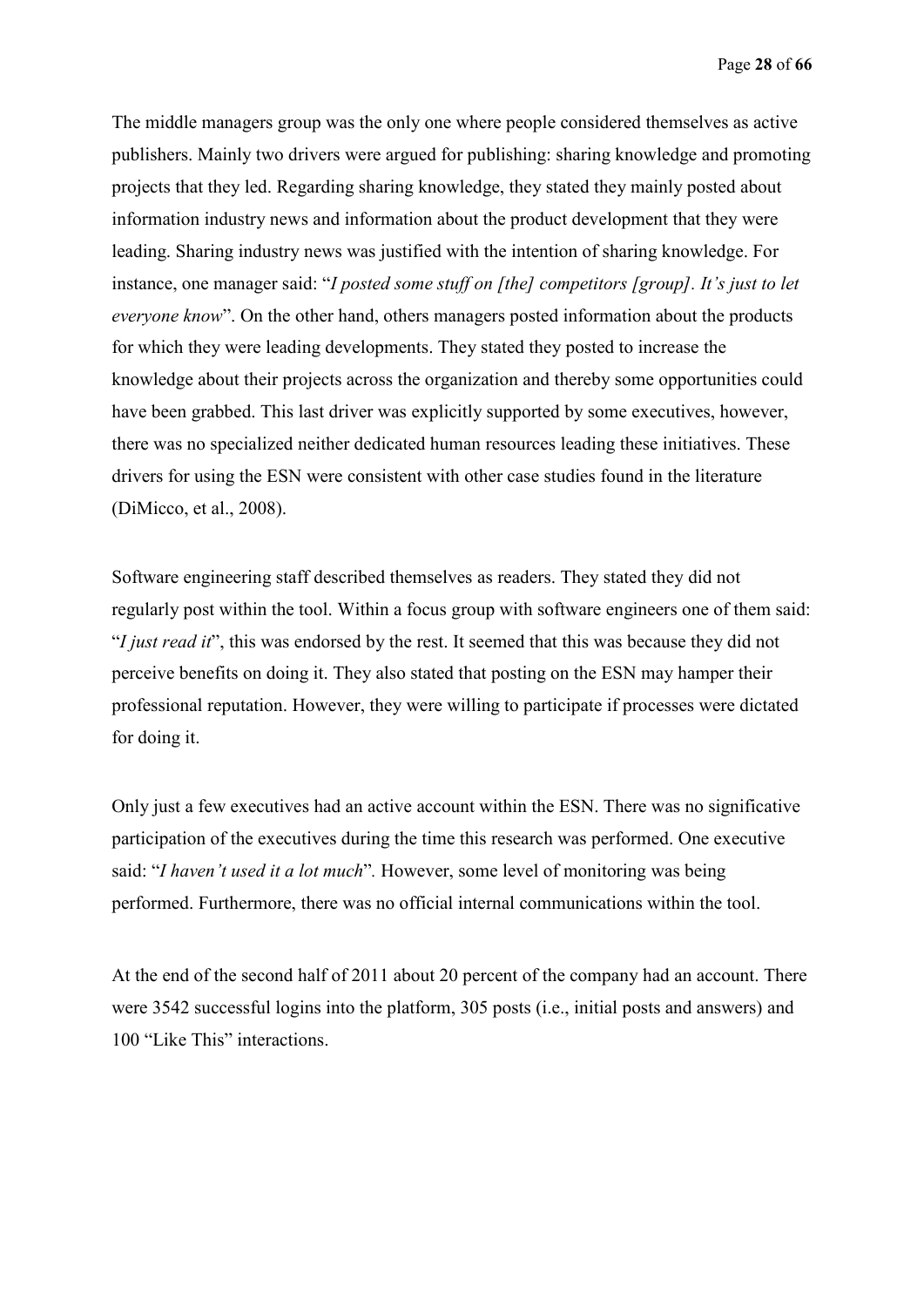#### **4.4. Overview of Perceptions across South Winds**

Figure 4 presents a summary of the perceptions towards the ESN across the three different organizational groups. The perceptions are grouped within five categories: technology strategy, technology nature, technology in use, technology adoption and personal success criteria. The perceptions between the three organizational groups were significantly divergent in 4 out of the 5 categories. Some level of congruence was found on perceptions about Personal Success Criteria. It was also found some minor level of congruence on perceptions about the nature of the technology between technical managers and software engineers.

This section describes the South Winds employees' perceptions about the technology. People were grouped into three groups: C-Level, Middle Managers and Software Engineering staff. The perceptions are grouped into five categories, two of which emerged from the inductive data analysis and three of which came from Technology Frames theory (Orlikowski & Gash, 1994). Divergent perceptions between the three groups were found in every studied perception, however, some level of convergence was found on the perceptions about personal success criteria.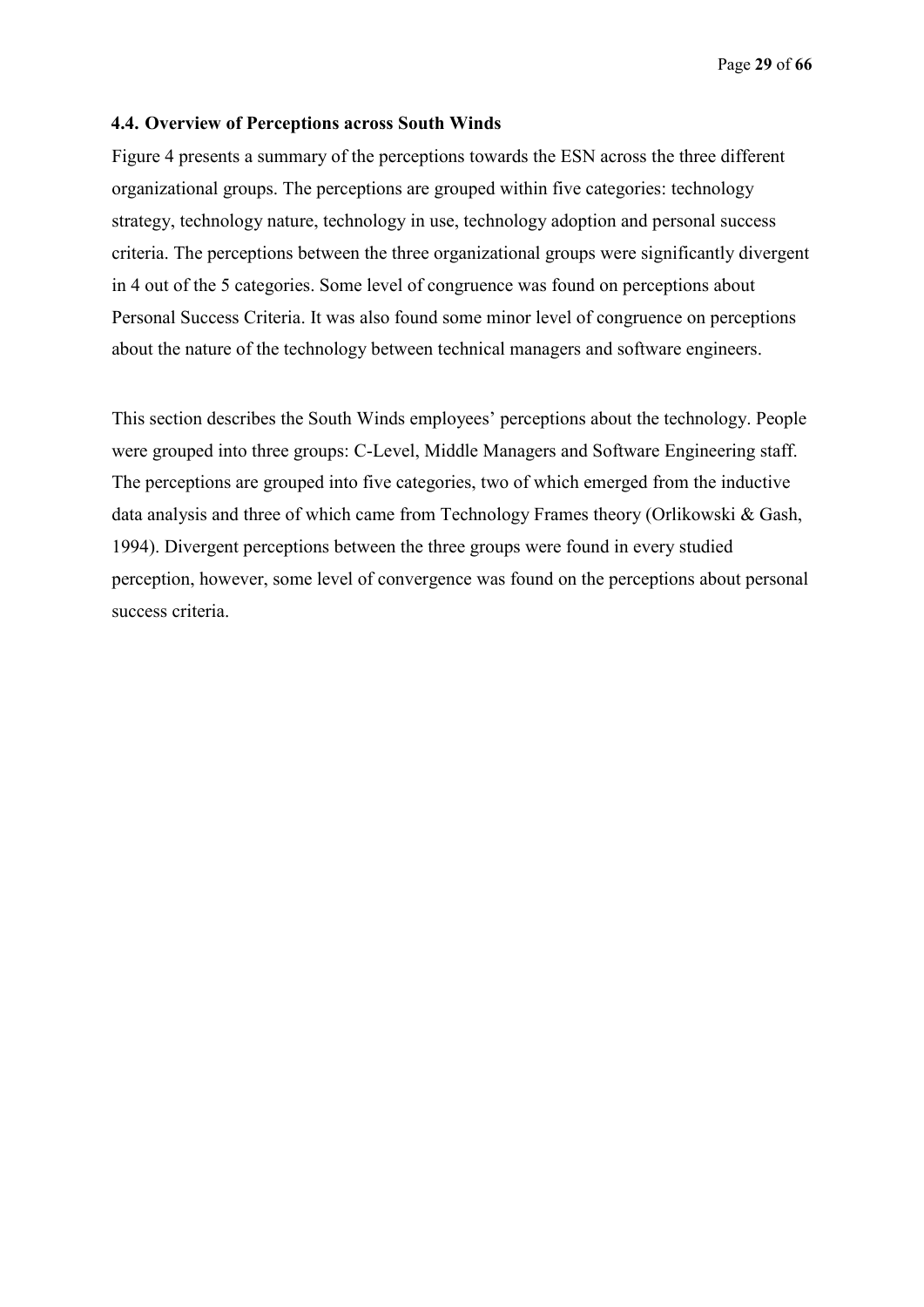

 **Figure 4: Summary of the perceptions across South Winds**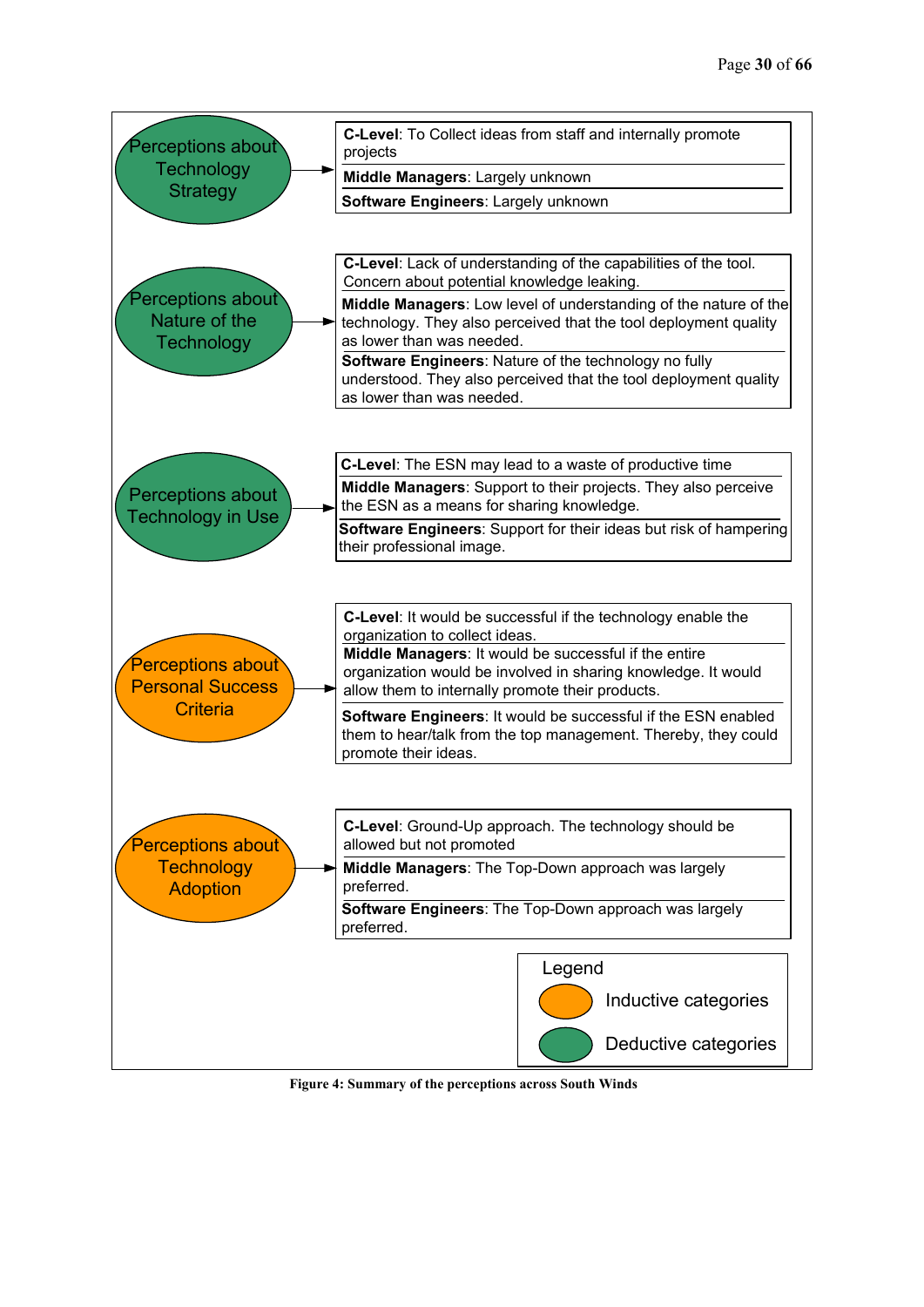#### **4.4.1.Perceptions about Technology Strategy**

This perception refers to people's views of why the organization implemented the ESN. It includes their understanding of the motivation or vision behind the adoption decision and its likely value to the organization (Orlikowski & Gash, 1994). The perceptions of C-level executives, middle managers and software engineers were significantly divergent. The C-Level stated that motivations behind adopting the ESN were collecting ideas and internally promoting products, while the rest of the organization was unaware of the organizational motivations.

### 4.4.1.1. C-Level Executives: Perceptions about Technology Strategy

The C-Level stated that they wanted to collect ideas from the organization through the implementation of an ESN. This motivation behind the ESN adoption decision matches with the organizational strategy of competing through innovating. One year after implementing the ESN, although the organization had not been able to systematically collect ideas from the staff, they still expected that the ESN would enable the organization to collect ideas, but also they were open to other purposes. For example, the C-Level considered the ESN as a mean for promoting services and products that were not the core of the business. A C-executive indicated:

> [That is] when you have a product [or] a technology that is very good and the customer likes it. But we don't know [about it] or we don't talk enough [about it or] we are not aware enough of how to market it. I think [promoting products and technologies through the ESN] is a very good example of how this tool could help us.

However, the executive stated that more people should be engaged for realizing benefits: "*we need more and more people in that*". In particular, they think it is necessary to put together people from different fields in this. Nevertheless, there was no any formal plan ongoing for encouraging people to join the ESN.

### 4.4.1.2. Middle Managers: Perceptions about Technology Strategy

Only one out of the seven managers that participated in this research was fully aware of the strategy established by the C-Level. It is important to consider that this manager worked closely with the C-Level. He was leading an initiative around the ESN that was aimed to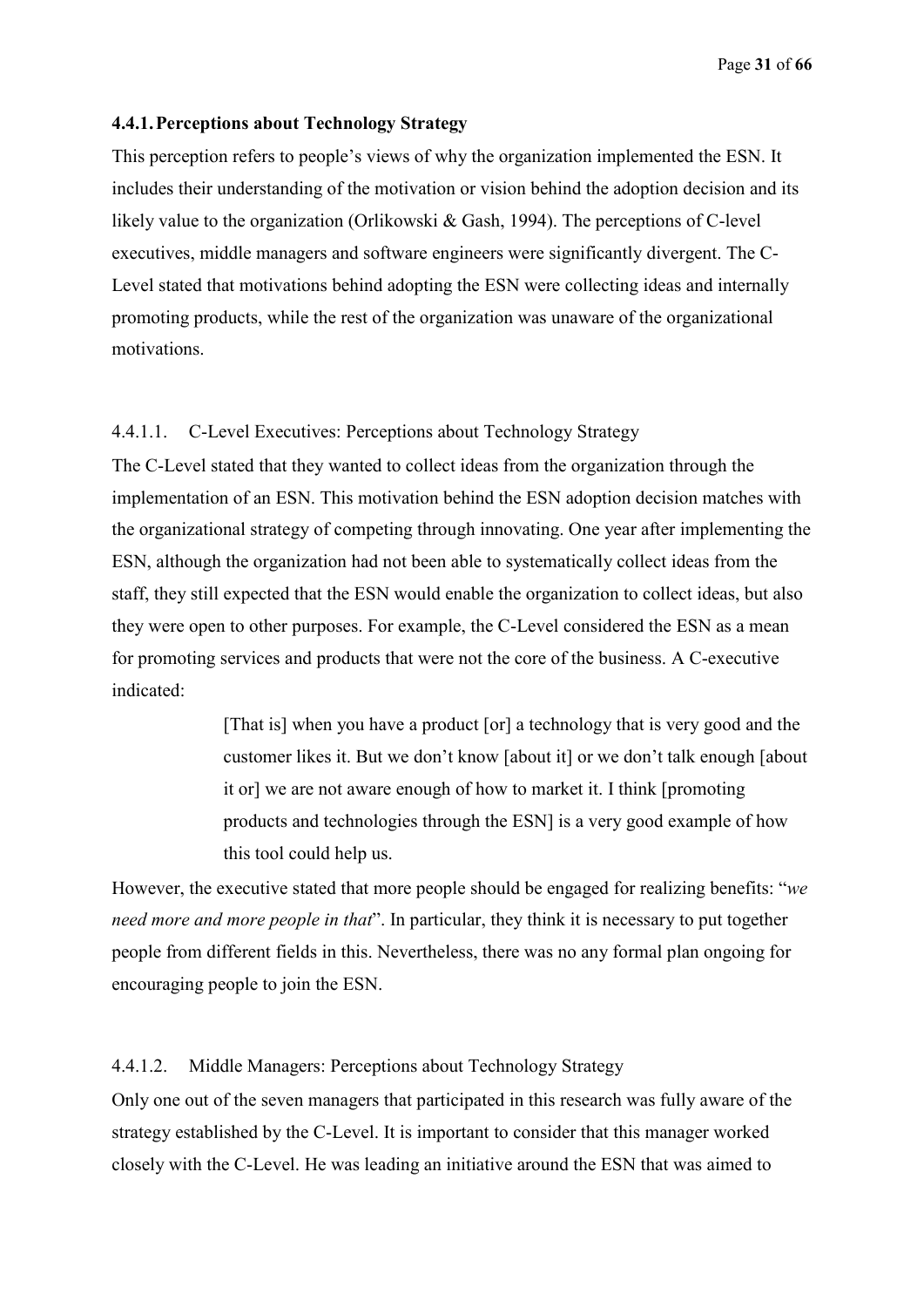spread knowledge about the product. His motivation for start using the ESN was taking advantage of the perceived opportunity of making more effective the communication *"with our broader team"*. That refers not only to the people who worked in the development stage, but also to the entire set of people that was involved in selling or marketing the product. Thereby, the manager expected to improve the "*overall effectiveness of the team*". This was explained as follow:

> There is a community out there which have some knowledge about the product [from their contact with the customer] and [at the same time they] lack knowledge about the product. So together, [the community and the development team] there is a combined knowledge which is not shared.[…] I think this tool can assist that.

On the other hand, other managers were not aware of the organizational technology strategy. In fact, they claimed they did not have idea about what for or why the organization decided implementing an ESN. For example an HR manager of a region with about 100 people explained that she was invited from a junior software engineer. In fact, it was so high her unawareness about the ESN that she thought the email invitation was spam. So, she called the person who invited her in order to check what that invitation was about. Paradoxically, many of them perceived potential value from using this tool. For example, the HR manager perceived the ESN as a "*great tool for HR, it just leave us [the HR team] to see what is doing the rest of the organization*". Similarly, a product line manager was not aware of the organizational strategy. However, they consider the ESN an useful tool for performing his job. In his words: "*[the ESN] appeals to me because it could cut across several groups*". Another manager from the engineering area argued that the ESN may deliver some value by being a mean of stimulation:

> There is a belief [that] there would be some benefits, [from using the ESN. For example,] stimulations for engineering, we would be able to know what's happening in the regions with local accounts on the product just in an informal way […] [This would allow us to] get some kind of recognition knowing that we solved a problem and someone loves what you have created. Why are we engineers? It's not purely because of the salary.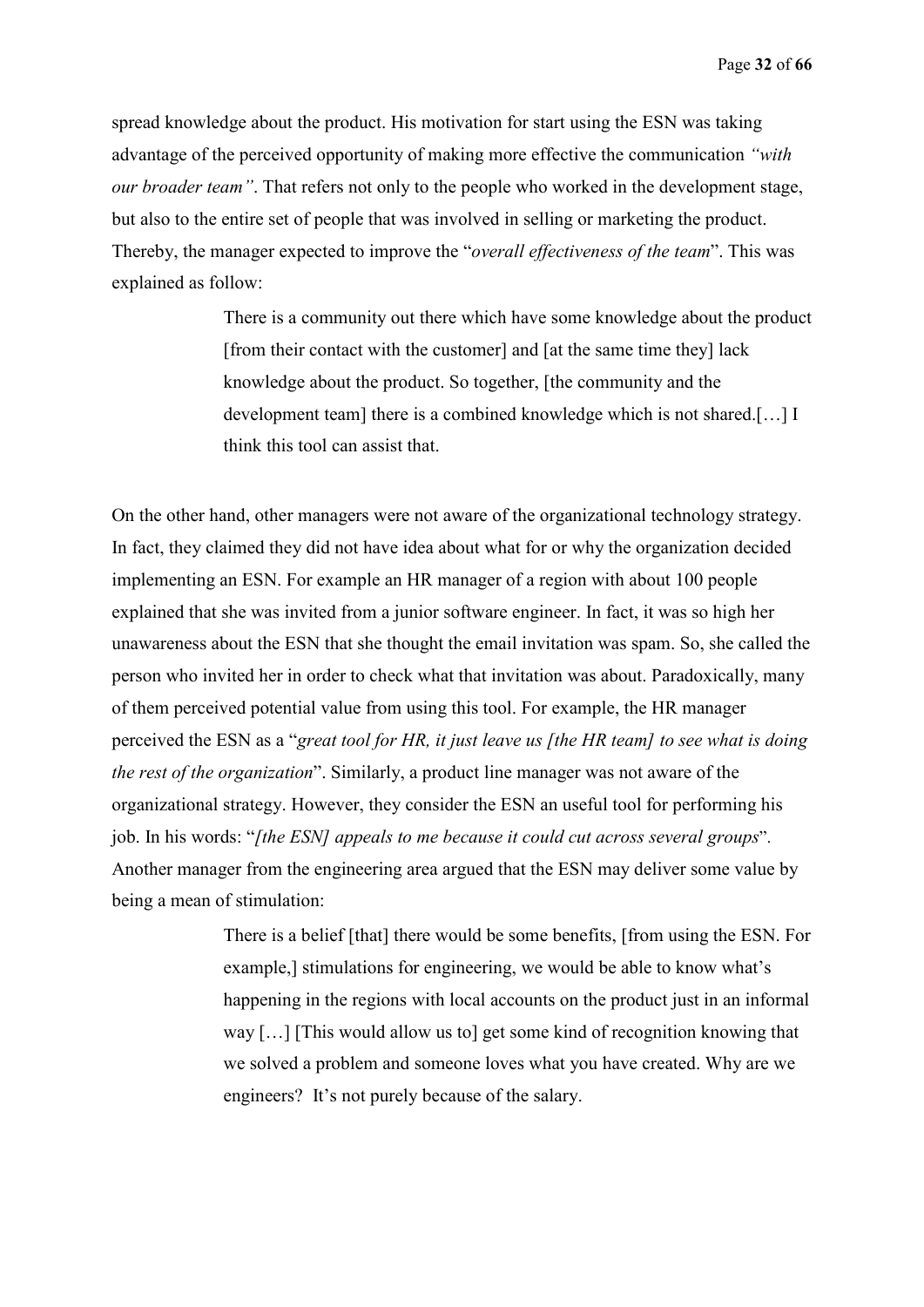### 4.4.1.3. Software Engineers: Perceptions about Technology Strategy

Some engineers stated that they had no idea why the organization implemented an ESN, while one stated he thought the organization decided to implement this tool in order to collect ideas from lower levels from the organization. He stated that the ESN was implemented "*for innovation, to generate lot of ideas from lower levels*". It was interesting to notice that he was not informed about it through an official mean, but he got that information through informal conversations. Software engineers stated they would not have posted any idea on it. This aspect is deeper discussed later in the perceptions about technology in use section.

#### **4.4.2.Perceptions about Nature of Technology**

This perception refers to people's images of the technology and their understanding of its capabilities and functionality (Orlikowski & Gash, 1994). A lack of understanding of the actual capabilities of the ESN was found. The ESN was recurrently compared with the corporate Wiki, which as was explained in the literature review section, is a comparison between two completely different tools. In addition, the quality standard applied for the ESN implementation was questioned by several participants. The executives were concerned about its negative potential to be a source of knowledge leaking.

#### 4.4.2.1. C-Level Executives: Perceptions about Nature of Technology

The C-Level stated that they considered themselves as mostly ignorant of the capabilities and functionalities of the technology. An executive said: "*To be honest Julio, I don't know much about this tool. […] I haven't used it a lot much*". However, they had significant concerns about the risks that involved using this tool under the current technical deployment. Specifically, they said they feared of leaking sensitive information by using this tool. The same executive posited:

> [The ESN] is not my favourite tool especially when we found that it is [too easy to access it from outside of the company]. I think that it becomes a potential horror story for us because we spend a good time trying to create a competitive advantages and if you throw it away within [unintelligible] communication then it is a disaster […] at the moment I see more risks than advantages.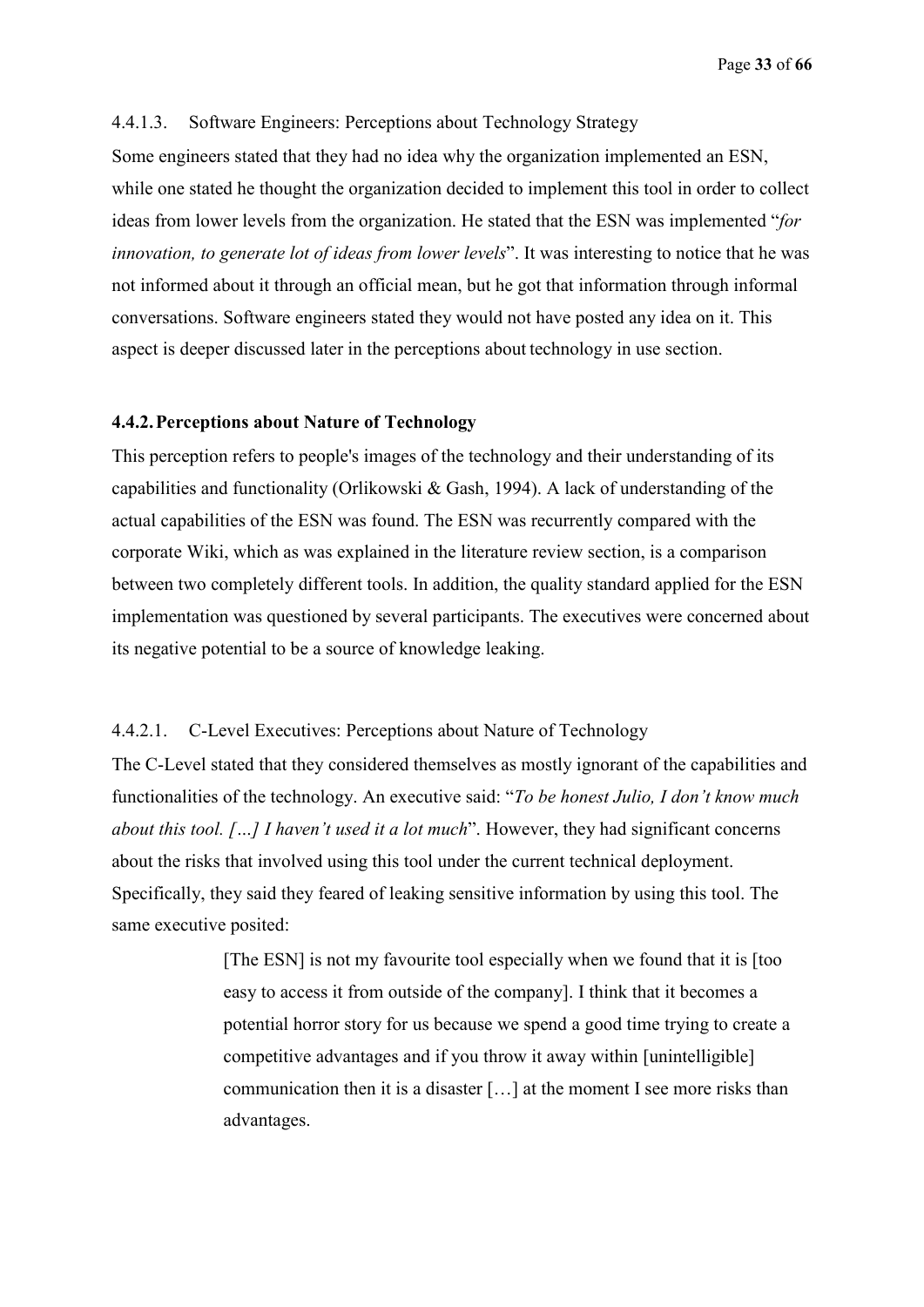Page **34** of **66**

### 4.4.2.2. Middle Managers: Perceptions about Nature of Technology

Middle managers had divergent perceptions about the nature of the ESN depending on their background. In general terms, managers with an engineering background considered the ESN capabilities lower quality than the expected, while other managers seemed pleased with the ESN's quality standard. These perceptions about the ESN's quality referred to the overall implementation and not only to Flowr itself.

In a focus group with managers from different areas, some perceptions about Flowr were radically opposed. For example, when they were discussing about the ESN's integration with the IT infrastructure opinions were completely divergent. One technical leader stated that the login mechanism led to low participation between employees because it was not properly integrated. He said:

> It does not have a domain login, this is an extra barrier to entry and therefore you have low participation. We should not have a system like this. [It should not be] any system at all requires registration because we have company account. So I think Flowr itself is a bit rubbish.

On the other hand, during the same focus group one manager said "*it is one of the easiest accessible things*". Furthermore, a manager from the marketing department said:

> So, that's why I am sort of glad with Flowr because is so open. People can get in and they can do whatever they want [to]. Login is a bit hassle but once you set it up, there is no problem.

Similar divergent opinions were found during interviews depending on the background of the manager. Hence, managers with technical background perceived that login to an external site affected their user experience, while managers with different background did not perceive this technical isolation as a problem.

Some perceptions about the ESN were consistent between managers with different backgrounds. A relevant aspect to the nature of technology perceptions was that managers recurrently compared the ESN with the corporate Wiki. This mind model was present in focus groups and interviews. For example, in an interview with a project line manager with technical background he stated "*[Wiki] doesn't have the ability to send email out; it's the*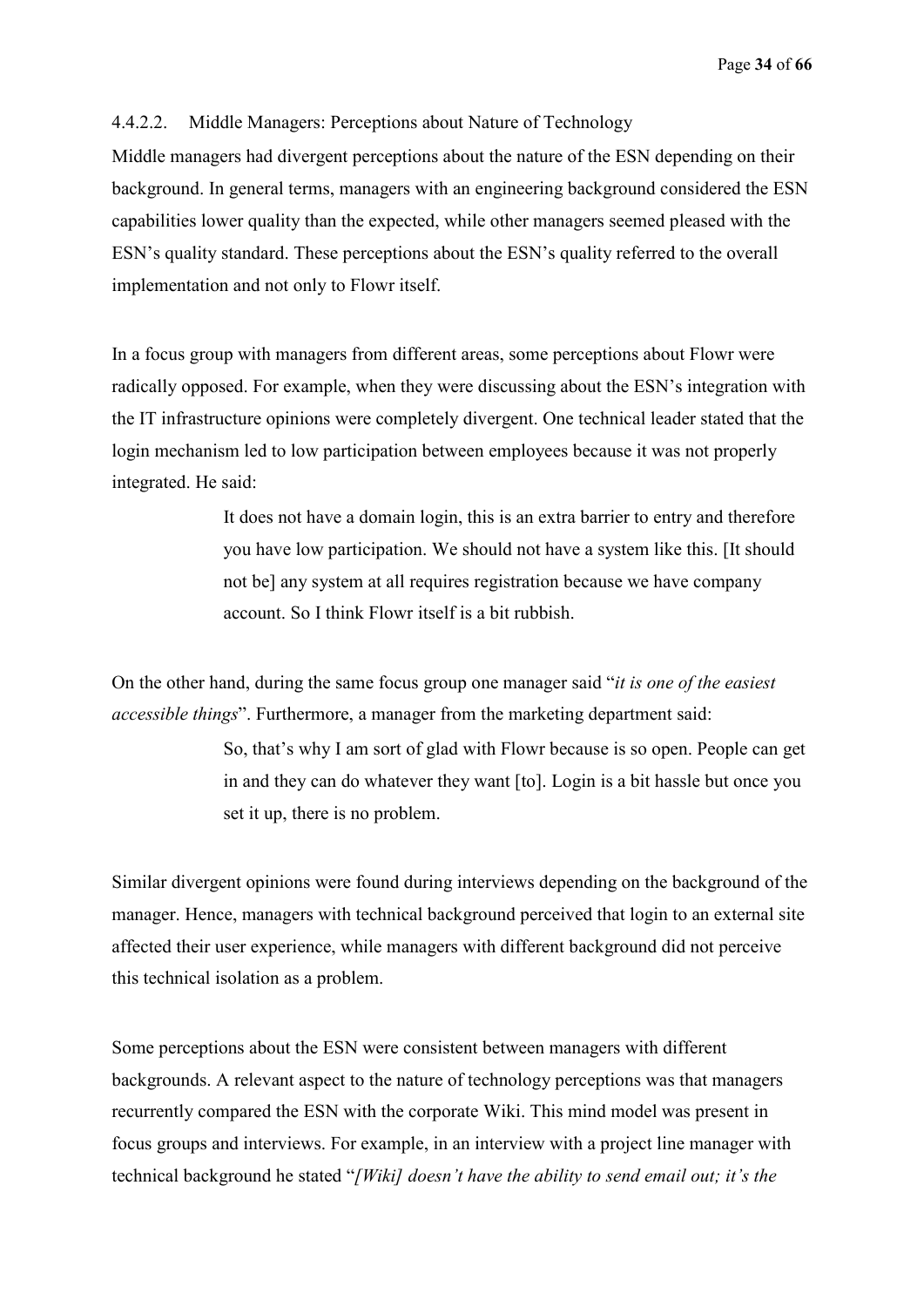Page **35** of **66**

*things where Flowr can be useful*". This fragment shows the interviewed see Wiki and the ESN as similar tools, where, according to his perception, the ESN has the advantage of sending emails. Furthermore, the ESN was described as a competitor to the corporate Wiki. One manager with no engineering background said "*there are already competing tools out there that people prefer over Flowr like the wiki*". This is interesting because Flowr is an enterprise social networking tool, while Wiki is essentially a collection of Web sites connected via hyperlinks where users can modify its content via a web browser. This aspect is deeper analysed in the discussion section.

It was curious that almost every manager who participated in this research expressed their desire for functionalities that were already provided by Flowr, such as posting on the ESN by sending an email. Nevertheless, they were unaware of. However, when the researcher posited the possibility that a lack of training is leading a sub utilisation of the technology, they rejected this possibility. They do not think that the company should spend resources in training because they considered themselves able to learn this technology. One manager with technical background stated: "*I do find Flowr quite intuitive […] We have to learn systems like this, we have to be self tutors*"

4.4.2.3. Software Engineers: Perceptions about Nature of Technology In general, software engineers were not pleased with the Flowr implementation. They expressed several apprehensions about the technical capabilities of the ESN. It is important to highlight that they did not only refer to Flowr itself, but also to the tool's deployment within the IT infrastructure. In particular, most of them described the technology as an isolated tool.

As well as technical managers, software engineers seemed very annoyed about the lack of integration of Flowr with the corporate IT infrastructure. During one focus group, one senior software engineer stated "*the biggest problem is the lack of integration, because it is a separate system from everything else*". This was endorsed by the rest of the participants.

In addition, software engineers consider that the quality of Flowr was lower than the acceptable. One software designer argued "*another problem of Flowr is that it's quite flaky [slang for unreliable]*", Furthermore, others argued that Flowr did not provide key features that would improve the user experience. For example, someone said "*You cannot use it on the*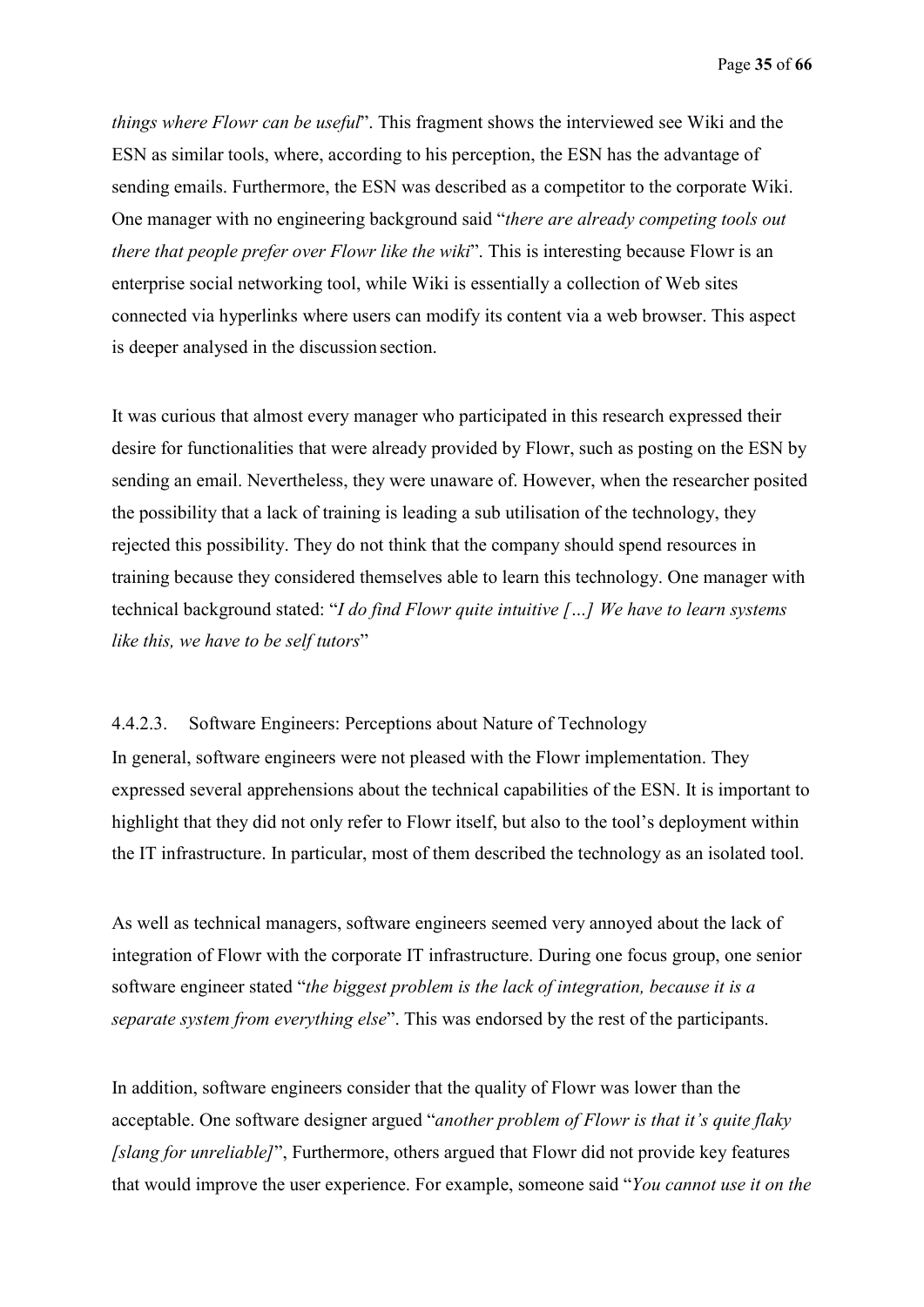*phone*" or "*[it is a problem to have to] log into a site specifically to post a couple lines, an option could be to better interface to Flowr, [for example, posting by] sending an email*". However, these features were already supported by the technology. When the researcher told them that these features were already supported by the technology, software engineers stated that they would value some training because they may be wrongly assuming that Flowr is like any other social networking tool. Their attitude towards training was notably different from that of the managers.

As well as managers, some software engineers perceived the ESN as a competitor tool of the corporate Wiki. For example, during one focus group one software engineer stated:

> The format of Flowr limits the content. You can't write like a massive tutorial in Flowr and a lot of the documents are pointed out somewhere else. You get diverged somewhere else. If you compare Flowr with our Wiki, a Wiki contain a lot of more information than Flowr in term of details.

#### **4.4.3. Perceptions about Technology in Use**

Technology in use refers to people's understanding of how the ESN is used on a day-to-day basis and the likely or actual conditions and consequences associated with such use (Orlikowski & Gash, 1994). The C-Level group was concerned about the potential of waste of productive time in using this tool. They also feared that the usage of this tool may lead leaking knowledge. The middle managers perceived that by using this tool they would have been able to promote their projects and thereby taking advantage of hidden opportunities. Finally, software engineers stated that by using this tool, they would have been able to promote their ideas.

#### 4.4.3.1. C-Level Executives: Perceptions about Technology in Use

The C-Level stated that the ESN would allow South Winds' employees to engage in informal communication around ideas. However, they had mainly two concerns about the ESN's usage: 1) they feared that the ESN may lead time wasting with negative impacts on the organizational productivity, which, according to the literature review, it is an extended perception across C-Levels (Riemer, et al., 2010); and 2) given the importance of the innovation for this organization, the C-Level group feared that the ESN may lead a knowledge leaking.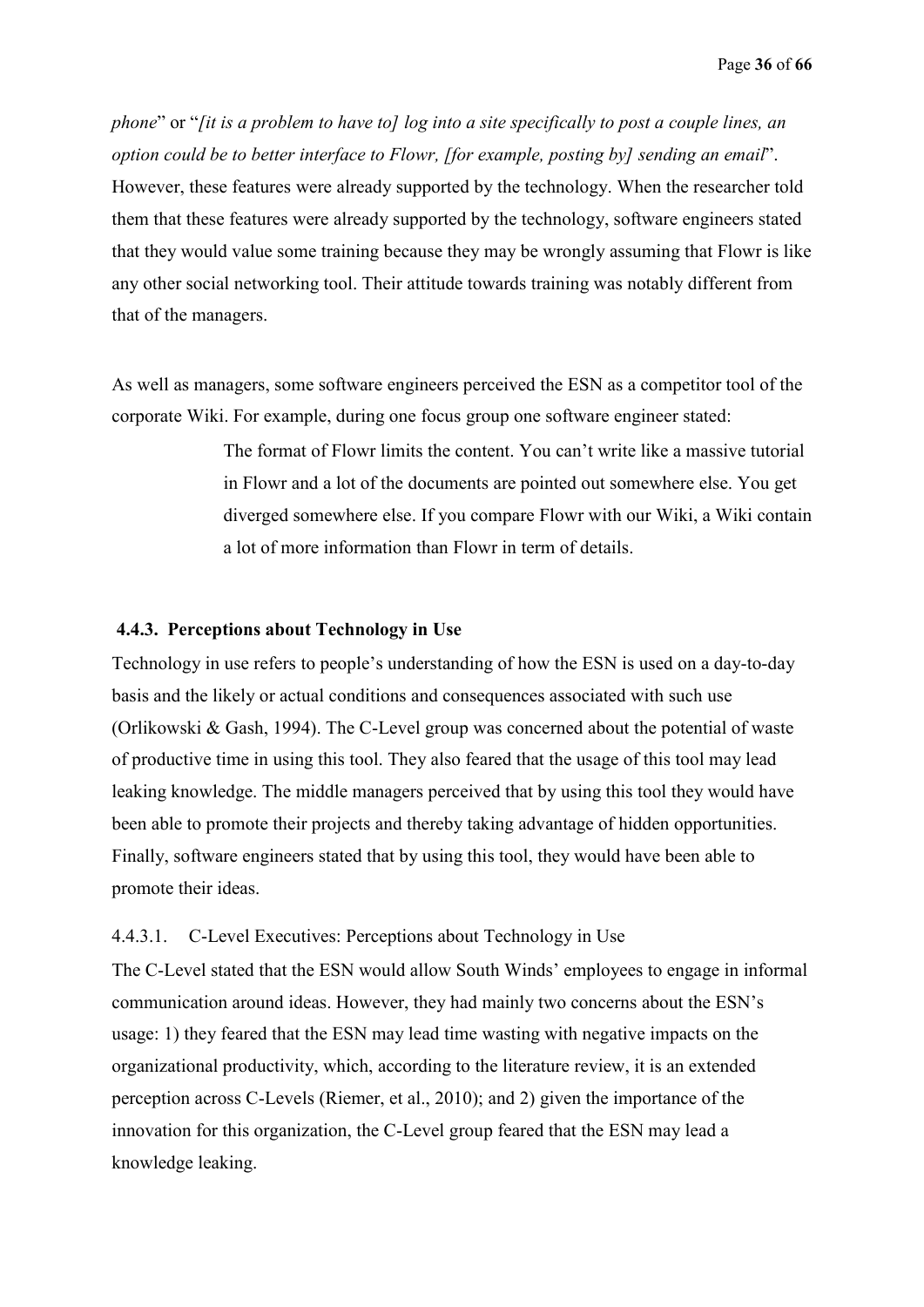Page **37** of **66**

Regarding to the conditions for realizing benefits, the C-Level did not perceive the ESN penetration rate as a key element. In fact, the C-Level considered that "*it is not nothing wrong with [the 20%]*" of penetration rate. It seemed that the C-Level group was interested on getting involved within the ESN employees with a particular profile: "*you really need to talk to the people in the regions and the key technical guys chat to them*". On the date that this report has been written, the C-Level was not championing any formal initiative for increasing the level of penetration.

#### 4.4.3.2. Middle Managers: Perceptions about Technology in Use

Most of the managers that participated in this research considered that on the day-to-day basis the ESN would have been used for sharing knowledge. One of them stated that "*Flowr offers broader possibilities in terms of collaboration, sharing ideas and knowledge and stimulating getting people connected*". Moreover, one of them explained that he was already using it for sharing knowledge "*So, I educated a few […] I posted some stuff on the competitors [group]. It's just to let everyone know*".

As a consequence of sharing knowledge through the ESN some managers considered that the ESN would have helped them to promote their projects. For example, one of them was leading an initiative for promoting the product that he managed using the ESN. He stated that the ESN might be the driver for taking advantage of missed opportunities that were produced from the configuration of the organization. In particular he expected that the ESN would have helped them to overcome the following issue:

> There are lost opportunities through what you don't know. You don't know what you don't know. If you don't know you have product with a certain capability and you may find in a sale situation with a customer, let's say you are an account manager or a sales guy, how can you best sell that product to that customer if you don't know aspects about the product.

Another significant consequence that managers perceived from using ESN was that its use was breaking silos. One technical manager stated "*We are a global company. We have offices around the world. [Flowr] is a great tool for just getting people connected*"*.* A project life cycle manager expressed "*Flowr appeal to me because it could cut across several groups*".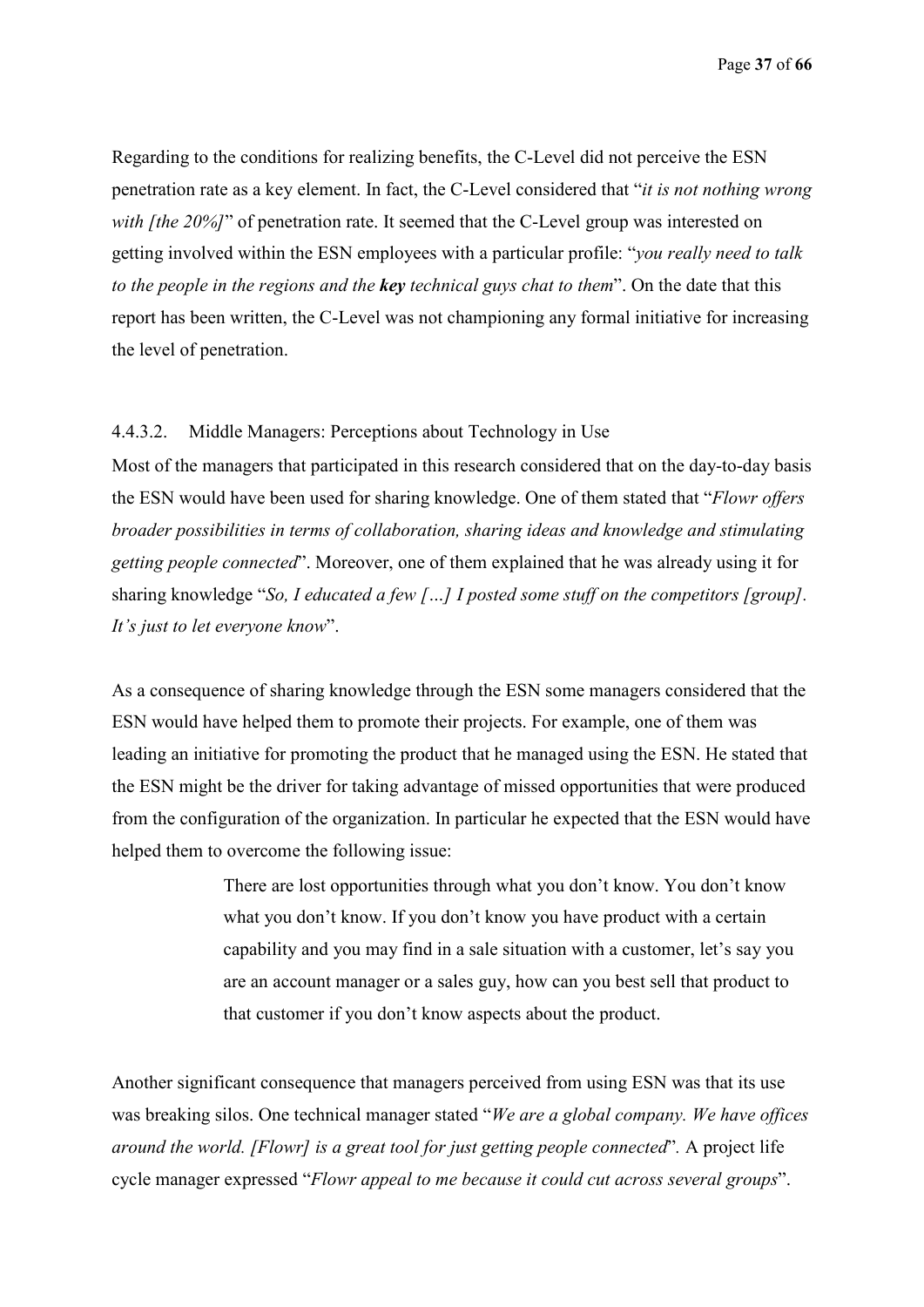Another manager elaborated a potential ESN usage based on the capability for breaking silos. He said: "*I see it is being useful: discussions regarding specification gathering, there is a lot of people who feed into that it's not just engineering and product line managers*". He told that in the specification gathering, people tended to forget asking the opinion to other areas, such as finance. He stated that Flowr could assist in that. For instance he presented the following example:

> In the discussions on components selection, for example, vendor A and vendor B do the same job I don't care, but vendor A may be 90 days payment terms and vendor B may give as 60 days payment terms. I don't know, engineering don't know, finance suppose know that. Flowr can assist in that.

However, there were conditions that these managers consider important for realizing this kind of benefits: processes from upper levels and all the company involved within the ESN.

There was a common perception between managers that an active involvement from all the employees is a condition for effectively using the ESN. Furthermore, they considered the level of penetration at the time that the interviews/focus groups were conducted, was far lower than the needed. In their opinion, this lack of participation was mainly due to lack of rules and no top management participation. For example, one project line manager stated that the ESN would have benefited his job performance, but the lack of clear rules stopped him to use it within his team:

> For being beneficial [the ESN] to the company **everyone** [STRESSED ON EVERYONE] in the company has to use it [… but there is] no rules, no one in charge, nobody saying you have to use it.

Furthermore, another manager said:

How would the site changed if people like "John" or "Peter" and those [C-Level] guys would post stuff and encouraging people participating and posting their ideas […] it would really change how people look at it.

4.4.3.3. Software Engineers: Perceptions about Technology in Use Software engineers described their role within the ESN as mainly readers. Typical expressions that were captured were "*I don't post much on it*" or "*I just read it*". A software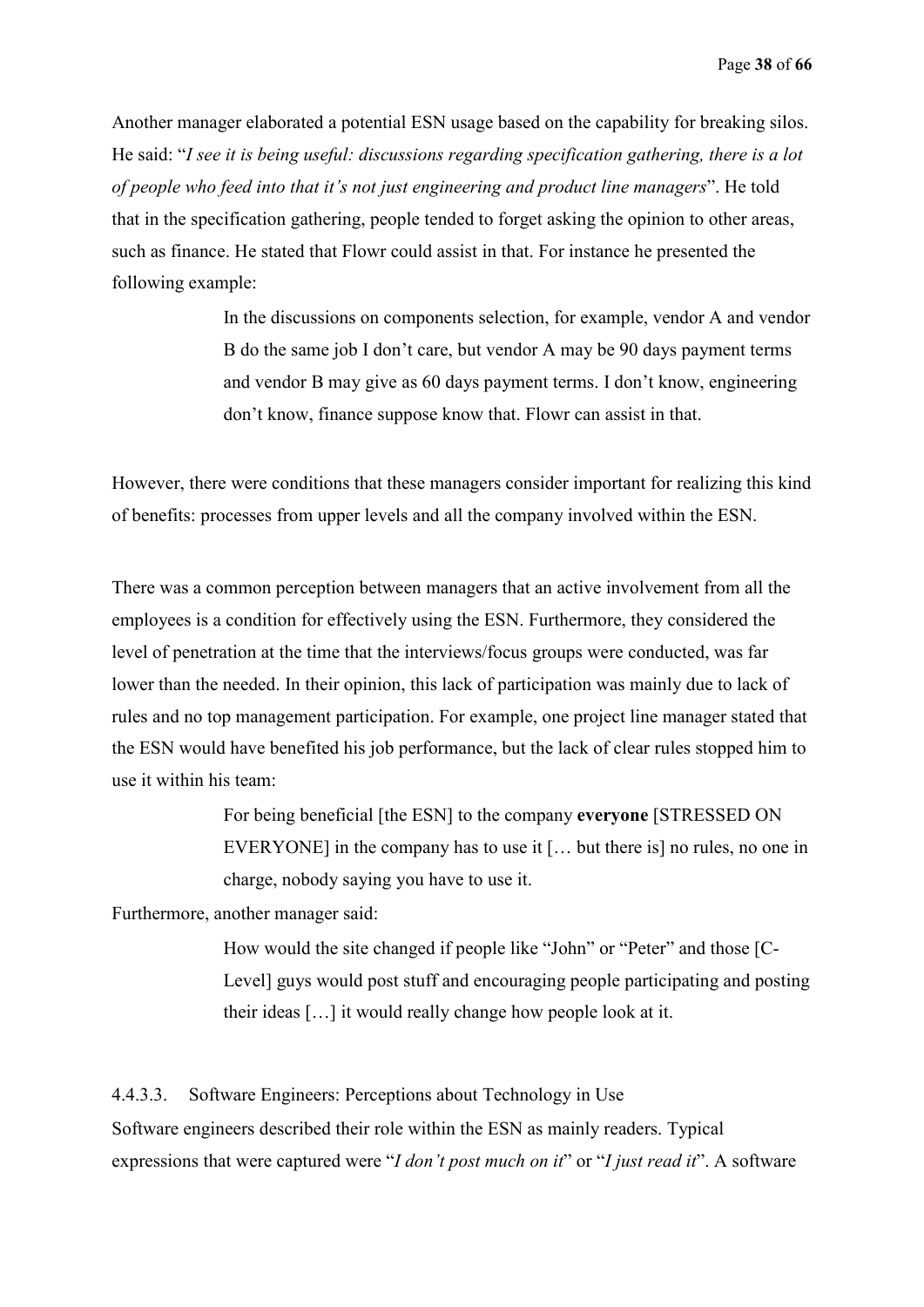engineer described how he uses the tool as follows:

Every week I get a digest, I don't monitor every single message. In terms of sharing, I don't share quite often. I don't share my own opinion very often. I tend to react more to other people comments and other people opinions.

They presented mainly two explicit reasons for acting as readers: posting on the ESN does not provide them any benefit and they fear hampering their professional image. For example, during a focus group, they said that posts were not directed to them: "*it is not a personal message to people, so you don't feel you should response*", another complemented

> When you send something into a group, the whole people on that are listening to what you sent it. They say: 'I have to reply' [LAZY VOICE] or 'this is not really to me' [LAZY VOICE]. This it no really for me or you wait that an active user who always respond.

In summary, it seemed that they did not feel a responsibility for commenting on other's posts. In addition, they do not post because they do not perceive benefits of doing so.

It seemed that software engineers feared hampering their professional image through posting on the ESN. One technical leader said: "*I would not post something on the public stream unless I talk very carefully about it*". This risk aversion was present even when they identified potential benefits that would be driven by posting on the ESN. They perceived the tool as a potential mean for promoting their ideas "*[Flowr would help me] if I have an idea or problem that the CEO could support*". Paradoxically, they would not have done it, because, according to them, some conditions should have been accomplished before start posting ideas.

The main two conditions that they highlighted were: leadership and the ESN should be widely used in the organization. One senior software engineer said: "*it is not pushed.. if top executives start using Flowr. That would lead people start using it*". On the other hand, they identify the lack of participation as a barrier for using the ESN "*I think the lack of people starting conversation makes people stop using it*".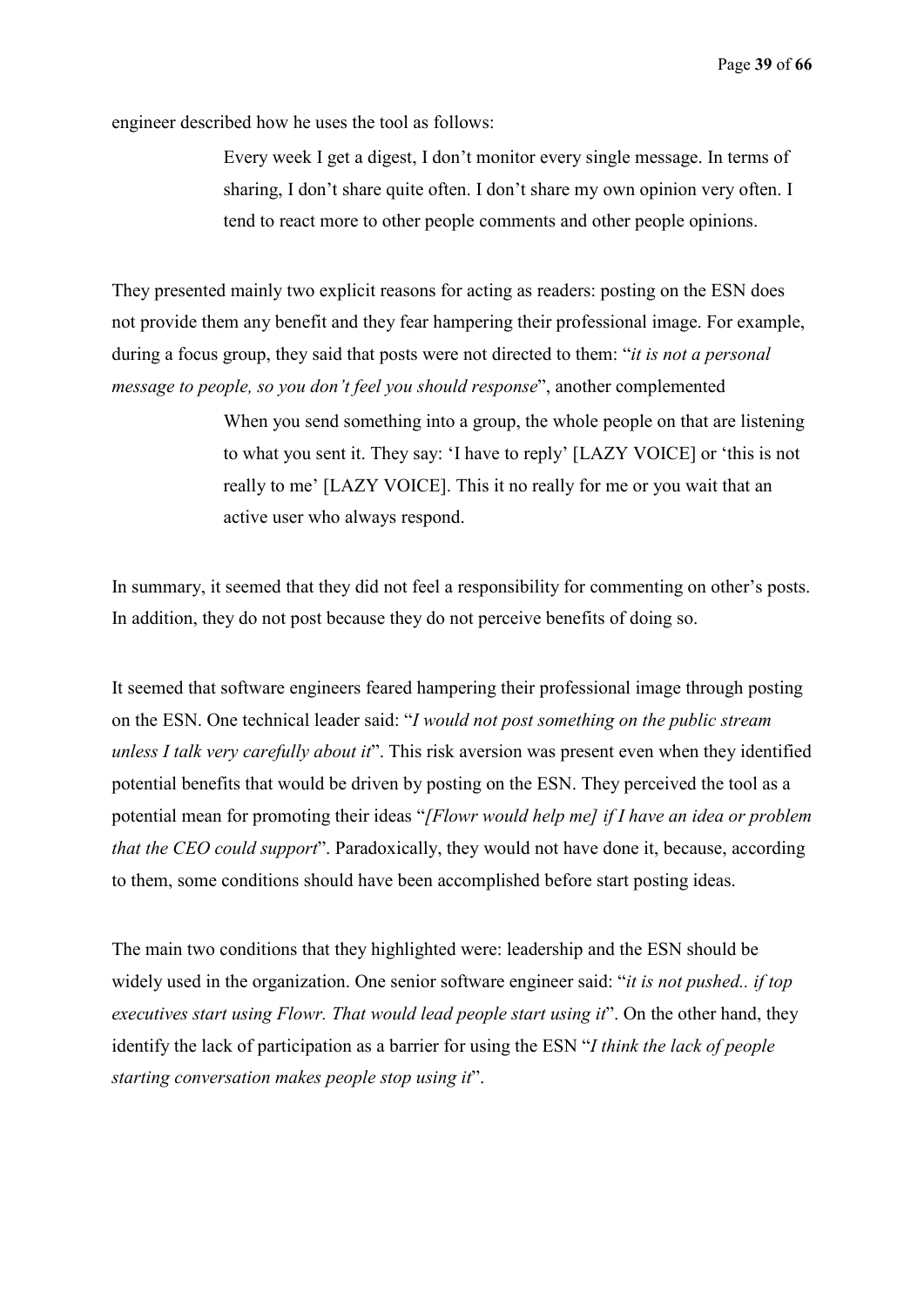#### **4.4.4. Perceptions about Personal Success Criteria**

This perception refers to the people's interpretations about what should have been the ESN's outcome in order to consider the ESN as a successful tool to them. The C-Level would have considered the ESN as a success implementation if the ESN would have enabled the organization to generate ideas from a collaborative process that would have involved people from different areas of the organization. Middle managers would have considered the ESN's implementation as a success if the tool would have enabled them to promote their projects. They also consider that the ESN should be widely by employees. Finally, software engineer staff stated that the ESN would have been a success if it would have allowed them to promote their ideas and if it would allow them to listen/talk to the top management.

#### 4.4.4.1. C-Level Executives: Perceptions about Personal Success Criteria

The C executives stated that the ESN implementation would have been successful if the tool would have enabled the organization to generate ideas. They stated that the ESN has the potential for breaking silos, and thereby generating ideas from the informal conversation between different stakeholders. As a consequence, they expected realizing benefits through increasing the revenue. In particular, C-Executives considered that the ESN may have helped enabling conversations between people who work with customers and key technical staff. As a C-Executive illustrated:

> People in the field are extremely important to this. […Using the ESN locally] is good and interesting, but it doesn't help to make more business. You really need to talk to the people [who work in the field] and the **key** technical guys chat to them.

From their point of view, they were not completely sure if the tool had been successful. However, they were slightly optimistic because "*a few ideas and projects are around [in Flowr] with reasonable interaction*".

4.4.4.2. Middle Managers: Perceptions about Personal Success Criteria Middle managers stated that they would have considered the ESN implementation as a success if the level of participation would have been higher. In particular, they expected that the staff and other decision takers share knowledge by publishing documents about their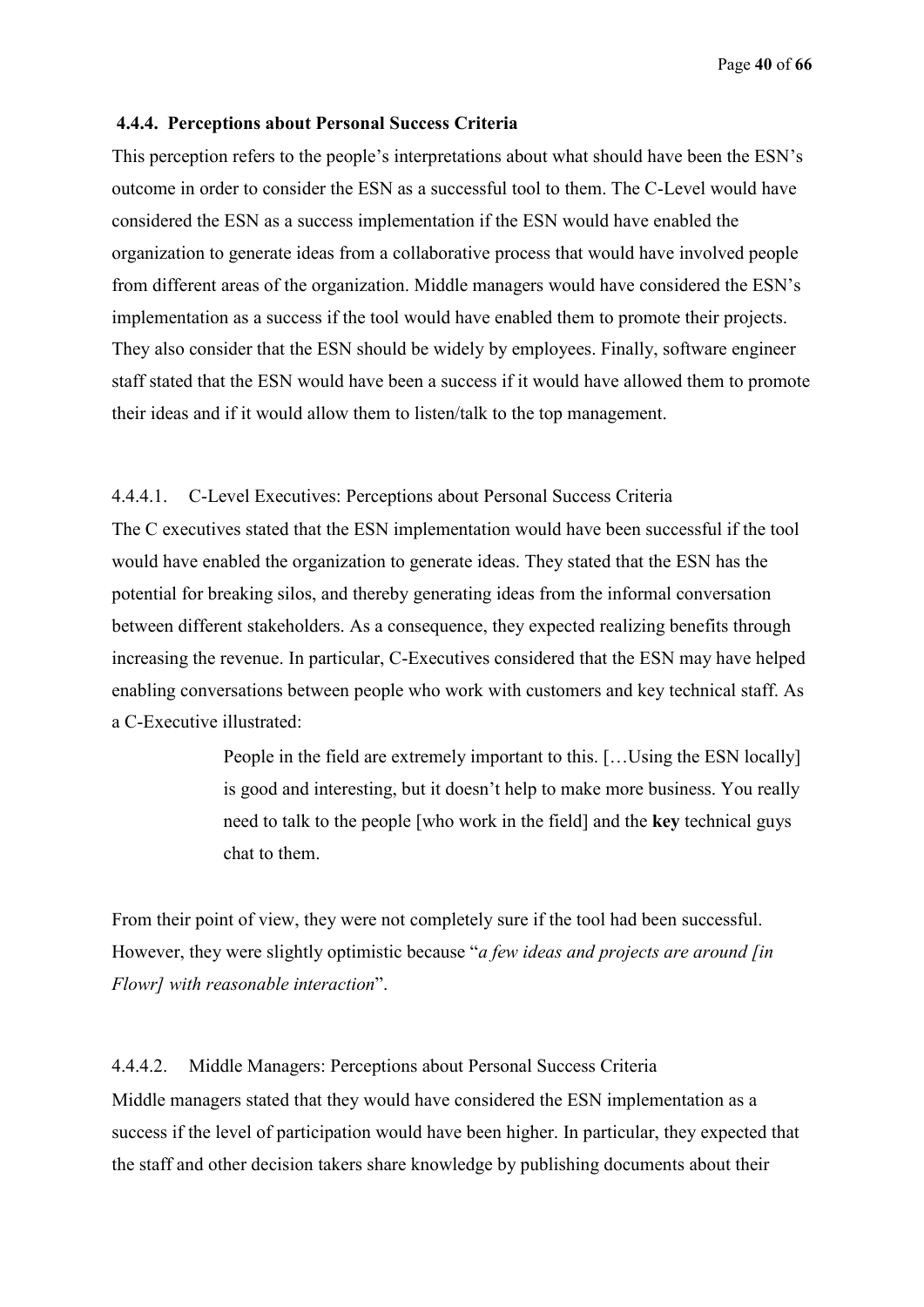projects within the platform. However, they stated that it was not happening. For example one manager who, in his opinion, was actively sharing information about the product that he led, said: "*it's not just [working]. Everyone is not just jumping in and publishing papers*". Another said "*maybe there is something missing in Flowr that would encourage people to adopt it more*".

In addition, some managers perceived the ESN as an enabler to promote the products that they were leading. They stated that they felt that this tool may increase the knowledge of their products across the organization and thereby taking advantage of opportunities, such as increasing the sales of the product or as a mean of providing intrinsic rewards to their team. For example, they considered that their team only hear comments from the customers when something went wrong, but hearing from the customer when some feature has solved a problem would be an intrinsic reward. He stated:

> There is an opportunity to improve sharing knowledge between team members and better support each other and really the end goal is to improve the overall effectiveness of the team. We hear about issues, we manage and we deal with them, but it would be nice to hear about just customers using the product as well and good experiences […] to get some feedback.

A third criterion of success was identified as learning about and from other departments. Managers that belonged to support activities departments, such as HR or finances, would have considered the ESN implementation as a success if it would have allowed them to learn about other departments. For example, one HR manager said:

> This is a great tool for the rest HR. It just leaves us to see what is doing the rest of the organization […] you know HR is separate from the business, we don't understand what everyone is doing… there is an opportunity here.

4.4.4.3. Software Engineers: Perceptions about Personal Success Criteria

The South Winds' staff would have considered the ESN implementation as a success if the tool would have enabled them to learn from others. Specifically they described themselves as ESN's readers rather than publishers. Hence, they perceived the ESN as an instance for learning from others areas. In particular, they were interested on getting updates from other organization's areas, but they did not feel that the ESN was widely used. During a focus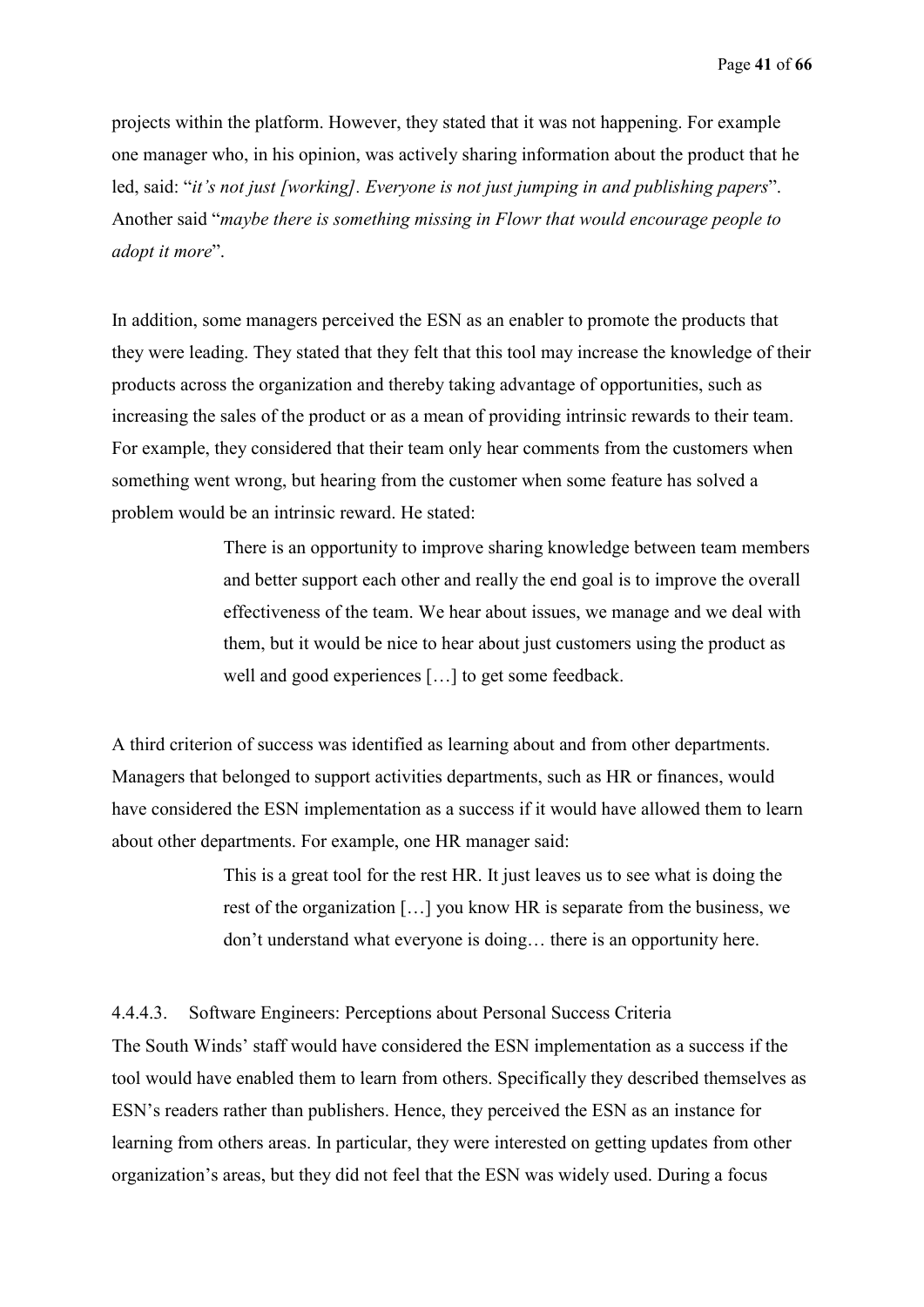group, a software engineer opined "*I think the main successful point of a good social networking site is that you have a large audience based, you have a large users based that's what make successful.[…] I think Flowr is limited in that sense*". Following the same conversation, a senior test engineer explained that he stoped using the ESN because of the lack of participation:

> That relies on people putting information on there. Maybe if we have automated content somehow and then so we are no just relying on people to put content in there. I think the lack of people starting conversation makes people stop using it.

In addition, engineers would have expected from the ESN a channel for communicating with the top management. From this communication channel they expected getting updates from the top management and having the chance of reaching them with their ideas, and thereby eventually getting their support. One technical leader stated "*if you have an idea and it could get the CEO, when it is very unlikely that you copy [in an email] the CEO*". A senior software engineer said "*the CEO may have a look at it […] you can jump levels*". In other words, they would have considered the ESN implementation as a success if the ESN would have been able to effectively break silos. However, they would have barely posted an idea because they felt that there was a lack of participation and they stated that their reputation might be hampered. For example, one technical leader said: "*I would not post something on the public stream unless I talk very carefully about it*". Moreover, they would not post because they did not think that the C-Level was actually using Flowr.

### **4.4.5. Perceptions about Technology Adoption**

This perception refers to what is the suitable method for encouraging employees using the ESN towards realizing benefits. The C-Level adopted a ground up approach. This means that they allowed the tool, but they did not promote it. They expected that people evaluate how useful would be for them, but they did not implement processes for using it. This perception was shared by only one manager and was not shared at all by software engineers.

### 4.4.5.1. C-Level Executive: Perceptions about Adoption

The C-Level decided to allow the ESN but they did not promote it. They decided to apply the same policy that they applied for other communication technologies like Skype. An executive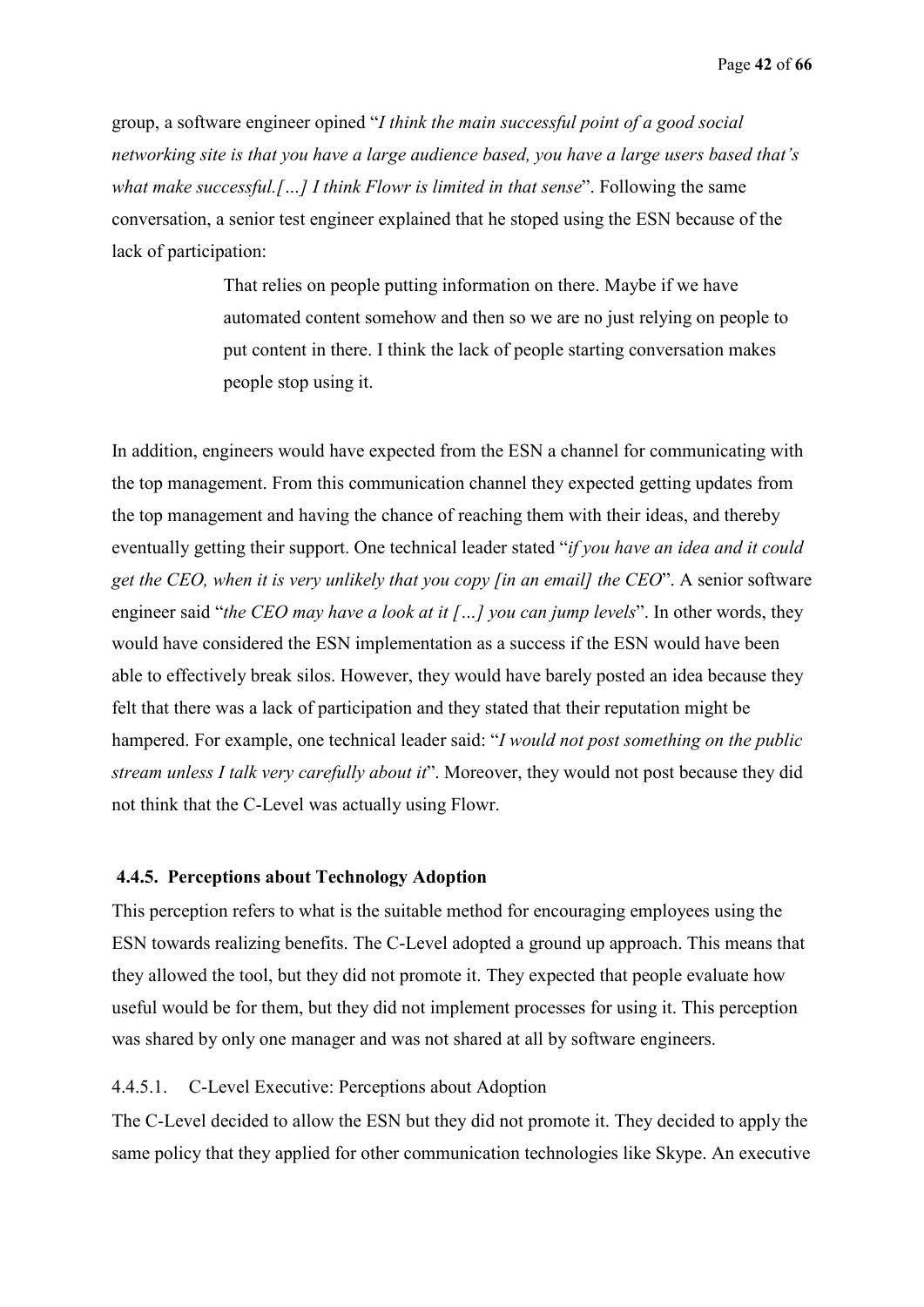explained the policy as "*I would say it's allowed, [it is like] Skype it's not promoted it's allowed*". In practical terms, they made the technology available to the organization, and thereby they expected that individuals opt for using it or not.

### 4.4.5.2. Middle Managers: Perceptions about Adoption

Only one of the participant middle managers shared with the C-Level's adoption perception, while others stated that some leadership from upper levels was required. The manager that shared the same perception with executives about the suitable adoption approach argued that the leadership for using this tool could arise not necessarily from top, but from the lower levels of the organization. He stated:

> I think the way in which the company has rolled this out is a ground up type model. And where was hoping that everyone individually would see some benefit in start using it, so it would grow. I think it would benefit from some leadership. By leadership I don't necessarily mean top-down type leadership. It can be ground up leadership from one person.

However, the rest of the managers involved in this research stated that a top-down approach would have been the adequate adoption approach. For example one manager named several potential benefits from using the ESN; however, he identified the lack of leadership as the current gap for realizing those potential benefits:

> The gap [for realizing the potential benefits] is someone in ability in the company to pick up the [tool] and make, and cause you get it. Someone who could say: 'ok, how could make it work for YOU guys?'. Then you make customizations for me, changing company process, all the rules and regulations.

A project life cycle manager considered that the ground-up approach is not effective for adopting an ESN because, in his opinion, people tend to follow formal leadership. Then, activities within the ESN from unknown people would not encourage others to participate. He explained this as

> Some people who work with me would probably benefit because they ask me so many questions and if they see me contribute more, then they might also be encouraged to contribute just because they already know me. Whereas maybe, [people] who is not so well known by people as widely and might not have the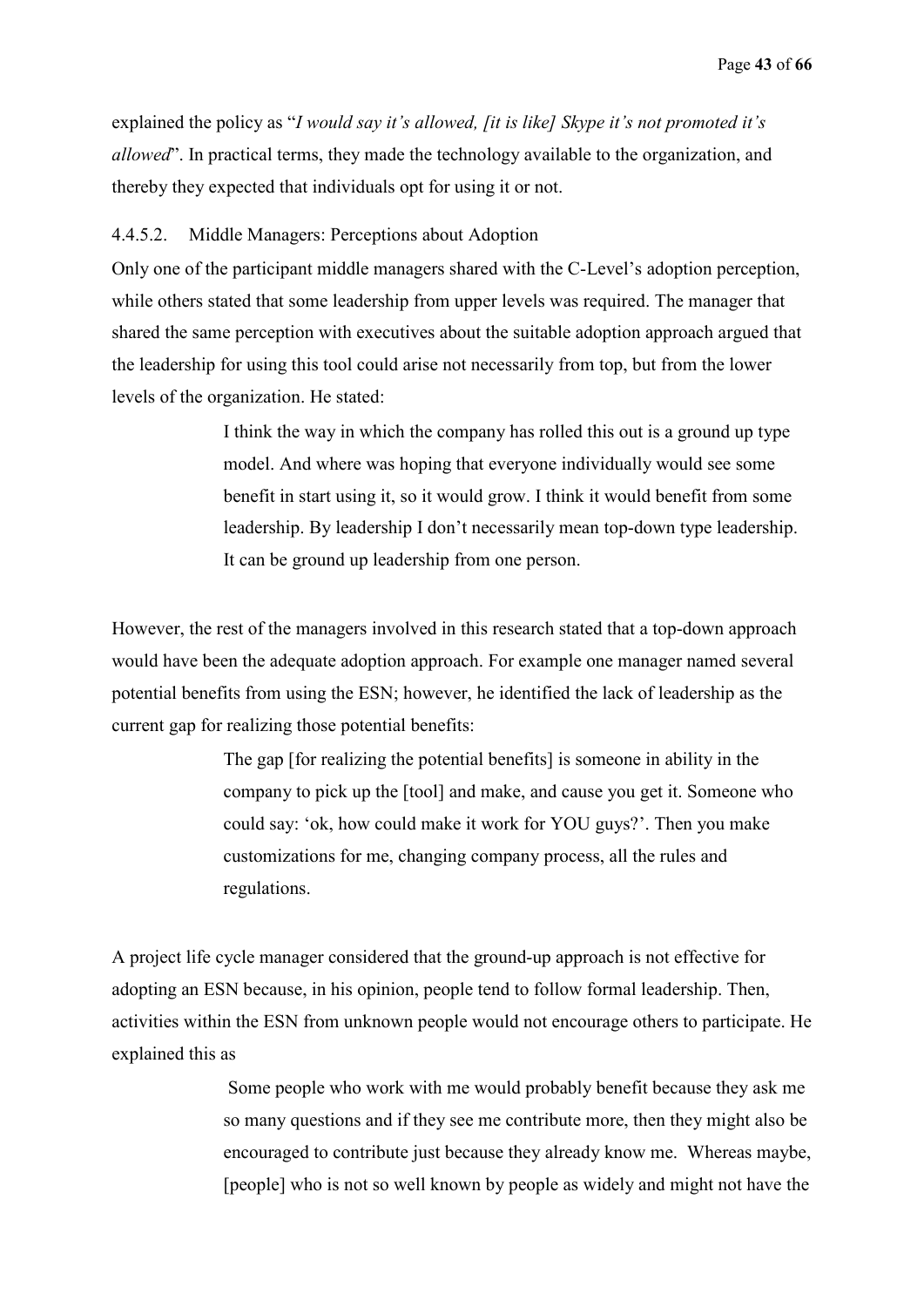same effect. The same is true for executives, often the higher people climb within an organization, the more respect they command which means more people will follow their lead.

In one of the focus groups with managers from different departments, while they were talking about why the ESN was not actively used, one manager from the engineering department stated that other social software tools were only used because it was pushed by someone with formal power within the organization.

> The first time I saw [the ESN]. I thought: 'oh that looks like a badly implemented good idea'. I agree is a lack of leadership. The reason why the software guys use Wiki was because we together decide, but that was led by "Robert" [an engineering director of the company].

### 4.4.5.3. Software Engineers: Perceptions about Adoption

This group unanimously disagreed with the ground-up approach for adopting Flowr. They stated that upper levels should have led the adoption of the ESN. According to them, this leadership should have been performed through top management's participation and through establishing processes. For example, one senior software engineer argued: "*The push to use it must come from above not from below*". They also argue that internal communications should be distributed through the ESN, "*there is no reason why you can't move [the internal bulletin] to Flowr. Because, if the CEO say: 'ok right all CEO announcements are moved to Flowr' that would lead people to use Flowr*".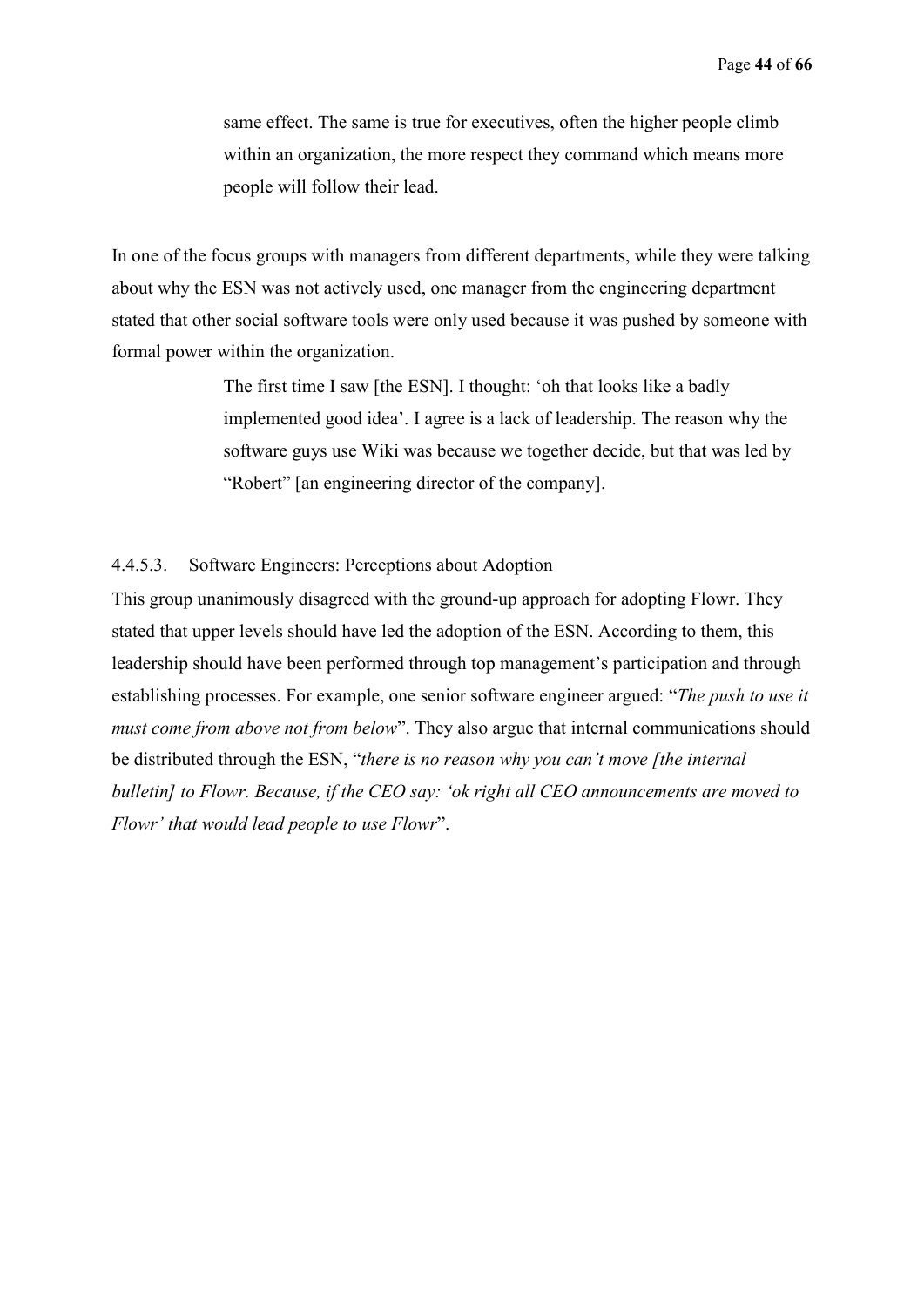Page **45** of **66**

# **Chapter 5. Discussion**

This section critiques South Winds members' perceptions by revealing the normative basis that led the social order in South Winds at the time of this study was performed. This section also highlights the impact of incongruent perceptions on using the ESN as a part of a KMS. Several incongruencies were found across four out of the five frames. It seemed that these incongruencies were leading conflicts around the use of the ESN. Incongruencies were not due to political reasons, but they seemed due to information deficiencies.

### **5.1. Perception about Technology Strategy**

According to an executive, the organization had acquired an ESN in order to collect ideas from staff through a collaborative instead of a competitive way. They also perceived that the technology may help them to internally promote some products. Even though there was an incipient consensus about the usefulness of the technological artefact for collecting ideas between the three groups, incongruent perceptions about the organizational strategy between the three groups were found. In general, the organization was unaware of the top management strategy for implementing the ESN.

This strategy of collecting ideas and promoting internal products are easily understandable because of the "professional complex" nature of the organization. Professional organizations are organizations where different groups of specialized people come together to apply their specialized knowledge to the resolution of ambiguous problems (Rangachari, 2009). Complex organizations refer to the organizations where the parts of them are essentially interrelated (Rangachari, 2009). Within "professional complex organizations", the need of collaboration increases proportionally with the degree of specialty in different areas among the stakeholders. This produces an Asymmetry of Knowledge (or Symmetry of Ignorance), which refers to the extent to which the members involved have different level of knowledge on different areas (Dillenbourg, 1999). This asymmetry of knowledge might produce different descriptions of the same thing or different reasons for the same phenomenon or even different agendas or goals (Arias, Eden, Fischer, Gorman, & Scharff, 2000). This asymmetry might be very beneficial because this heterogeneity of viewpoints can help to discover alternatives and to make visible tacit aspects of problems (Arias, et al., 2000). Therefore, the challenge for professional complex organizations, like South Winds, is to integrate this richness of various perspectives which emerge from the asymmetry of knowledge in order to enhance the creation of shared understanding and then of knowledge. Hypothetically, it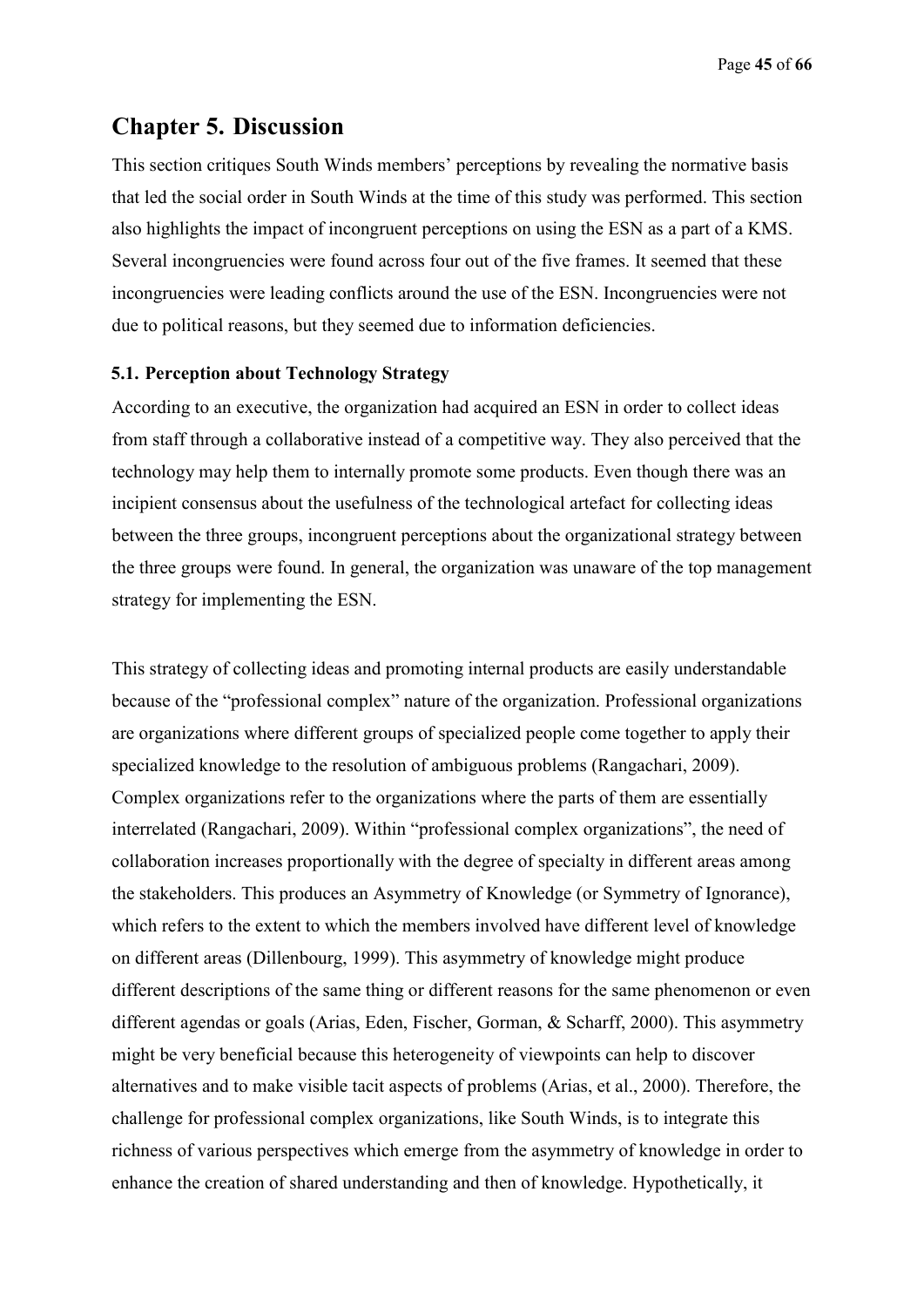seems that an ESN would support this strategy because of its natural ability to break silos by enabling conversations between people or groups regardless of the distance (Avram, 2006).

Following this reasoning, it seems that the motivation behind the ESN adoption was aligned with the potential ESN's capabilities. However, even though there was an incipient consensus about the usefulness of the ESN for collecting ideas between the three groups, incongruent perceptions about the organizational strategy were found between the three groups. The most significant incongruence was found in perceptions between middle managers and C-Level. Most of the middle managers that participated in this research were not aware of the organizational strategy for adopting the ESN. As a consequence of this incongruence, middle managers were not able to design processes for supporting this strategy. On the other hand, even though some software engineers were aware of the motivations behind the ESN acquisition, they perceived the tool as an efficient channel for sharing their ideas. However, they felt that their voice would not have been listened within the ESN.

Considering that 1) middle managers were largely ignorant about the C-Level's motivations for acquiring the ESN; and 2) software engineers were not posting because they perceived they would not have been listened to, although the C-Level stated they were performing some level of monitoring on the ESN: it is fair to assert that technology strategy incongruencies were due to information deficiencies and not due to political reasons.

In summary, the existing literature supports the top management's motivation of adopting an ESN for collecting ideas and internally promoting projects. Nevertheless, it was unlikely to realize benefits because this strategy was not properly communicated. This is supported by existing literature: several authors hold that objectives and metrics should be clearly communicated before commencement of KM activities (Levett & Guenov, 2000; Mohamed, et al., 2006). However, even if the strategy would have been well communicated, the high degree of incongruencies about the nature of the technology would have made almost impossible to realize benefits.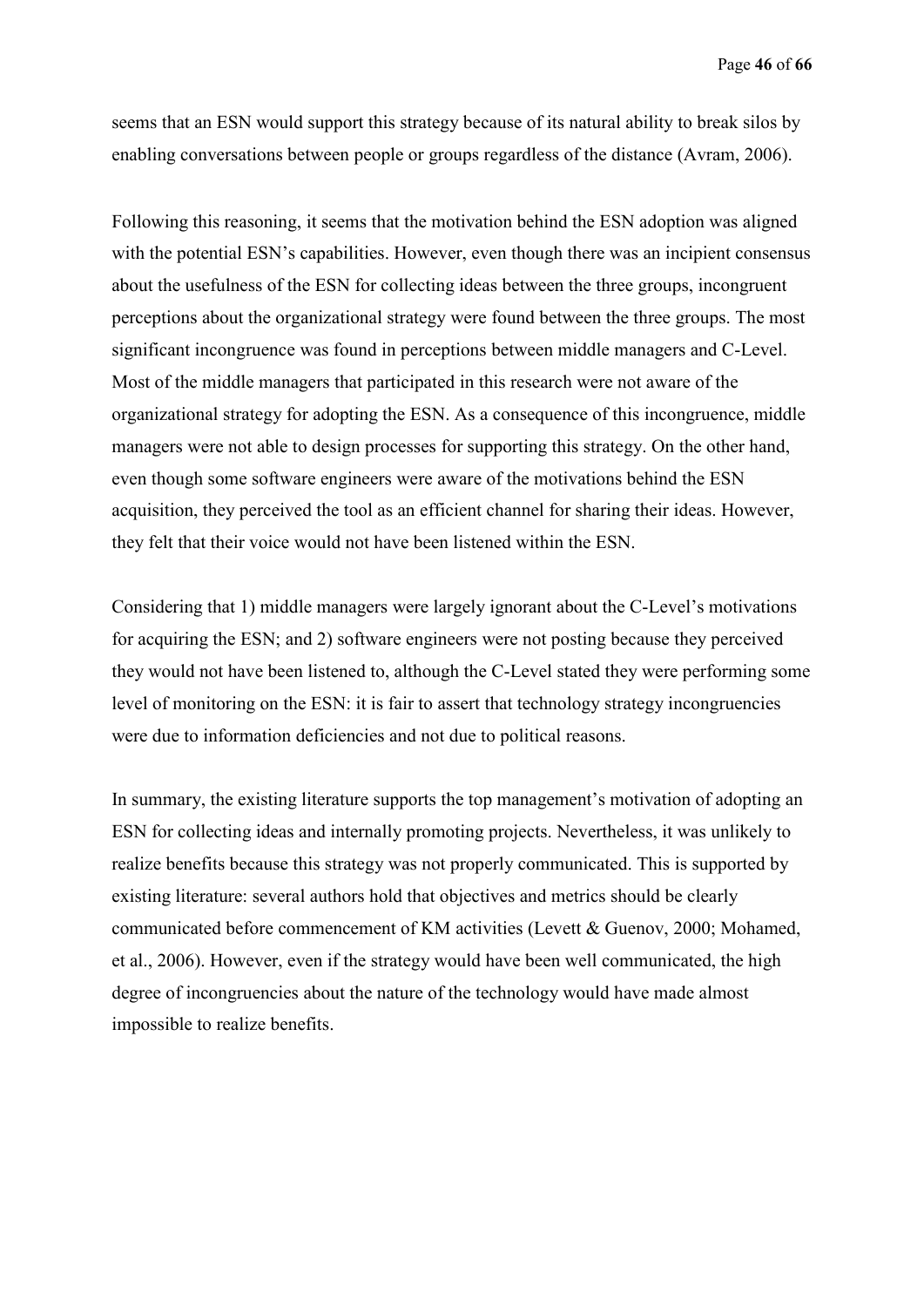#### **5.2. Perception about Nature of Technology**

There were at least two congruent perceptions about the nature of technology between middle managers and software engineering staff. One perception was related to how the ESN shapes organizational members participation. The second congruent perception was the ESN core capability, which surprisingly was described as a knowledge repository at the same level as the corporate wiki. However, these congruent perceptions were largely misaligned with the actual nature of the technology. On the other hand, incongruence was found between organizational members with strong technical background (an executive, software engineers and technical middle managers) and organizational members with non-technical background. The first group perceived extremely poor the technical ESN deployment, while the second group were pleased with the ESN deployment.

There was a widespread belief amongst middle managers and software engineer staff that a high level of employee's participation within the ESN was key for realizing benefits from adopting an ESN. However, employees stated they thought that people were not participating within the tool. As a consequence, a vicious circle was created. Employees were under the impression that nobody was using the tool, and then they did not use the ESN. Nevertheless, it seemed that people had a fallacious assumption for assessing whether people were using or not the ESN. The general expectation was that people start constantly posting work-related information within the ESN. However, it seemed that this expectation arose from the lack of understanding of the participation inequality characteristic, which is part of the nature of online communities (Whittaker, Terveen, Hill, & Cherny, 1998).

It is unreal to expect that most of the employees would post periodically within the ESN. It seems that the participation inequality is an inherent aspect of online communities like ESNs (Whittaker, et al., 1998). Participation inequality refers to the unequal participation distribution between online communities' members. This user participation follows a Zipf distribution (see figure 5a). This can be explained with the 90-9-1 rule (Nielsen, 2006). This rule means that 90% of users are readers and they do not contribute. 9% of the users barely contribute but it is not their priority. Only 1% is active contributors. This 90-9-1 rule is only a figure for explaining the Zipf distribution.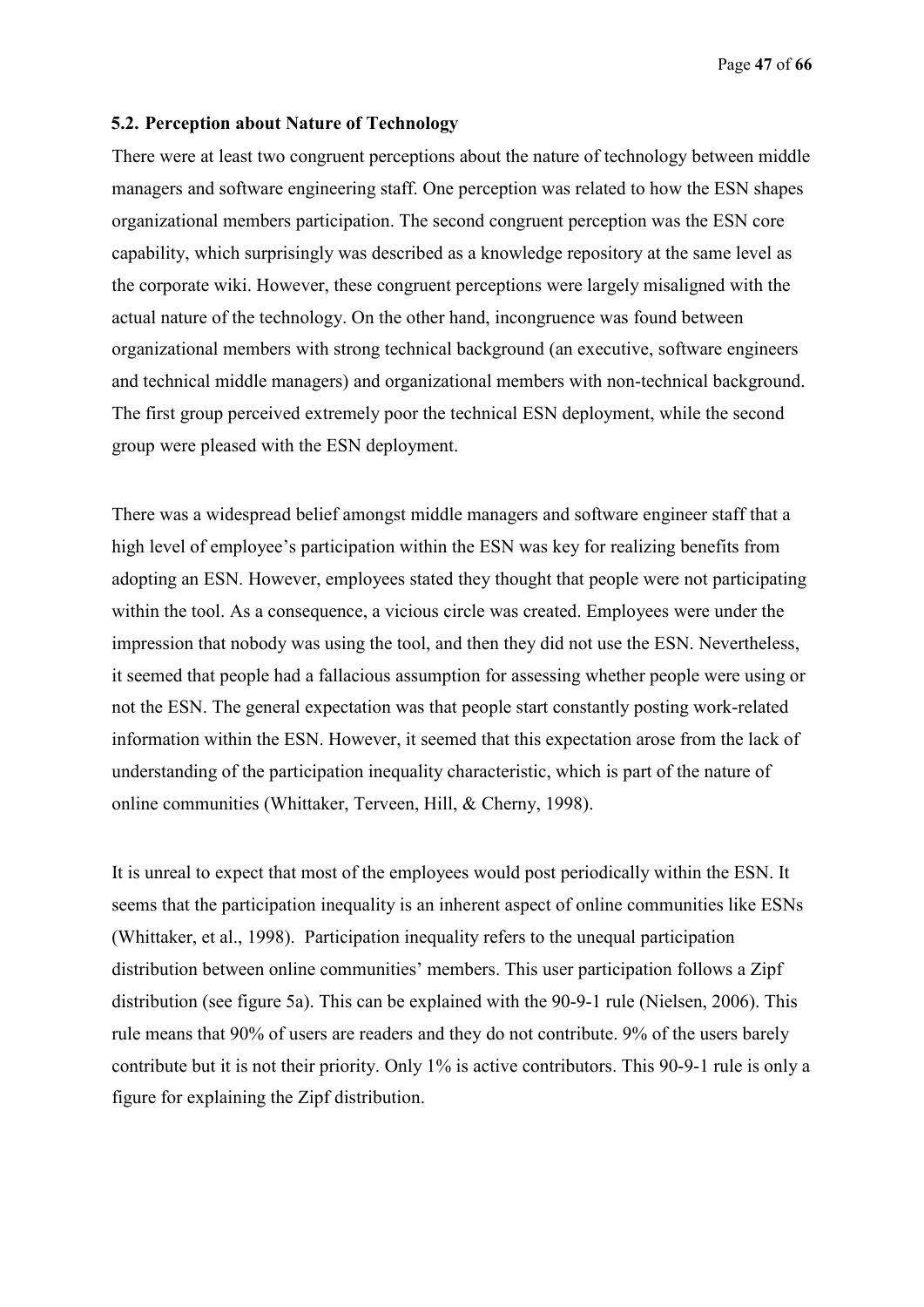

**Figure 5a: Zipf distribution (adapted from Whittaker, et al., 1998) Figure 5b: On the right actual level of individual participation within South Winds' ESN** 

This pattern can be seen in several online communities. For example, Wikipedia (Wikipedia: The free encyclopaedia, 2004), Amazon (Nielsen, 2006) or Facebook (Oh, 2011) to name just a few online communities.

Figure 5b shows the high unequal levels of participation within the South Winds' ESN during the first half of 2011. The right hand side of the graph presented in the figure 5b shows that most of the people post only a small amount of times. On the other hand, the left side shows that just a few people were the main contributors.

Another congruent perception among the software engineer group and the middle managers group was the impression that the ESN's core capability was storing knowledge. This was expressed by recurrently presenting the ESN as a competitor of Wiki. This perception was mainly captured from the middle managers group and to a lesser degree in the software engineers group. Assuming that an ESN is a social software characterized by providing a platform for conversational interaction between people or groups (Avram, 2006), while Wiki is essentially a collection of Web sites connected via hyperlinks where users can modify its content via a web browser, it is fair to assert that this is a misconception of the nature of the tool. This distortion may produce two outcomes: 1) managers may build processes around the ESN under wrong assumptions and 2) managers and staff may ignore the ESN. It seemed that the second consequence was happening in South Winds at the time of this study.

A divergent perception about the nature of the technology was referred to the quality of the ESN deployment. From the technical perspective, an executive, technical managers and software engineering staff stated they thought that the ESN's quality lower than the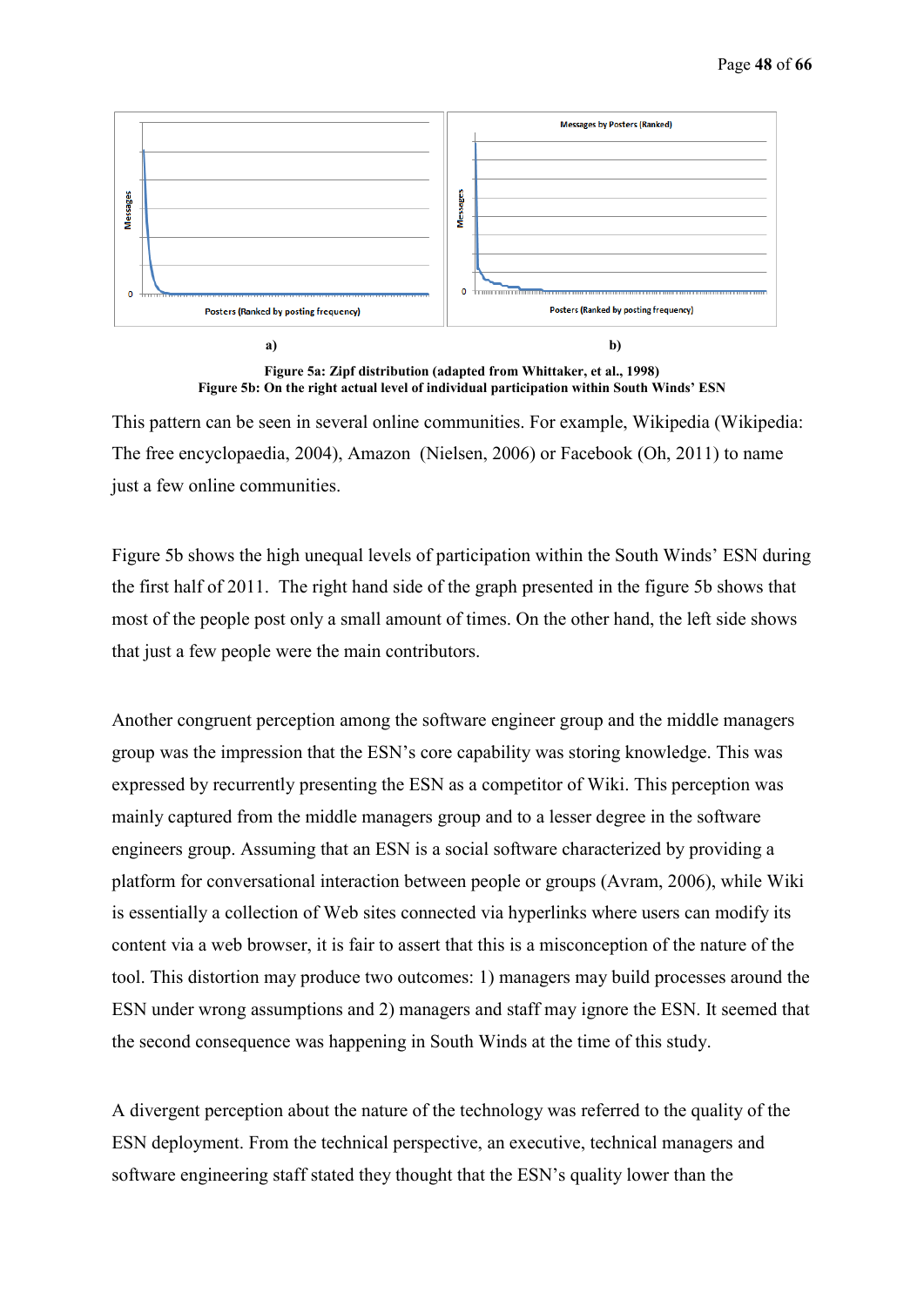acceptable levels. However, the perceived impacts of these perceptions were different. While some people perceived the ESN as a source of potential knowledge leaking, others perceived the user experience as deficient. It is important to highlight that they do not only refer to Flowr itself, but they also refer to the tool's deployment within the IT infrastructure.

In summary**,** most of the employees did not know what an ESN actually is. They did not properly understand the functionality of the ESN. This is reflected on their unawareness of how people behave within online communities. Furthermore, they lacked an understanding of the core capabilities of the ESN. These beliefs impacted on the tactics used for adopting the ESN (this will be discussed in the "perceptions about technology adoption" section). Furthermore, technical employees, from different levels of the hierarchy, considered that the quality standards for the ESN's deployment were lower than the acceptable. It seems that within software engineering contexts, technical quality standards should be higher than quality standards in other contexts.

#### **5.3. Perception about Technology in Use**

A congruent perception about the potential positive impact of using the ESN for promoting projects was found across all the groups. However, incongruent perceptions about consequences from using ESN were found. Executives feared that the ESN might have led employees wasting time leading productivity losses, while staff would have not using the ESN for leisure.

There was a significant concern among executives of potential productivity losses because of using the ESN, which may partially explained why they did not promote it (this point will be discussed in the "perceptions about technology adoption" section). Nevertheless, the evidence suggests that this risk did not represent a real threat because people do not tend to use ENSs for leisure like they do in public social networking sites (Riemer, et al., 2010). Furthermore, studies have shown that employees may use ESNs in a productive way (Riemer, et al., 2010). In addition, South Winds' software engineering staff would not have used the ESN for leisure purposes because they perceived that doing so may hamper their professional image.

Software engineering staff was concerned about how their professional image might be affected from using an ESN. A few studies show similarities between the impression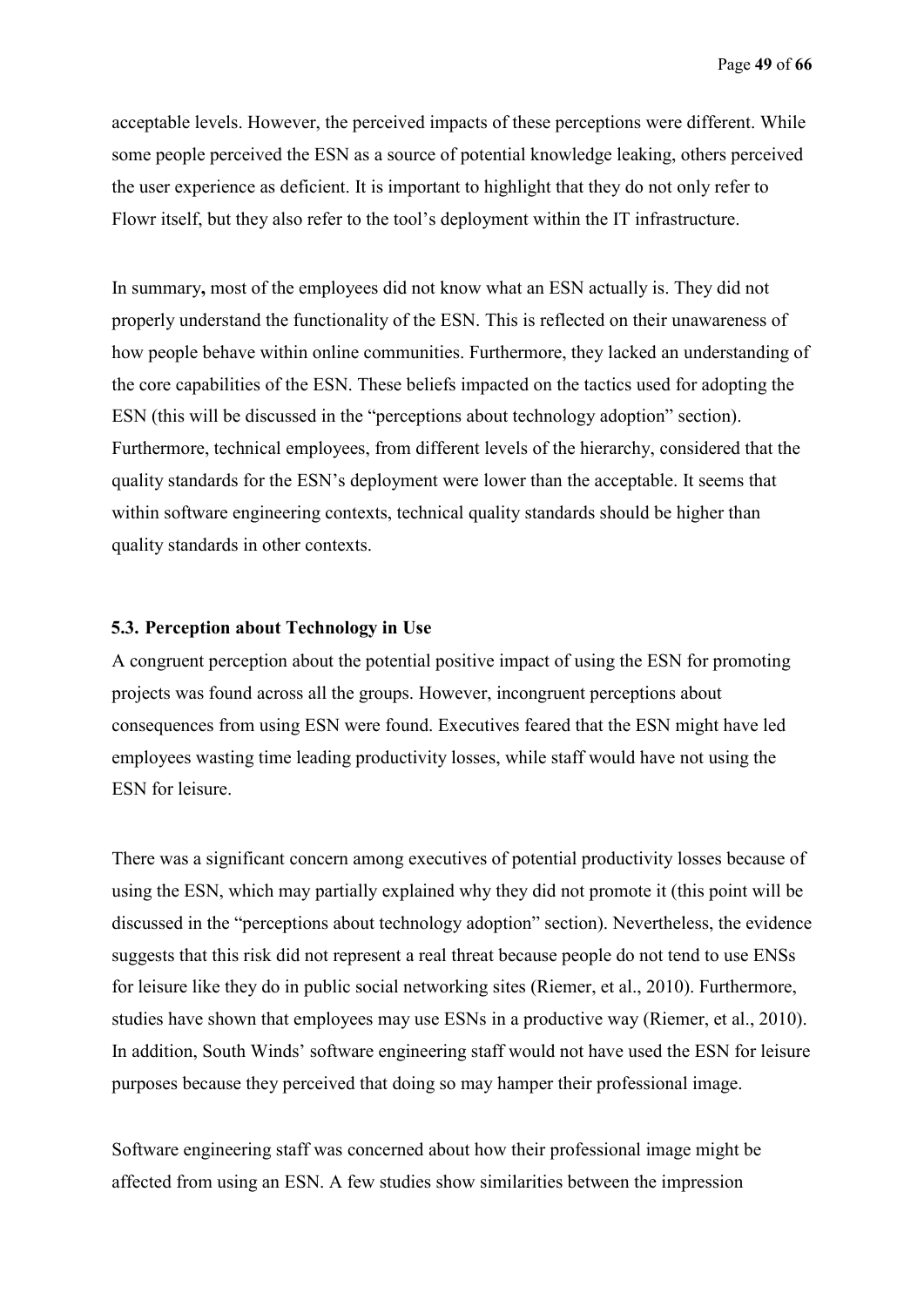management strategies deployed on public social networking sites and in the offline life (Buffardi & Campbell, 2008; Donath & Boyd, 2004; Gosling, Gaddis, & Vazire, 2007). Impression management refers to people's strategies that are used for influencing the impressions others hold about them (Goffman, 1959). Due to ESNs are a medium that reveals user's knowledge, expertise, activities or availability (Begel, et al., 2010), it is fair to assert that impression management plays a key role in people's behaviours within ESNs.

The concern about professional image was particularly present in lower levels of the organization. In fact, this concern was explicit within the software engineers group: "*I would not post something on the public stream unless I talk very carefully about it*". Furthermore, operational managers seem aware of this. A project life manager stated:

> People don't mind asking me dumb questions because I would always be helpful, but they might not want to dumb question published to 1000 people [...] because it's a professional thing. [Whereas] we [managers] are less reluctant to say things, whereas some people are more reluctant because they are less secure about this topic or wherever.

Nevertheless, this does not mean operational managers were not concerned about their own projected image within the ESN. For example, the same manager said: "*I am not trying to be too professional but I need to be a little bit more professional at work than I do outside of work*". Hence, the concern of the impression effect is present at all levels organization, with greater emphasis at lower levels.

The considerations about impression management and ESN show mainly two things: 1) C-Executive perceptions about losing productivity because of using an ESN were baseless. 2) Impression management considerations make evident that the ground-up adoption approach is not the suitable for an ESN. This will be deeply discussed in the perceptions about technology adoption section.

Middle managers and software engineering staff perceived that using the ESN would allow them to promote their projects and ideas respectively, which, according to the reviewed literature, seems to be independent on the research context (DiMicco, et al., 2008). Moreover, middle managers stated that the ESN would allow them to break silos and thereby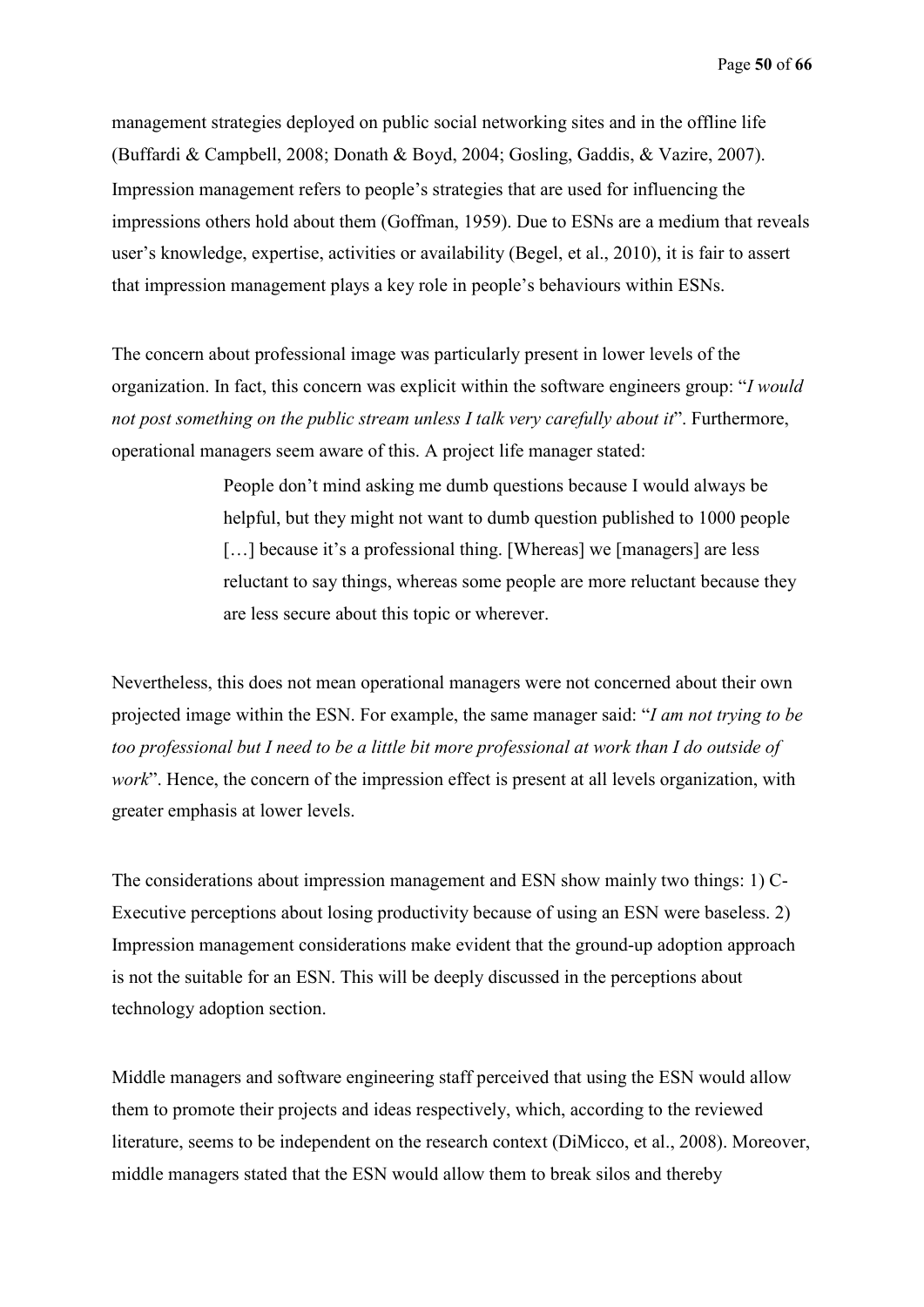transferring knowledge that people from other teams may need to better perform their tasks. Furthermore, executives supported using the ESN with this end. However, a significant incongruent perception generated conflicts in using the ESN for systematically sharing knowledge: while the executives considered that the level of penetration was not a decisive factor for realizing benefits from the ESN, the rest of the organization considered that it was fundamental to get involved within the ESN the entire corporation.

In summary, there was some level of congruence in regard of the ESN use. In general, all the employees perceived the tool as means of promoting ideas and projects. This perception is consistent with other case studies found in the literature (e.g., DiMicco, et al., 2008). However, executives feared that the ESN would have led employees wasting time. Nevertheless, that perception seemed baseless, because the evidence suggests that employees would not have used the ESN for non-related work because of the perceived risk of hampering their image.

#### **5.4. Perception about Personal Success Criteria**

Perceptions about the Personal Success Criteria are in large extent congruent across the different levels of the organization. The C-Level would have considered the ESN implementation as a success if the ESN would have supported their strategy for acquiring the technology: generating/sharing knowledge or, in their words, collecting ideas from staff and internally promoting projects. Middle managers would have considered the ESN's implementation as a success if the tool would have enabled them to promote their projects across different organizational groups. This may explain why they also expected that the ESN would have widely used for the entire organization. Finally, software engineering staff perceived that the ESN would have been a success if it would have allowed them to share their ideas about product or to highlight organizational tacit problems. Even though large level of congruence was found in this category of perceptions, some divergent perceptions were found in regard of the actual level of successfulness.

The C-level thought that some incipient level of successfulness was reached. Some middle managers stated that they were already able to reach a larger audience through the ESN, it other words, they felt that the ESN already allowed them to break silos. On the other hand, software engineering staff considered the ESN implementation as largely a failure. They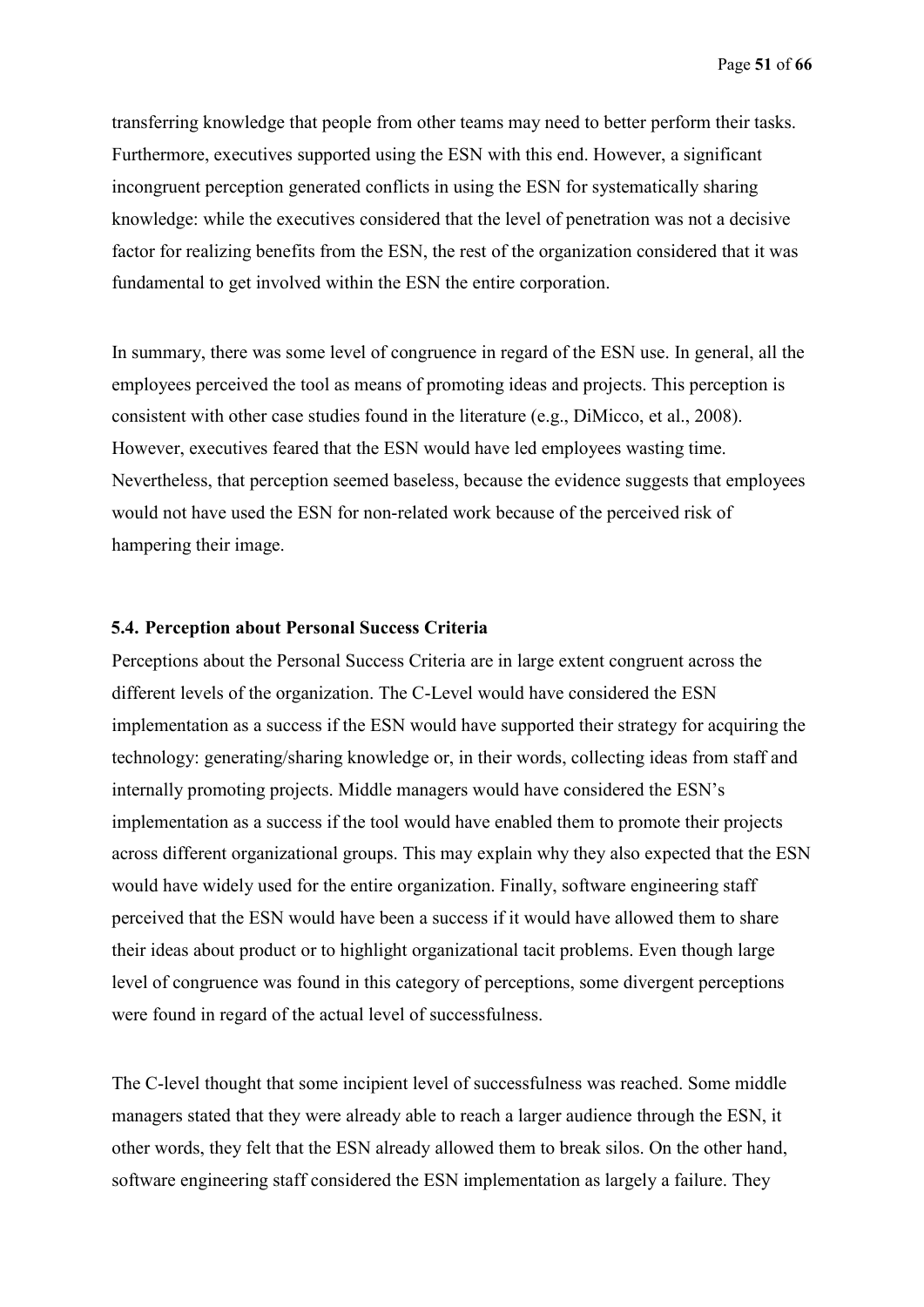justified this perception arguing that the tool was not being used and because there were no clear guidelines about how to use the ESN. It seems that perceptions about the Personal Success Criteria directly impacted on the perceptions about adoption and how the knowledge was exchanged within the ESN.

#### **5.5. Perceptions about technology adoption**

Incongruent perceptions between different groups were found in regard to the adoption approach that should have been used by South Winds. The C-level group perceived that the suitable model for adopting the ESN was a ground up approach. Ground up approach means that neither promotion, processes nor rewarding schema are applied from higher levels. This was the approach observed at the moment of this study was performed. On the other hand, middle managers and software engineers did not share this perception.

It seemed that perceptions about technology adoption were strongly influenced by perceptions about the technology in use and nature of the technology. In South Winds, the decision of using a ground up approach for using the ESN was taken by the C-Level. However, this approach discouraged knowledge creation/sharing within South Winds through the ESN because of two inherent elements of ESNs, impression management and participation inequality. The knowledge markets theory (Davenport & Prusak, 1998) is useful to understand the impact of the adoption approach on the usage of the ESN considering these elements (i.e., impression management and participation inequality).

A knowledge market is an abstraction to understand how knowledge is exchanged. Focusing only in inter-organizational knowledge markets, it is possible to identify three roles: knowledge buyers, knowledge sellers and knowledge brokers (Davenport & Prusak, 2000). Knowledge buyers are individuals who are looking for knowledge in order to solve a problem that its complexity exceeds its own knowledge. Within an organization everyone is a buyer but not everyone can be a knowledge seller. Knowledge sellers are people with an internal market reputation for having knowledge about a particular matter. Assuming that knowledge is power, knowledge owners may not want to share their knowledge because this may dissipate their power. Finally, knowledge brokers are individuals who make connections between buyers and sellers (Davenport & Prusak, 2000).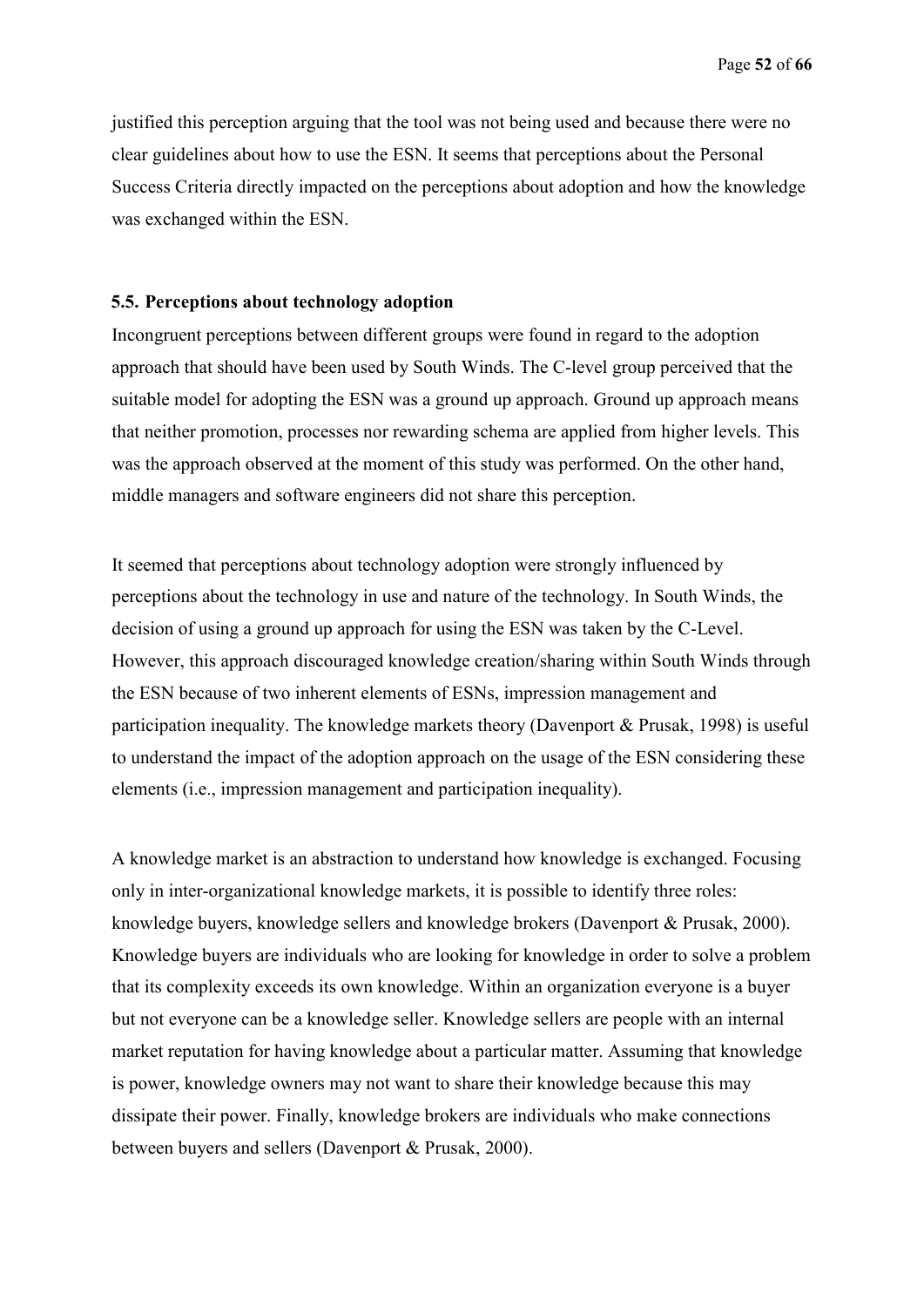Page **53** of **66**

The decision for using a ground up approach in South Winds was challenged by the ESN's effect on people's impression management. People search to become a knowledge seller in order to gain organizational power (Davenport & Prusak, 2000). For being a knowledge seller people have to be internally known as a knowledgeable person. Then, if they share misaligned comments or questions on the ESN, which are common things during creative processes, they would dissipate their knowledgeable reputation. Hence, it is unlikely that people voluntarily assume costs without foreseen any potential benefit as the ground-up approach adoption works. This evidence suggests that a top-down approach would have been needed in South Winds in order to either decrease the perceived costs of sharing knowledge or include a reward schema to increase the perception that potential benefits may overweigh the costs.

The second aspect that challenged the decision for using a ground up approach within South Winds was the participation inequality. There was a widely spread belief within South Winds that the ESN was not being used because people were not massively sharing their knowledge. This is an unreal expectation because, as was discussed earlier, participation inequality is an inherent aspect of ESNs. Following the analysis through the knowledge market theory lens, this expectation made people perceive that nobody was buying knowledge. Why should had they post their ideas or their knowledge in a place where there were no one "paying" for their effort? In other words, the ground up approach developed an anomalous knowledge market system price.

Within internal knowledge markets, the knowledge is exchanged for three "currencies": reciprocity, repute and altruism (Davenport & Prusak, 2000). Reciprocity is the currency for knowledge transactions that are based on the seller's believe that the buyer will act as a seller in the future. Repute is the currency used when the seller wants others to know him as a knowledgeable person with valuable expertise. Finally altruism is when sellers do not want any reward for sharing their knowledge. This case can rarely be seen in, for example, mentoring relationships. A knowledge system price is functional only if they are based on trust (Davenport & Prusak, 2000). These intangibles currencies can eventually become in tangible rewards through, for example, performance reviews.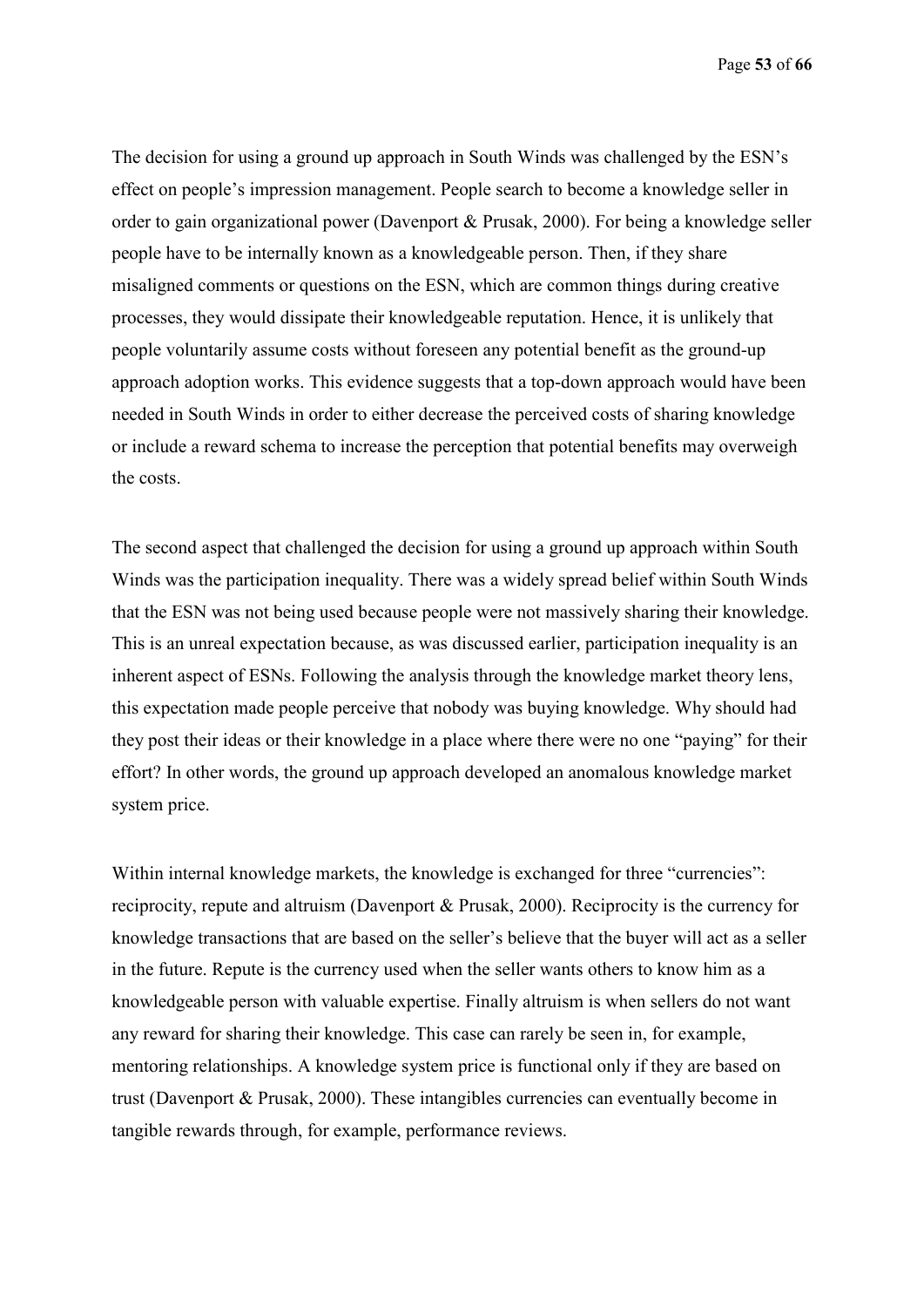Within South Winds, the lack of processes, lack of rewards and lack of leadership (ground-up approach) had produced a lack of interest in selling knowledge through the ESN. In other words, there was nobody formally paying for the knowledge. This could be seen in two employees' practices:

- 1. They did not help others through the ESN. This may be explained because they did not perceive any potential reciprocity in helping others.
- 2. They did not share their knowledge because they perceived that publishing within the ESN may hamper their reputation. In other words, they perceived the cost of publishing their ideas/knowledge overweigh the potential benefits in doing it.

In summary, perceptions about the technology adoption were strongly divergent between executives and the other two groups. While the executives perceive a ground-up approach as the suitable adoption approach for an ESN, the rest of the participants perceived that a topdown approach would have been better. The presented evidence suggests that it is unrealistic to expect that people start sharing knowledge within an ESN without any reward. As a consequence, an imperfect knowledge system price was created that did not enable the organization to share and create knowledge through the ESN.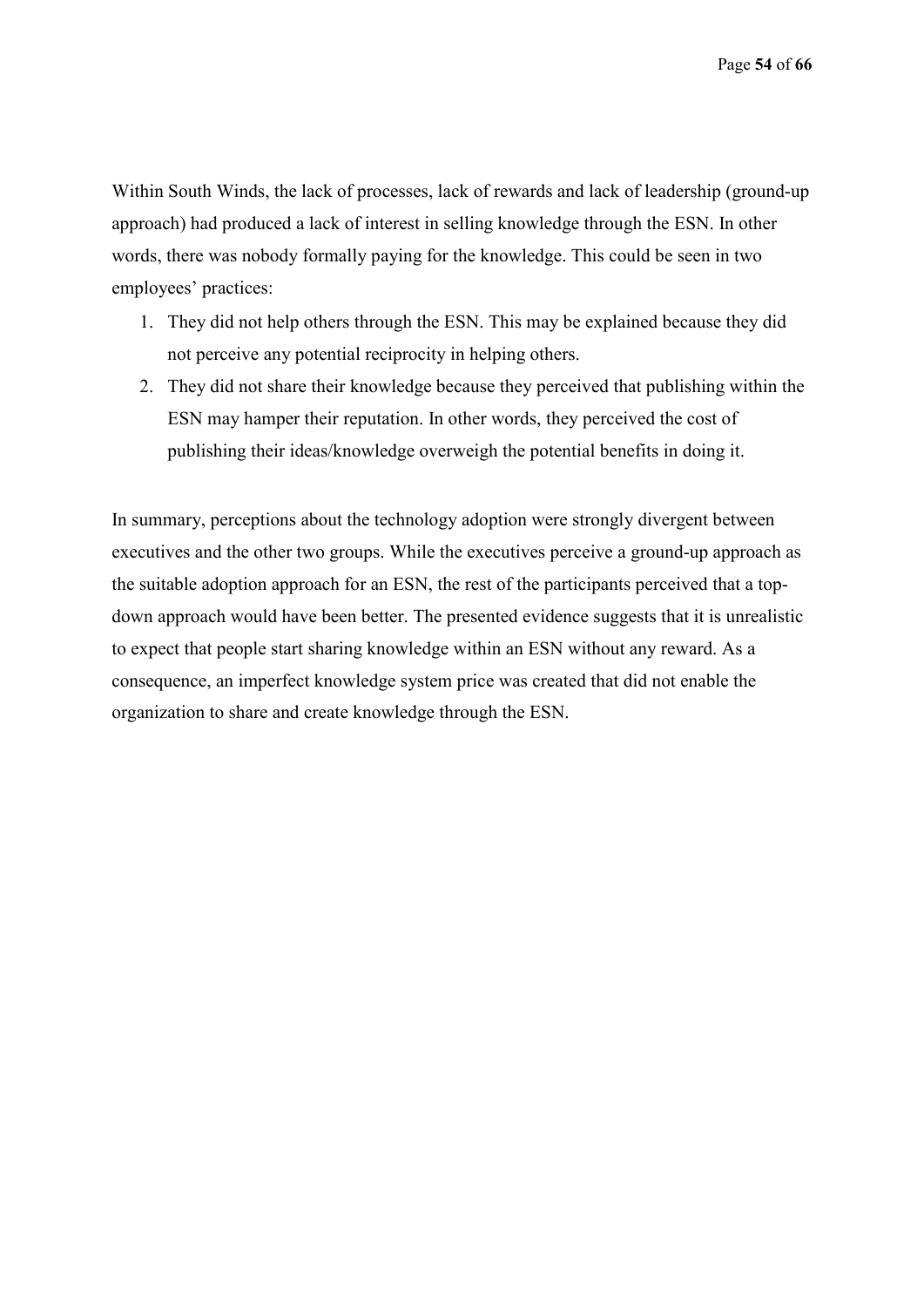# **Chapter 6. Implications for Practice**

Assuming that the success of an information system implementation "*is achieved when and information system is perceived to be successful by the stakeholders and other observers*" (Myers, 1995, p. 65), this section proposes three measures for aligning people's perceptions about the ESN's success. Firstly, it suggests communicating the strategy behind the ESN. Secondly, it suggests getting understanding of the actual capabilities and usage consequences of ESN. And finally, it suggests switching from the extreme ground up approach adoption to an approach with some top-down direction that includes a rewarding system.

### **6.1. Aligning perceptions about Technology Strategy**

Considering that the incongruence in the technology strategy perceptions were due to informational reasons, the top management might decrease this incongruence by designing and implementing a plan for communicating the strategy. Perceptions about the Personal Success Criteria were congruent across the different groups of the organization. Furthermore these Personal Success Criteria perceptions were aligned with the executives' perceptions about the technology strategy. Then, no significant political resistances should arise from implementing this communication plan.

### **6.2. To get understanding of nature and consequences of using an ESN**

This report suggests that the top management should get better understanding of the actual capabilities and most likely consequences of the ESN's usage. From this understanding, it is expected that two meaningful paradigms around the ESN change: measuring participation and people's behaviour within the ESN. On the one hand the paradigm that was being used for determining whether South Winds' employees were using the ESN should change. This paradigm should not only be based on the number of posts, as they did during this research was performed, but it should also measure number of people reading the ESN. On the other hand, there was a belief that people might have used the ESN for leisure like they do in public social networking sites. Nevertheless, the evidence suggests that people do not act extremely informally within ESN because impression management considerations.

It is also expect that from getting understanding of the nature of the technology, South Winds reassess whether the quality of the ESN's deployment fulfils the expectations of technical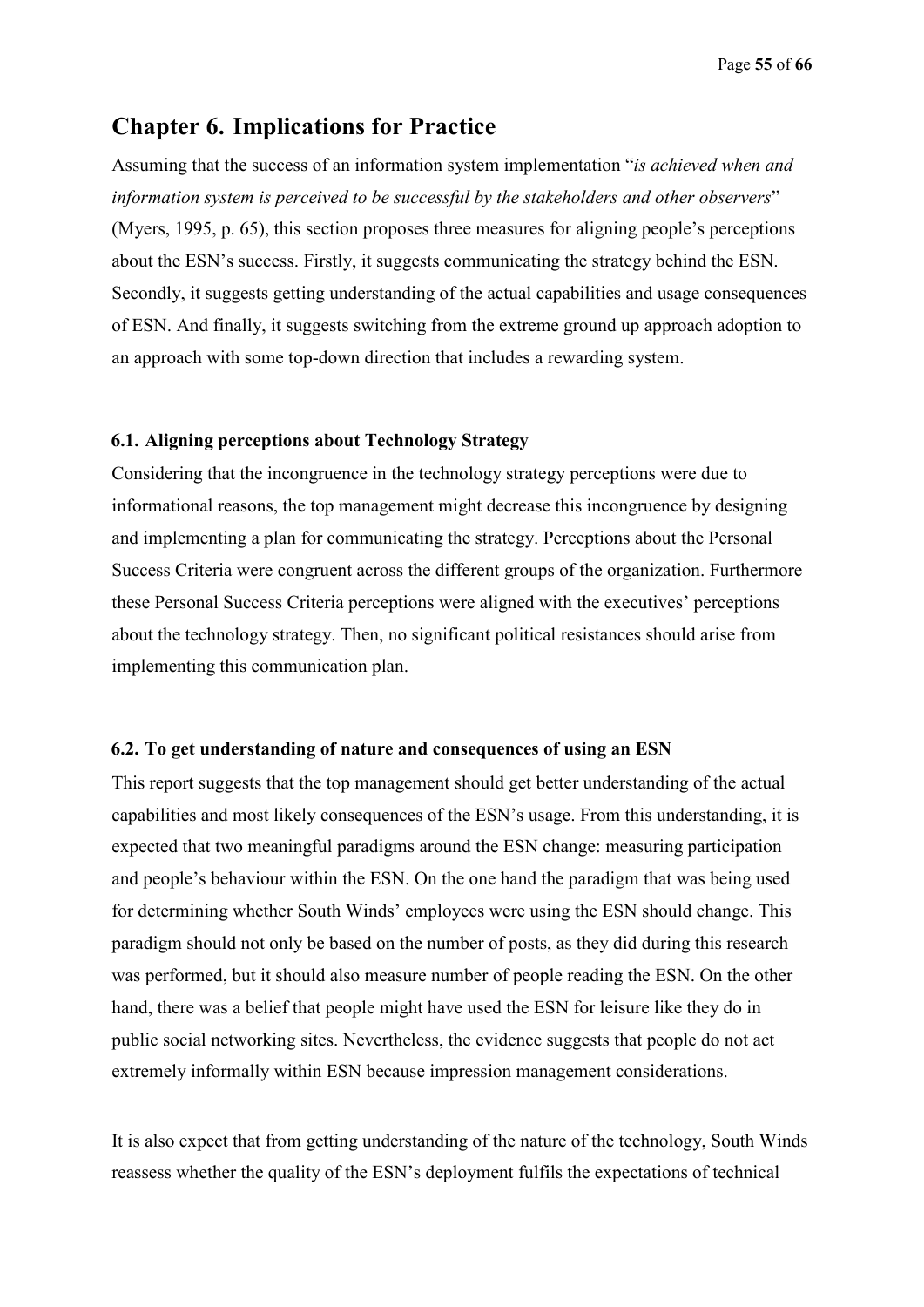managers and staff. This research found that, regardless of the hierarchical position, South Winds' employees with technical background were more exigent assessing the quality of a technology deployment than people without technical background. Employees with technical background perceived that the ESN's quality deployment was lower than the acceptable levels. This may be explained because no formal process was used in selecting and deploying the tool. Furthermore, the IT department was not involved in this initiative at all. Hence, it is suggested to reassess if the ESN's deployment fulfils the actual organizational needs.

#### **6.3. To switch from a ground up adoption approach to a top down one**

This study suggests switching the current extreme ground up adoption approach to an approach that considers top down approach elements. This study has shown that an extreme ground-up adoption approach is not suitable for adopting ESNs, because it might lead imperfect knowledge system prices. This study is not suggesting to adopt an extreme topdown approach, but due to sharing and using knowledge are often unnatural acts, it is needed to design policies for motivating employees to share their knowledge (T. Davenport & Harris, 2007). Thereby an adequate knowledge system price would be created. Nevertheless, to design a policy for motivating people to share knowledge could be a challenging task.

Motivation can be classified as intrinsic and extrinsic (Deci & Ryan, 1985). Intrinsic refers to the inherent enjoyment derived from doing a particular task. On the other hand, extrinsic motivation comes from external sources (Bartol & Srivastava, 2002). It is not easy to predict the outcome of extrinsic rewards on intrinsic motivation. Some authors have found that extrinsic rewards could hamper intrinsic motivation (Amabile, 1993)., while others have found that external rewards could have positive effect on feelings of self determination and competence and therefore it is beneficial for intrinsic motivation (Bartol & Srivastava, 2002). In addition, it has been found that extrinsic motivation can combine synergistically with intrinsic motivation (Amabile, 1993). Within knowledge sharing context, it is desirable to keep high intrinsic motivation levels in people because of its direct impact on creativity (Amabile,1993; Bartol & Srivastava, 2002).

The relationship between creativity and knowledge sharing is briefly explained as follows. The focus of creativity is generating ideas, while knowledge sharing is focused on distributing new and relevant ideas. Therefore, due to extrinsic rewards could slow down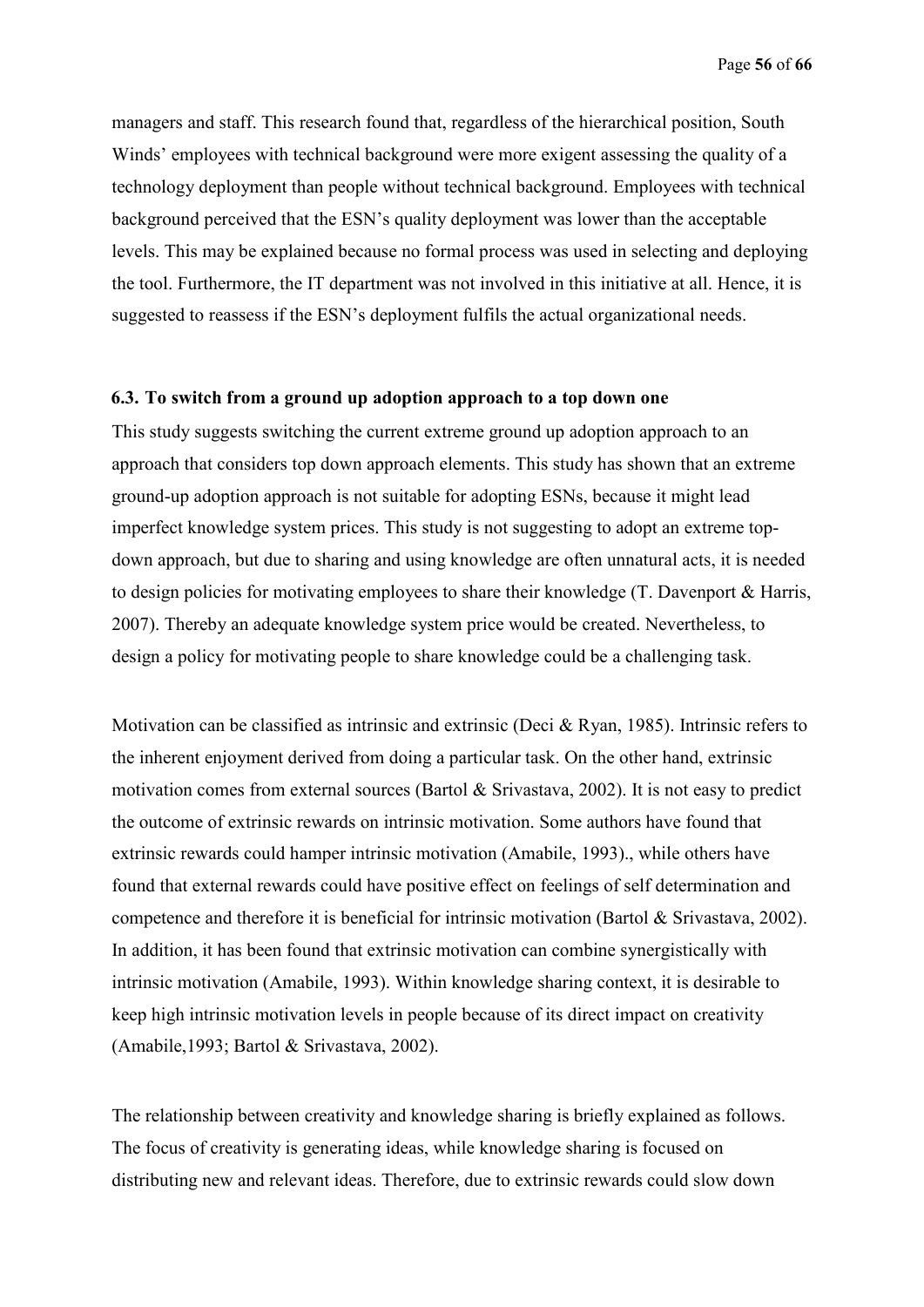creativity by hampering intrinsic motivation, then knowledge sharing may also be reduced because people might not be able to generate creative ideas (Amabile, 1993; Bartol & Srivastava, 2002). Bartol & Srivastava (2002) studied the role of extrinsic rewards in encouraging knowledge sharing in organizations. They conclude that extrinsic rewards based on collective performance are likely to be effective in creating a feeling of cooperation, ownership and commitment among employees. Therefore, due to software engineering is a group activity (Lindvall  $\&$  Rus, 2002) where the feeling of cooperation is key for achieving the objectives, and their success depends on the quality of the exchanged knowledge, rewards should be planned based on collective performance and combining extrinsic rewards with intrinsic motivation.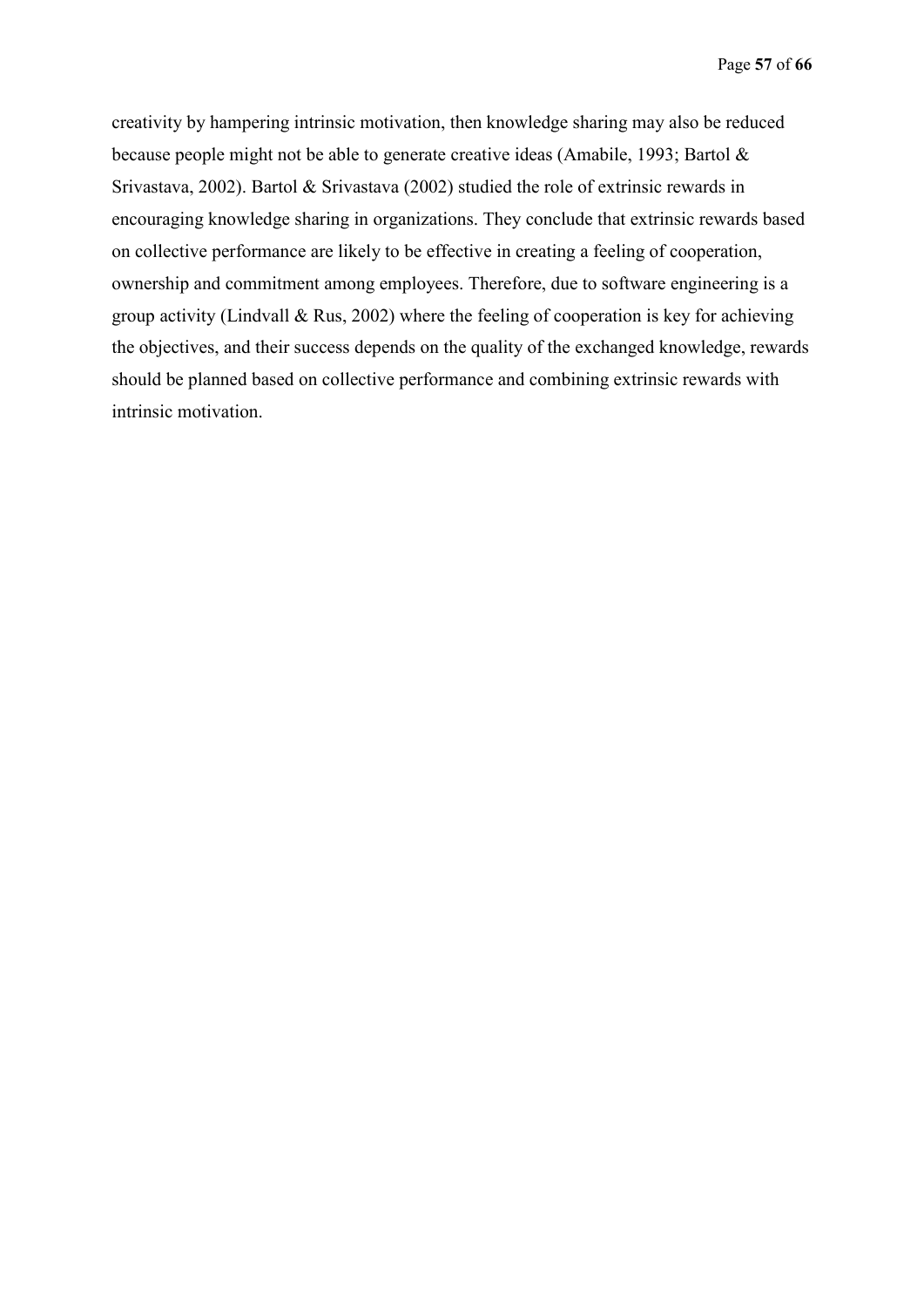# **Chapter 7. Implications for Future Research**

This section presents two implications for further research. Firstly, it suggests considering to extend Orlikowski and Gash (1994) Technological Frame framework with two extra frames: Personal Success Criteria and Technology Adoption. Secondly, this research suggests perceptions about some aspects of the technology hierarchically impacts on perceptions about other aspects.

### **7.1. Proposed frames**

In order to understand how South Winds' members made sense of the ESN and how their interpretations shaped subsequent actions towards the ESN, this research used the Technological Frames framework (Orlikowski & Gash, 1994). This framework provides three frames or categories of perceptions. Orlikowski and Gash (1994) recognizes that these frames may not be enough for understanding all kind of IS implementations. This research suggests adding two extra frames for knowledge management systems: Personal Success Criteria and Technology Adoption.

The personal success criteria frame refers to people's perceptions about how an information system would be perceived to be successful to them within a given context. To use this frame implies believing that an information success is a matter of interpretation (Myers, 1995). Then, only congruent perceptions about personal success criteria would lead the organization to consider the information system as a success. Furthermore, understanding people's perceptions about the Personal Success Criteria may make tacit potential political resistances. Divergent perceptions about the personal success criteria and perceptions about technological strategy among organizational members may be a predictor of negative political attitudes towards the IS. This is because organizational motivations behind the IS (technology strategy) might be perceived as a threat for individuals.

The technology adoption frame refers to people's perception about what is the suitable method for encouraging employees using an information system. Applying this frame to the knowledge management systems domain would mean understanding perceptions about what is the right level top management intervention on the employee's participation. On the one extreme the ground up approach can be found. This means that the technology is allowed but not promoted at all. On the other extreme a top management over regulating people's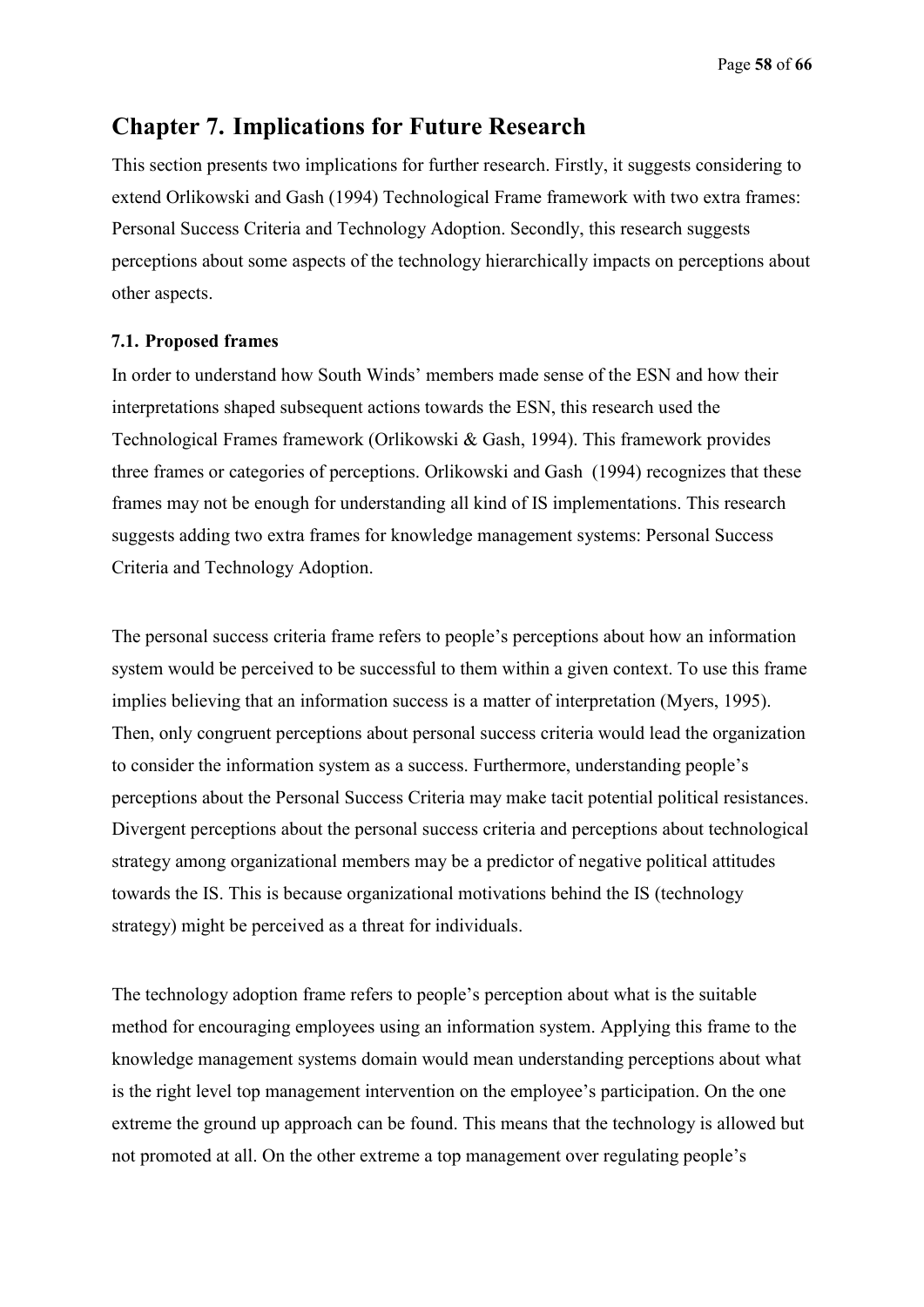participation can be found. The importance of understanding these perceptions relies on their direct impact on the knowledge market system price.

#### **7.2. Explanatory hierarchical arrangement of perceptions**

This research suggests that perceptions about a particular aspect of a technology deployment impact on perceptions about other aspects of the technology. This research found that perceptions that impact other perceptions are interrelated but they could be independently treated.

From the analysis of the Sound Winds' case study a "hierarchical net" of impacts were found between the five set of perceptions. They are shown in figure 6. It was found that perceptions about technology strategy; technology in use; and nature of the technology impact on perceptions about personal success criteria. This means that perceptions about the organizational motivations behind implementing the technology may or may not be aligned with perceptions about personal success criteria in a given research setting. For instance, it was found in the South Winds case study that middle managers were unaware of the technology strategy, however, they built their perceptions based on their perceptions about the consequences of using the ESN (technology in use) and the ESN's technical capabilities (nature of the technology). On the other hand, for example, the C-Level built their perceptions about personal success criteria only based on the their perceptions about technology strategy, because they were mostly ignorant about the technological artefact. This highlights the importance of well communicating the technology strategy and also the relevance of getting properly understanding of the actual capabilities and consequences of using a technology.

Perceptions about the nature of the technology, technology in use and personal success criteria directly impact on people's perceptions about the technology adoption. This means that lacking of knowledge about the actual capabilities; actual consequences of the technological artefact; and/or misaligned perceptions about personal success criteria with technology strategy may lead developing dysfunctional perceptions about what is the suitable technology adoption. However, the impact of the perceptions about the technology adoption is proportional to the power held by the individual. For example, in the South Winds case study most of the employees stated that the suitable approach for adopting the ESN was a top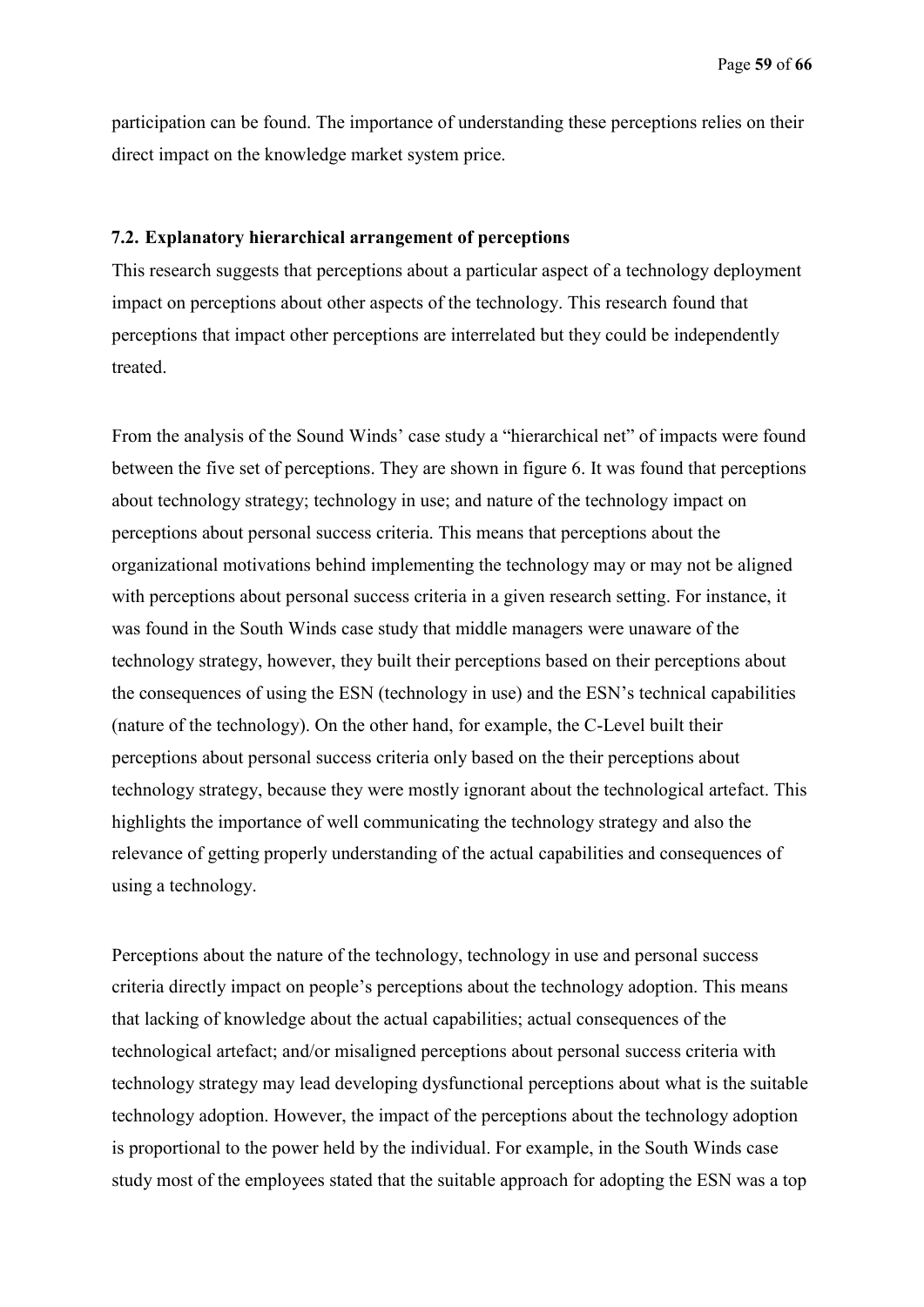down approach. Nevertheless, a ground up approach was used because the most powerful individuals perceived the ground up approach as the suitable. In other words, powerful people's perceptions weighted more. It seems that in KMS the adopted technology approach directly impacts on the knowledge market system price.

It was found that perceptions about personal success criteria impact on the role that individuals play in the knowledge market. For example, in the South Winds' case study software engineers would have perceived the ESN implementation as a success if the tool would have allowed them to promote their ideas and thereby getting support from higher levels. Software engineer's perceptions would have led them to act as knowledge sellers. On the other hand, some middle managers would have considered the ESN as a success if it would have allowed them to "listen" people who interact with customers in order to get feedback about the product that they were leading its development. These perceptions would have led them to act as knowledge buyers.



**Figure 6: Summary of the impacts of the people's perceptions about the ESN**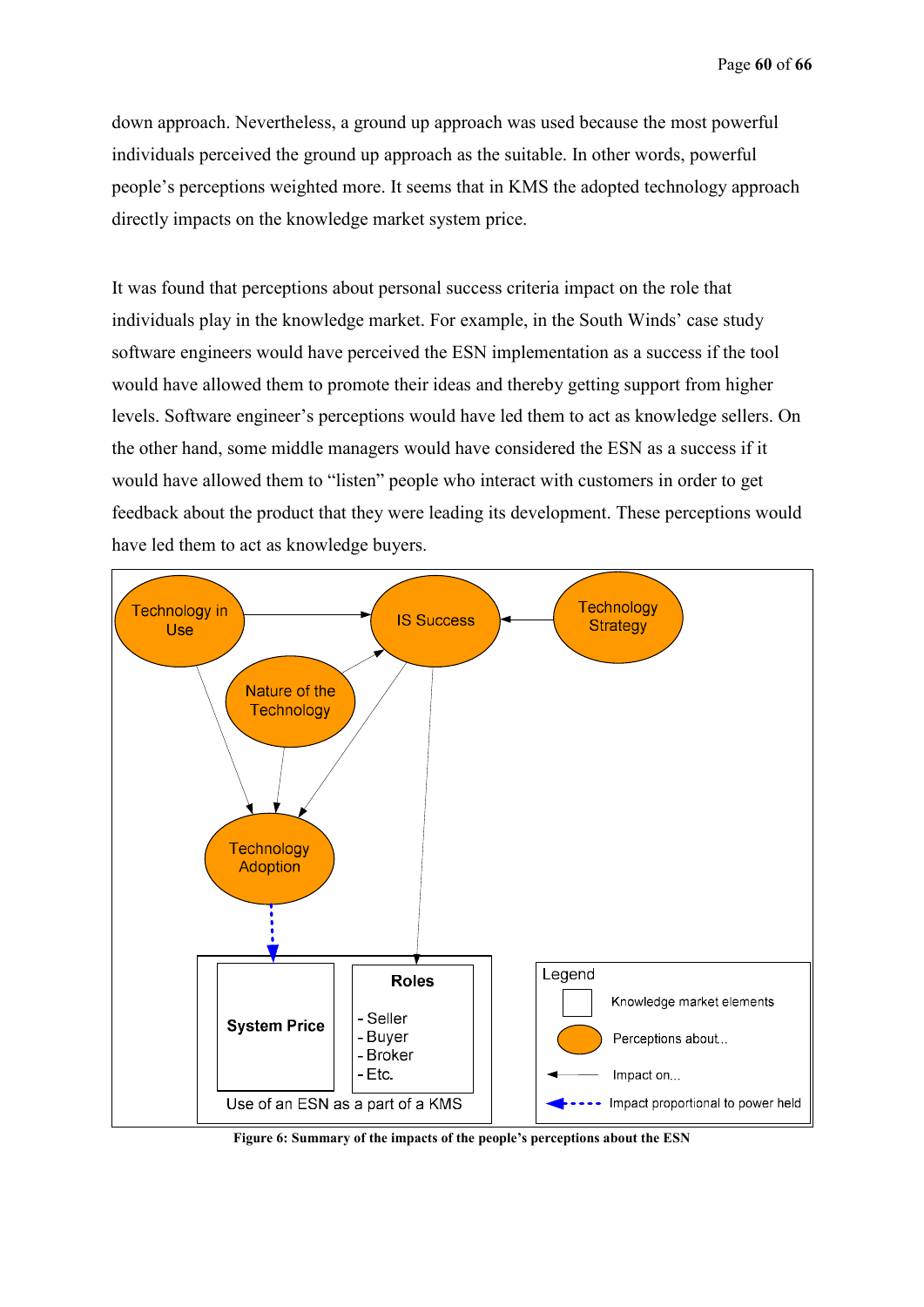# **Chapter 8. Limitations**

There are three main limitations of this study: results arose from only one organization, results were only checked with two participants and the researcher may have created some subjectivity.

Firstly, this study was performed in only one organization, which was a software engineering firm. Then, results may be difficult to generalize to other contexts. Hence, it is suggested to test the contributions of this research in other settings.

Secondly, the time frame was a limitation. The timeframe allowed the researcher to check the results with only two out of the twelve participants. Furthermore, it was not possible to check the results with an executive, but they were checked with a middle manager and one software engineer.

Thirdly, the researcher was working in the research setting while this study was performed. This may create some subjectivity. However, many measures were taken in order to partially mitigate this subjectivity. These measures are described in section 3.2.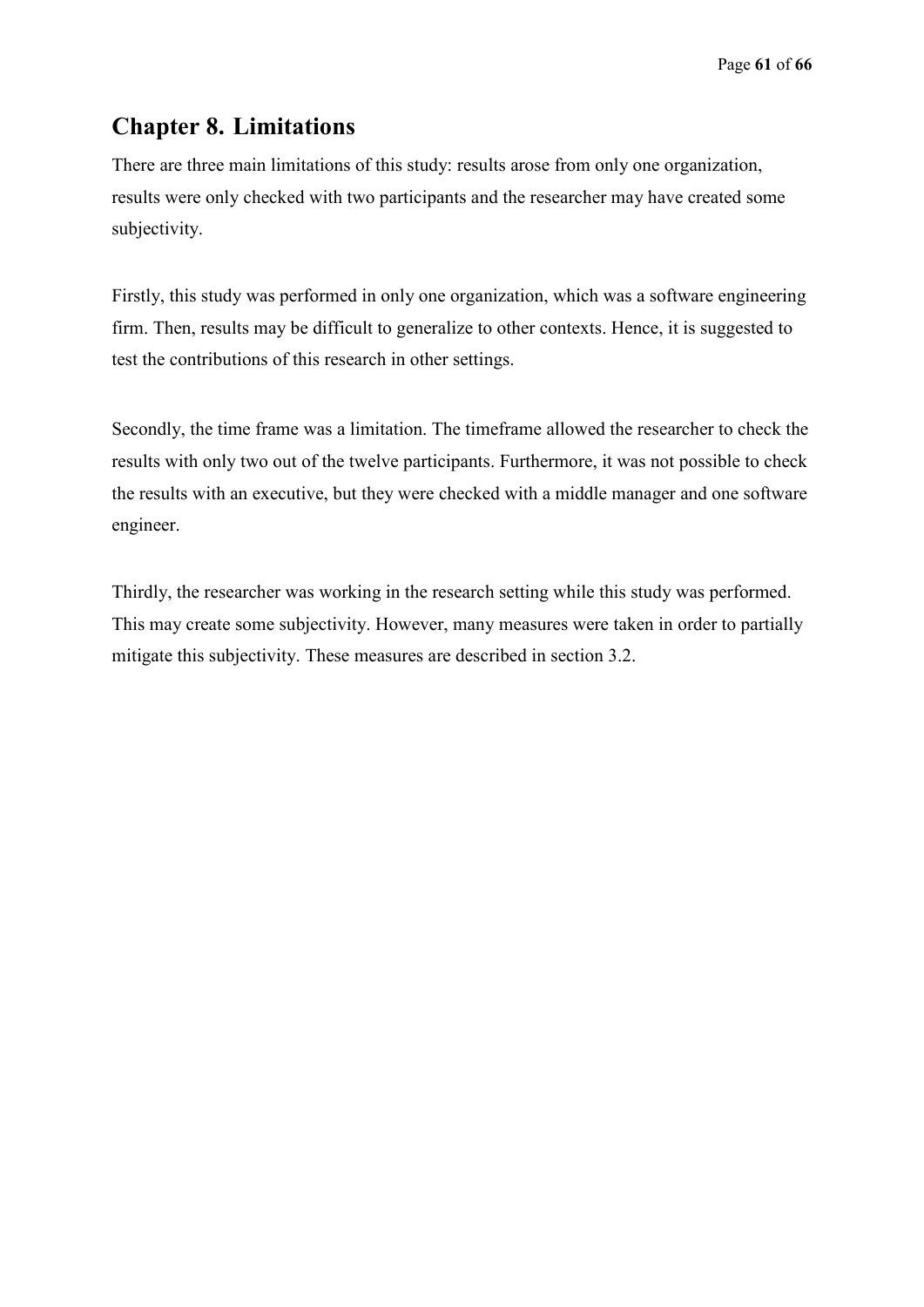Page **62** of **66**

# **Chapter 9. Conclusion**

This research sought to explore how the perceptions of people in different roles across an organization impacted on/affected the use of an enterprise social networking site as a part of a knowledge management system within a software engineering firm. The study found that Clevel executives, middle managers and software engineers held incongruent perceptions about the new technology and that these perceptions impacted on use. These perceptions occurred within five different frames about technology – three frames identified by Orlikowski and Gash (1994), technology strategy, nature of the technology and technology in use and two further frames identified in this study – technology adoption and personal criteria success. It was found that incongruent perceptions were mainly due to information deficiencies rather than political reasons.

As well as identifying two new frames within which perceptions about technology occur, this research proposes an explanatory model for understanding how people's perceptions affect the use of an ESN as a part of a KMS. The model suggests that perceptions have a hierarchical arrangement. Certain perceptions about a particular aspect of a technology can become the foundations for building perceptions about other aspects of the technology. Perceptions about the suitable level of C-level management involvement in the ESN adoption process (Technology Adoption perceptions) were found to have impacted on the perceived potential benefits of using the ESN and on the perceived nature of the technology. On the other hand, perceptions about personal success criteria were built from perceptions about the organizational motivations behind the ESN's implementation and perceptions about the nature of the technology.

It was also found that peoples' perceptions about the personal success criteria led them to assume one of two different roles within the knowledge management system. Depending on the perceived personal benefit that they felt the ESN could provide them, individuals assumed the role of either a knowledge consumer or a knowledge producer. For example, individuals that perceived the ESN as mean of promoting their projects would likely act as knowledge producers. These findings highlight the importance of aligning personal success individual's perceptions with the organizational strategy behind the ESN's implementation, otherwise political resistances may arise.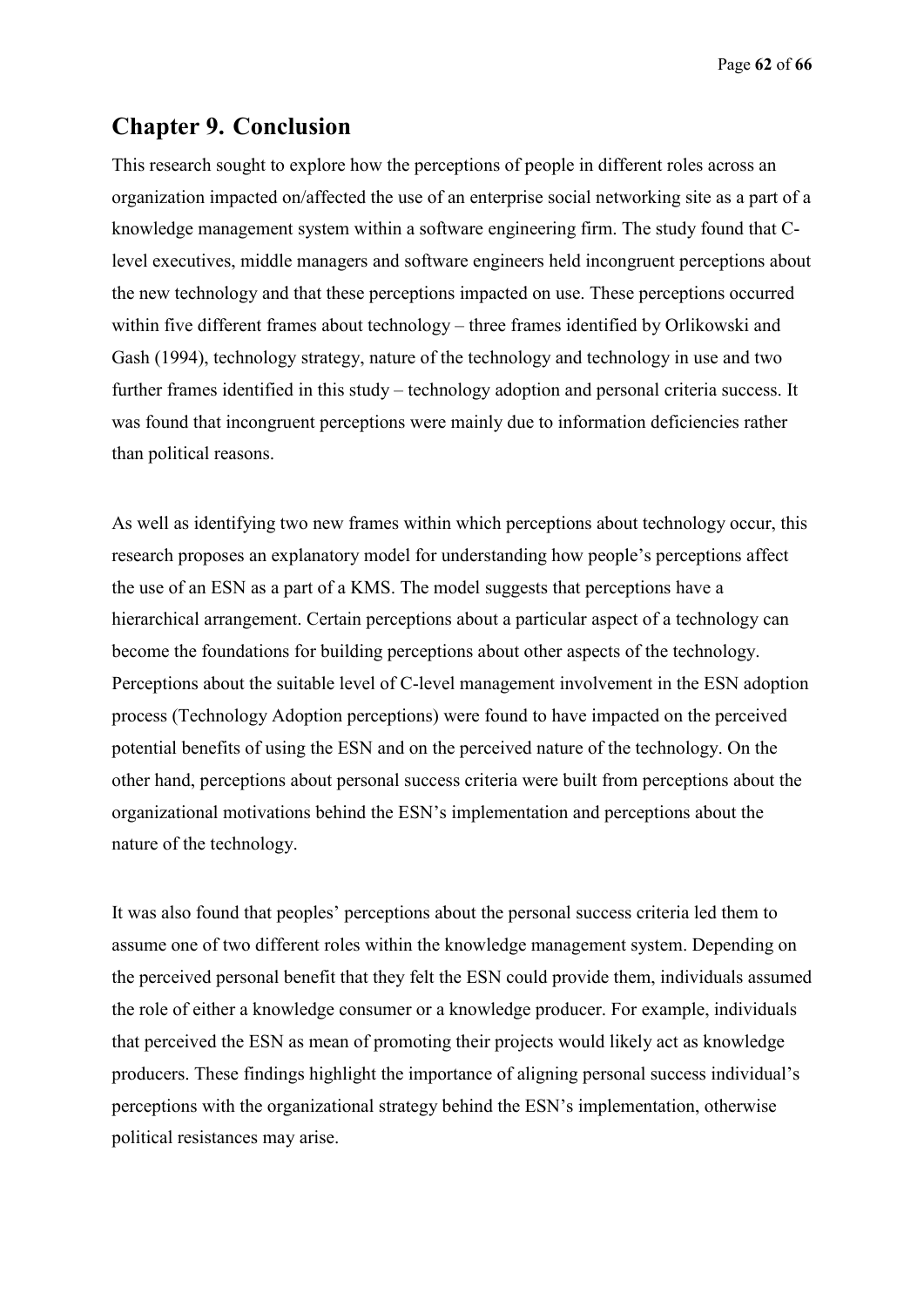The explanatory model also suggests that given that decisions about how an ESN is adopted within an organization are made by individuals with formal power, it is fair to assert that the impact of perceptions about technology adoption is directly proportional with the power held by the individual within the company. Considering that technology adoption is built from perceptions about the nature of the technology, low understanding of the actual nature of the technology may lead to develop dysfunctional perceptions about the suitable technology adoption process.

This study supported the findings of other studies (Orlikowski & Gash, 1994; Puri, 2006) that show that different stakeholders' perceptions may lead to conflicts in using a technology. This highlights the importance of performing initiatives for aligning perceptions before implementing technologies. Consideration of the proposed hierarchical perception model may help managers of ESNs' implementations to develop more effective alignment plans.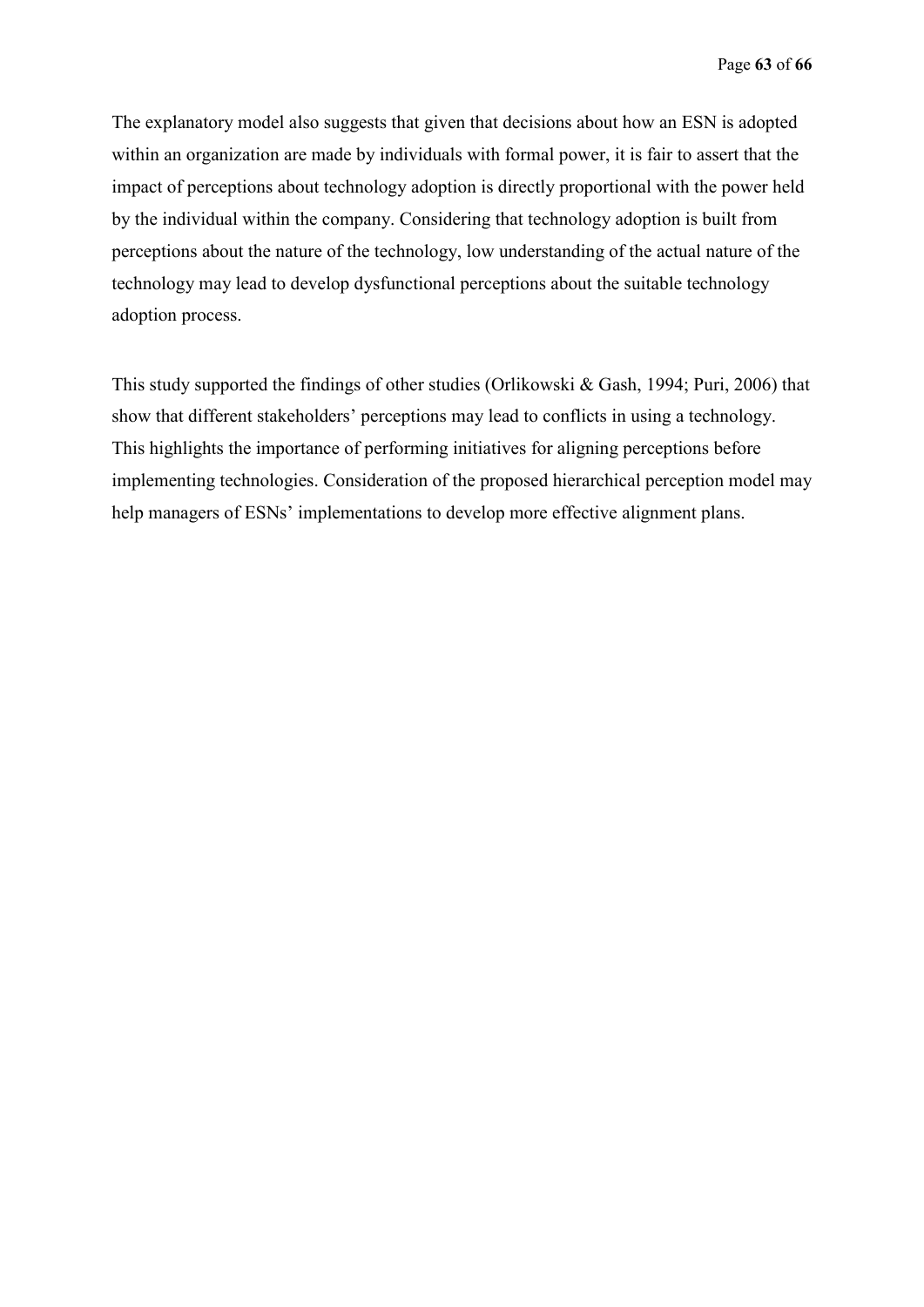#### **References**

- Alavi, M., & Leidner, D. E. (1999). Knowledge management systems: issues, challenges, and benefits. *Communications of the AIS, 1*(2es), 1-es.
- Alavi, M., & Leidner, D. E. (2001). Review: Knowledge management and knowledge management systems: Conceptual foundations and research issues. *MIS quarterly*, 107-136.
- Albers, J. (2009). A Practical Approach To Implementing Knowledge Management. *Journal of Knowledge Management Practice, 10*(1).

Amabile, T. (1993). Motivational synergy: Toward new conceptualizations of intrinsic and extrinsic motivation in the workplace. *Human Resource Management Review, 3*(3), 185-201.

- Arias, E., Eden, H., Fischer, G., Gorman, A., & Scharff, E. (2000). Transcending the individual human mind\—creating shared understanding through collaborative design. *ACM Trans. Comput.-Hum. Interact., 7*(1), 84-113.
- Avram, G. (2006). At the crossroads of knowledge management and social software. *Electronic Journal of Knowledge Management, 4*(1), 1-10.
- Baltatzis, G., Ormrod, D. G., & Grainger, N. (2009). *Social networking tools for internal communication in large organizations: benefits and barriers.* Paper presented at the 19th Australasian Conference on Information Systems, Christchurch.
- Begel, A., DeLine, R., & Zimmermann, T. (2010). *Social media for software engineering*. Paper presented at the Proceedings of the FSE/SDP workshop on Future of software engineering research.
- Borchers, G. (2003). *The software engineering impacts of cultural factors on multi-cultural software development teams*.
- Buffardi, L. E., & Campbell, W. K. (2008). Narcissism and social networking web sites. *Personality and social psychology bulletin, 34*(10), 1303-1314.
- Carroll, J. M., & Swatman, P. (2000). Structured-case: a methodological framework for building theory in information systems research. *European Journal of Information Systems, 9*(4), 235- 242.
- Cortada, J. W. W. J. A. (1999). *The knowledge management yearbook 1999 2000 /James W. Cortada and James A. Woods*. Boston :Auckland ;: Butterworth-Heinemann.
- Cranefield, J., Yoong, P., & Huff, S. (2011). *Driving Change Through Brokering Practices In An Online Community Ecosystem.* Paper presented at the PACIS 2011 Proceedings. Paper 51.
- Davenport, T., & Harris, J. (2007). *Competing on analytics :the new science of winning /Thomas H. Davenport and Jeanne G. Harris*. Boston, Mass. :: Harvard Business School Press.
- Davenport, T., & Prusak, L. (2000). *Working knowledge: How organizations manage what they know*: Harvard Business Press.
- Davenport, T. H., & Prusak, L. (1998). Working knowledge: How organizations manage what they know: Harvard Business School Press (Boston, Mass).
- Davidson, C., & Voss, P. (2002). *Knowledge Management. An introduction to creating competitive advantage from intellectual capital*. Auckland: Tandem Press.
- Davidson, E. (2006). A technological frames perspective on information technology and organizational change. *The Journal of Applied Behavioral Science, 42*(1), 23-39.
- Davidson, E., Pai, D., Kaplan, B., Truex, D., Wastell, D., Wood-Harper, A., et al. (2004). Making Sense of Technological Frames: Promise, Progress, and Potential
- Information Systems Research (Vol. 143, pp. 473-491): Springer Boston.
- Deci, E., & Ryan, R. (1985). *Intrinsic motivation and self-determination in human behavior*: Springer.
- Desouza, K. (2003). Barriers to effective use of knowledge management systems in software engineering. *Communications of the ACM, 46*(1), 101.
- Dillenbourg, P. (1999). *Collaborative Learning: Cognitive and Computational Approaches. Advances in Learning and Instruction Series*. Oxford: Elsevier Science, Inc.
- DiMicco, J., Millen, D. R., Geyer, W., Dugan, C., Brownholtz, B., & Muller, M. (2008). *Motivations for social networking at work*.
- Donath, J., & Boyd, D. (2004). Public displays of connection. *BT Technology Journal, 22*(4), 71-82.
- Dretzin, R., & Maggio, J. (Writer) (2008). Growing Up Online (Film). In R. Aronson (Producer). USA.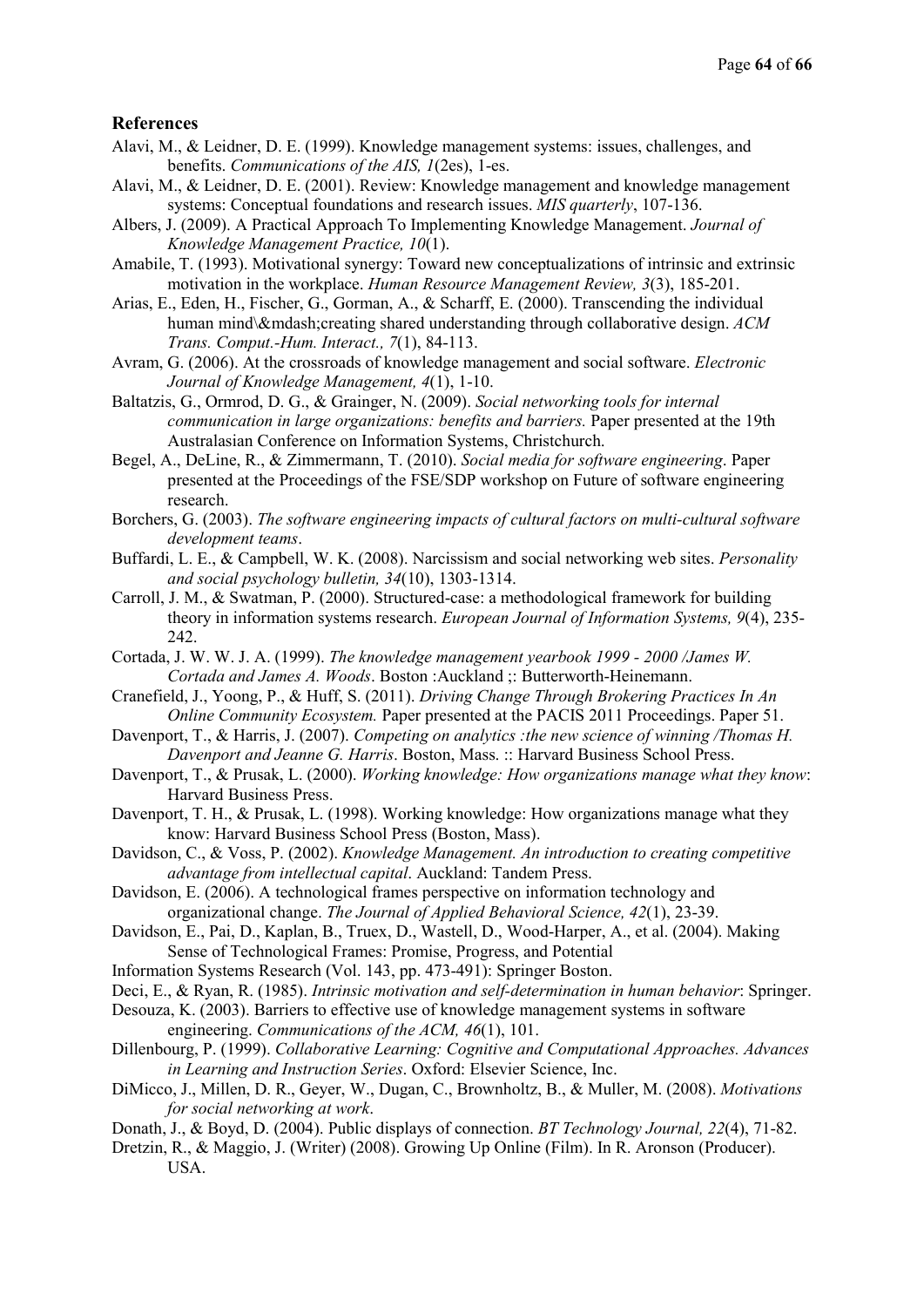- Ellison, N. B., & Boyd, D. (2007). Social network sites: Definition, history, and scholarship. *Journal of Computer-Mediated Communication, 13*(1), 210-230.
- Gartner (2010). Gartner Reveals Five Social Software Predictions for 2010 and Beyond Retrieved 15- 02-2012, from http://www.gartner.com/it/page.jsp?id=1293114
- Geertz, C. (1973). *The interpretation of cultures*. New York: Basic Books.
- Goffman, E. (1959). *The presentation of self in everyday life*. New York: Anchor.
- Gosling, S. D., Gaddis, S., & Vazire, S. (2007). Personality impressions based on Facebook profiles. *Psychology*, 1-4.
- Greiner, M. E., Bohmann, T., & Krcmar, H. (2007). A strategy for knowledge management. *Journal of Knowledge Management, 11*(6), 3-15.
- Gupta, J. N. D., & Sharma, S. K. (2004). *Creating knowledge based organizations*. Hershey, PA: Idea Group Publishing.
- Guptara, P. (1999). Why knowledge management fails. *Knowledge Management Review*, 26-29.
- Hennink, M. M., Hutter, I., & Bailey, A. (2011). *Qualitative research methods*: Sage.
- Johnson, B., & Christensen, L. (2008). *Educational Research. Quantitative, Qualitative, and Mixed Approaches* (Third ed.): SAGE Publications.
- Levett, G., & Guenov, M. (2000). A methodology for knowledge management implementation. *Journal of Knowledge Management, 4*(3), 258-270.
- Levy, M. (2009). WEB 2.0 implications on knowledge management. *Journal of Knowledge Management, 13*(1), 120-134.
- Lindvall, M., & Rus, I. (2002). Knowledge management in software engineering. *IEEE Software, 19*(3), 26-38.
- Michailova, S., & Gupta, A. (2005). Knowledge sharing in consulting companies: Opportunities and limitations of knowledge codification. *Journal of Information and Knowledge Management, 4*(3), 201.
- Miller, M., Marks, A., & DeCoulode, M. (2011). *Social Software for business performance. The missing link in social software: Measurable business performance improvements.*: Deloitte.
- Mohamed, M., Stankosky, M., & Murray, A. (2006). Knowledge management and information technology: can they work in perfect harmony? *Journal of Knowledge Management, 10*(3), 103-116.
- Morten, T., Nohria, N., & Tierney, T. (1999). What's your strategy for managing knowledge. *Harvard Business Review, 77*(2), 106-116.
- Myers, M. D. (1995). Dialectical hermeneutics: a theoretical framework for the implementation of information systems. *Information Systems Journal, 5*(1), 51-70.
- Myers, M. D. (2008). *Qualitative research in business & management*: Sage Publications Ltd.
- Myers, M. D., & Klein, H. K. (2011). A set of principles for conducting critical research in information systems. *MIS Quarterly, 35*(1), 17-36.
- Nielsen, J. (2006). Participation Inequality: Encouraging More Users to Participate Retrieved 11/12/2011, from http://www.useit.com/alertbox/participation\_inequality.html
- Nonaka, I., & Takeuchi, H. (1995). *The knowledge-creating company /Ikujiro Nonaka and Hiro Takeuchi*. New York :: Oxford University Press.
- Oh, J. (2011). All Facebook fans aren't created equal: Participation inequality and the 90-9-1 rule Retrieved 05/01/2011, from http://www.22squared.com/blogs/justin-oh/all-facebook-fansarent-created-equal-participation-inequality-and-the-90-9-1-rule/
- OnlineSchools.org (2011). Obsessed with Facebook Retrieved 06/02/2011, from http://www.onlineschools.org/blog/facebook-obsession/
- Orlikowski, W. J., & Baroudi, J. J. (1991). Studying information technology in organizations: Research approaches and assumptions. *Information systems research, 2*(1), 1-28.
- Orlikowski, W. J., & Gash, D. C. (1994). Technological frames: making sense of information technology in organizations. *ACM Transactions on Information Systems (TOIS), 12*(2), 174- 207.
- Papadopoulos, G. A., Wojtkowski, W., Wojtkowski, G., Wrycza, S., Zupancic, J. e., & Damaševičius, R. (2009). On The Human, Organizational, and Technical Aspects of Software Development and Analysis *Information Systems Development* (pp. 11-19): Springer US.
- Pearlson, K., & Saunders, C. (2005). *Managing and using information systems: a strategic approach*.